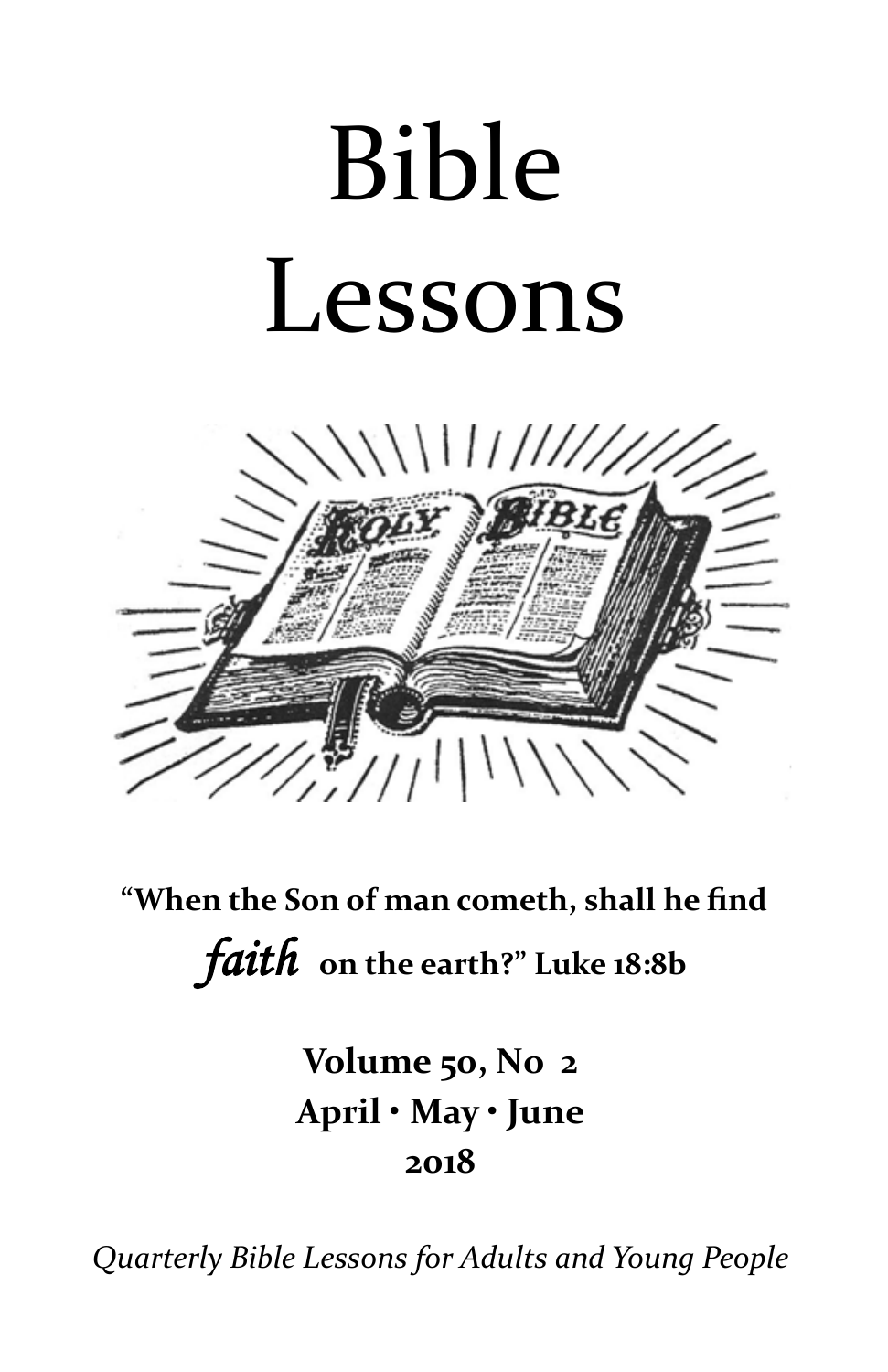# **Bible Lessons for Adults and Young People**

# Volume 50 April • May • June Number 2

# **Table of Contents**

#### **DATE LESSON TITLE PAGE** Apr 1 8 15 22 29 May 6 13 20 27 June 3 10 17 24 Faith's Beginnings………………………….. 1 How Faith Works…………………………… 6 Justification By Faith…...………………….. Sanctification By Faith……………………… The Proofs of Faith………………………… 21 Living By Faith……………………………… 26 The Trust Principle...………………………. 31 Hindrances to Faith………………………... 35 Challenges to Faith………………………... 40 The Fight of Faith………………………….. The Rest of Faith…………………………... 50 The Prayer of Faith…………………………… The Reward of Faith……………………….. 61 11 15 46 55

Publishing the Bible truths in the interest of Jesus Christ and His Church Edited by Sis. Angela Gellenbeck In This Issue: *Reflections* contributed by Sis. LaDawna Adams, Bro. Harlan Sorrell, Bro. Darrell Johnson, Bro. Bob Wilson and Bro. James Bell

# **NOTICE**

The Bible Lessons are published by CHURCH OF GOD TODAY **Phone (859) 319-9721 (Please leave text or voice message.)** Lessons are available free of charge online at <Churchofgodtoday.com> and can be downloaded for printing in booklet or other format. Website editor: Angela Gellenbeck

If you would like printed copies mailed to you, please contact Bro. Edgar Martens, 2200 Edwards Avenue, Muscle Shoals, AL 35661 **Phone (318) 402-9592**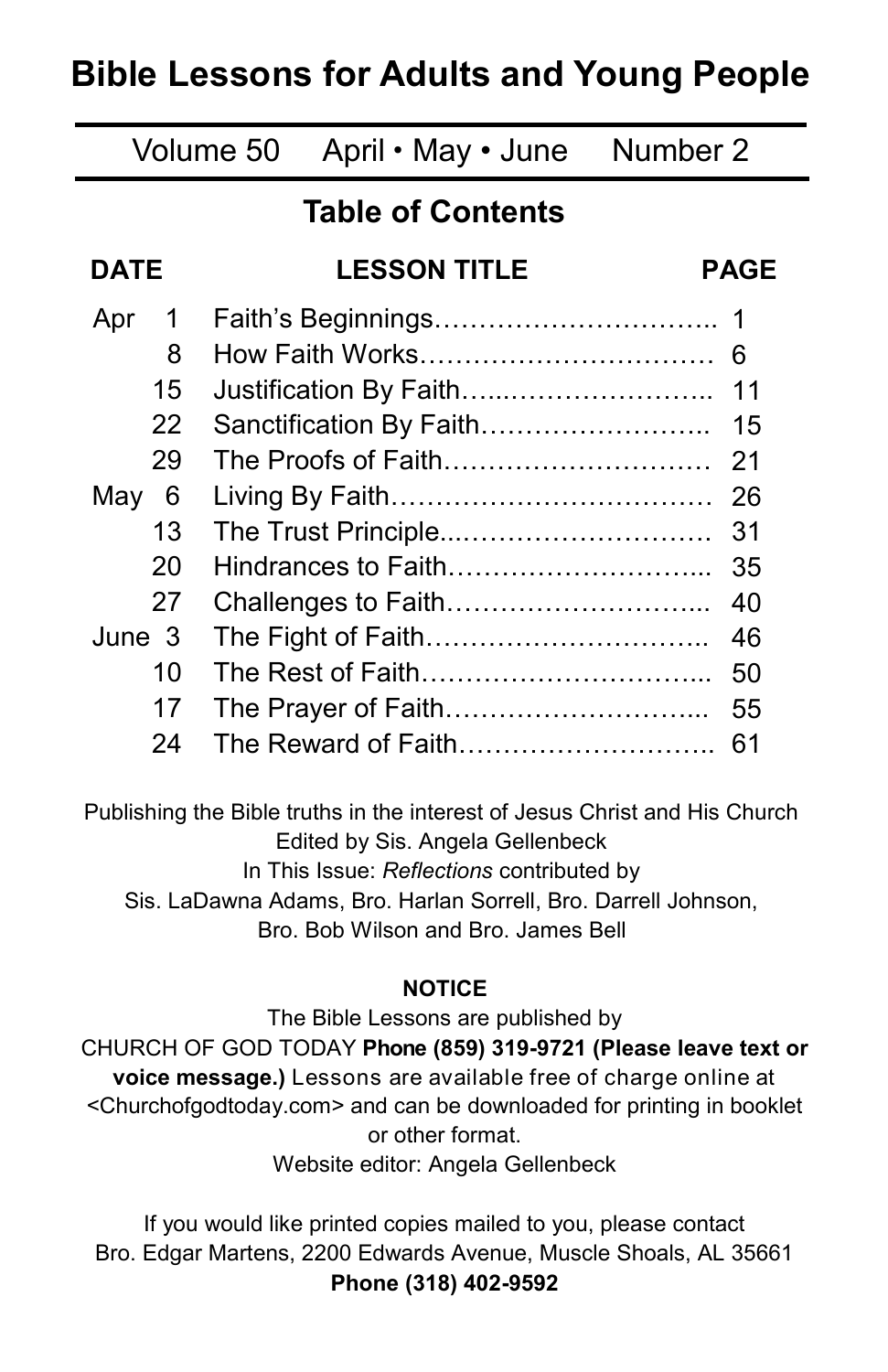**THEME FOR BIBLE LESSONS FOR SECOND QUARTER, 2018**

# *The Just Shall Live By Faith*

For this quarter we will focus on the principles of faith and trust in God. We want to explore the beginnings of faith, the necessity of faith, the walk of faith, and the fight of faith. Which vital doctrines are covered by these principles? What practical standards for personal living will these teachings require of our lives? What is the projected end—the GOAL—of a life of faith?

We hope to discover the answers to these questions as we study into the Word of God. Join us, and invite a friend, to share the joys and challenges of living by faith.

—Sis. Angela Gellenbeck

# **APRIL 1, 2018**

# **FAITH'S BEGINNINGS**

Romans 10:6 But the righteousness which is of faith speaketh on this wise, Say not in thine heart, Who shall ascend into heaven? (that is, to bring Christ down from above:)

7 Or, Who shall descend into the deep? (that is, to bring up Christ again from the dead.)

8 But what saith it? The word is nigh thee, even in thy mouth, and in thy heart: that is, the word of faith, which we preach;

9 That if thou shalt confess with thy mouth the Lord Jesus, and shalt believe in thine heart that God hath raised him from the dead, thou shalt be saved.

10 For with the heart man believeth unto righteousness; and with the mouth confession is made unto salvation.

11 For the scripture saith, Whosoever believeth on him shall not be ashamed.

12 For there is no difference between the Jew and the Greek: for the same Lord over all is rich unto all that call upon him.

13 For whosoever shall call upon the name of the Lord shall be saved.

14 How then shall they call on him in whom they have not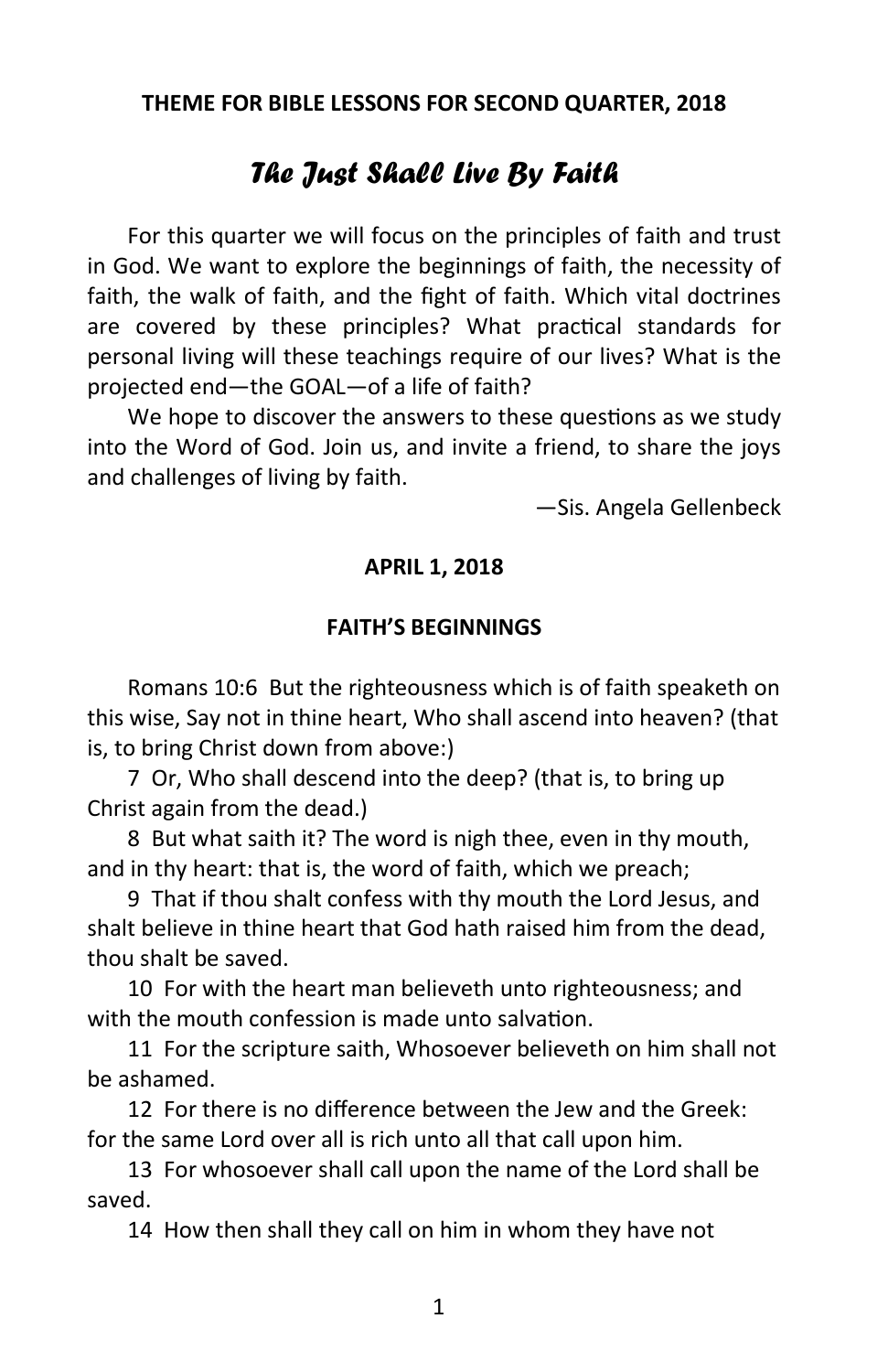believed? and how shall they believe in him of whom they have not heard? and how shall they hear without a preacher?

15 And how shall they preach, except they be sent? as it is written, How beautiful are the feet of them that preach the gospel of peace, and bring glad tidings of good things!

16 But they have not all obeyed the gospel. For Esaias saith, Lord, who hath believed our report?

17 So then faith cometh by hearing, and hearing by the word of God.

18 But I say, Have they not heard? Yes verily, their sound went into all the earth, and their words unto the ends of the world.

Ephesians 2:8 For by grace are ye saved through faith; and that not of yourselves: it is the gift of God:

9 Not of works, lest any man should boast.

**MEMORY VERSE:** For whatsoever is born of God overcometh the world: and this is the victory that overcometh the world, even our faith. —I John 5:4

**CENTRAL THOUGHT**: Faith is born or implanted by God in the heart of a person when he or she, hearing and receiving God's Word, is persuaded and convicted to believe, confess, and obey it.

#### **WORD DEFINITIONS**

Romans 10:6 "Who shall ascend…": Phrases from Deuteronomy 30:11-14 are quoted by Paul. "Heaven": "The region above the sidereal heavens, the seat of an order of things eternal and consummately perfect, where God dwells and the other heavenly beings." Deuteronomy reads "Who shall go up for us to heaven…"

Romans 10:7 "The deep": bottomless; boundless; fathomless. The abyss. Deuteronomy reads "Beyond the sea...who shall go over the sea…."

Romans 10:8 "The word of faith": the means of begetting and implanting faith in the heart.

Romans 10:9 "Confess": to be in full agreement; align with; endorse; assent. "Confession of the Lord Jesus with the mouth must be taken to express generally, not only fearless avowal of the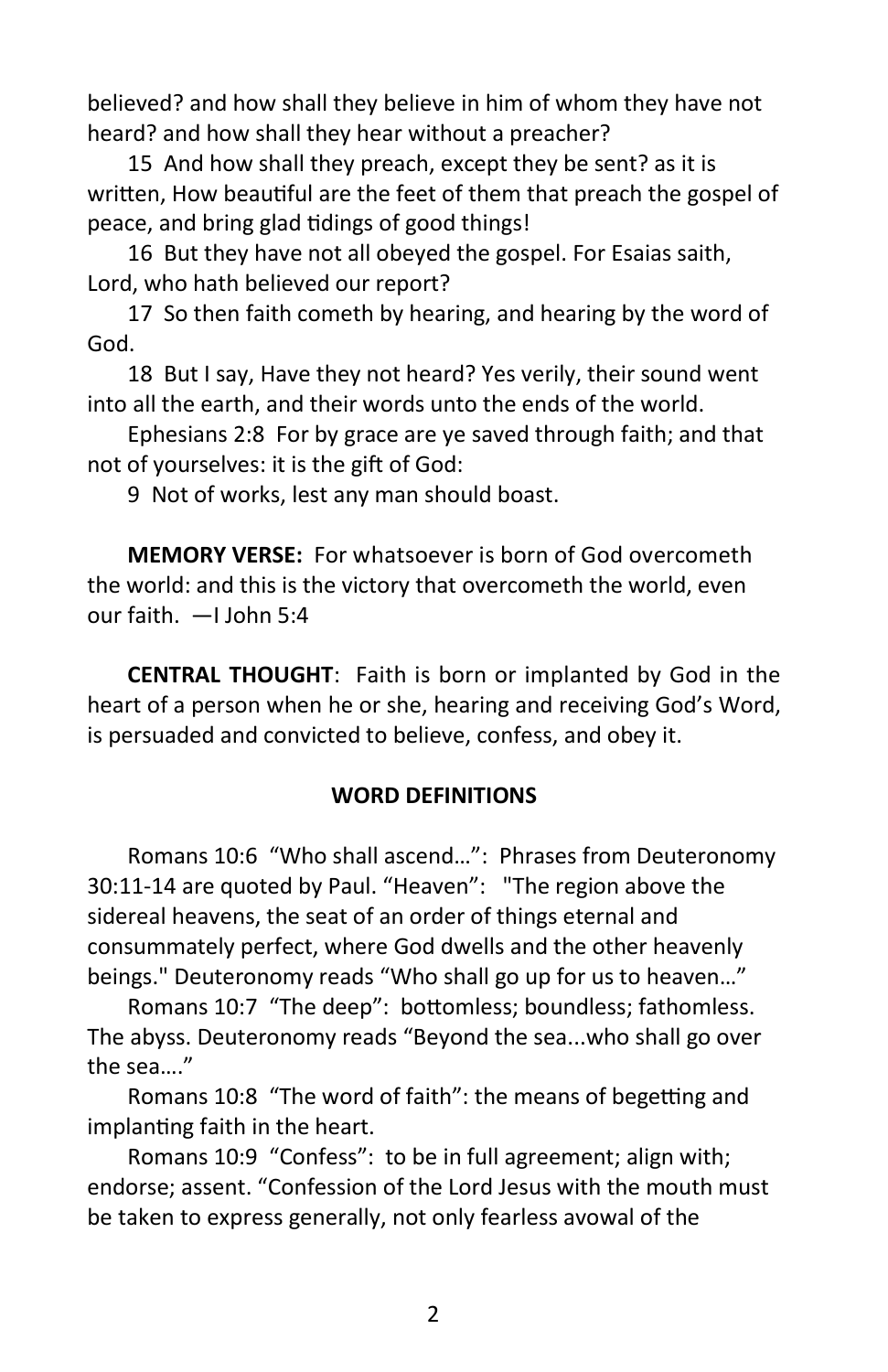Christian faith, but also consistent life" (*Pulpit Commentary*). "Believe in thine heart": "Faith must have an object and a reason for its exercise; the object is Jesus Christ—the reason is the infinite merit of his passion and death" (*Clarke's Commentary*).

Romans 10:11 "For the scripture saith…": A quote from Isaiah 28:16.

Romans 10:12 "Rich": having many resources; abounding in riches.

Romans 10:13 "For whosoever shall call…": A quote from Joel 2:32. This was also quoted by Peter in Acts 2:16.

Romans 10:15 "How beautiful are the feet…": A quote from Isaiah 52:7.

Romans 10:16 "For Esaias saith…": A quote from Isaiah 53:1.

Romans 10:17 "So then faith cometh by hearing": "The beginning, progress, and strength of faith is by hearing" (*Matthew Henry*). "Faith": "Persuasion, i.e. credence; moral conviction (of religious truth, or the truthfulness of God or a religious teacher), especially reliance upon Christ for salvation; abstractly, constancy in such profession; by extension, the system of religious (Gospel) truth itself—assurance, belief, believe, faith, fidelity" (*Strong's Exhaustive Concordance*).

Romans 10:18 "Their sound went into all the earth": A quote from Psalm 19:4.

# **LESSON BACKGROUND**

In the epistle to the Romans, the apostle Paul deals with the issues of Israel's unbelief and rejection of Christ and the turning of the Gentiles to faith in Christ. In the beginning chapters he establishes several key facts: First, that all have sinned, Jew and Gentile alike. Secondly, no one is justified by the law or by his own good works. Third, salvation is by the free gift of Jesus Christ**.** Fourth, salvation by grace does not mean continuation in sin. And fifth, the righteousness of faith can be attained by Jew and Gentile alike, only by faith.

Paul sets forth in this chapter the process by which man comes to faith in Christ. He quotes extensively from the Old Testament. He compares the description in Leviticus of justification by doing the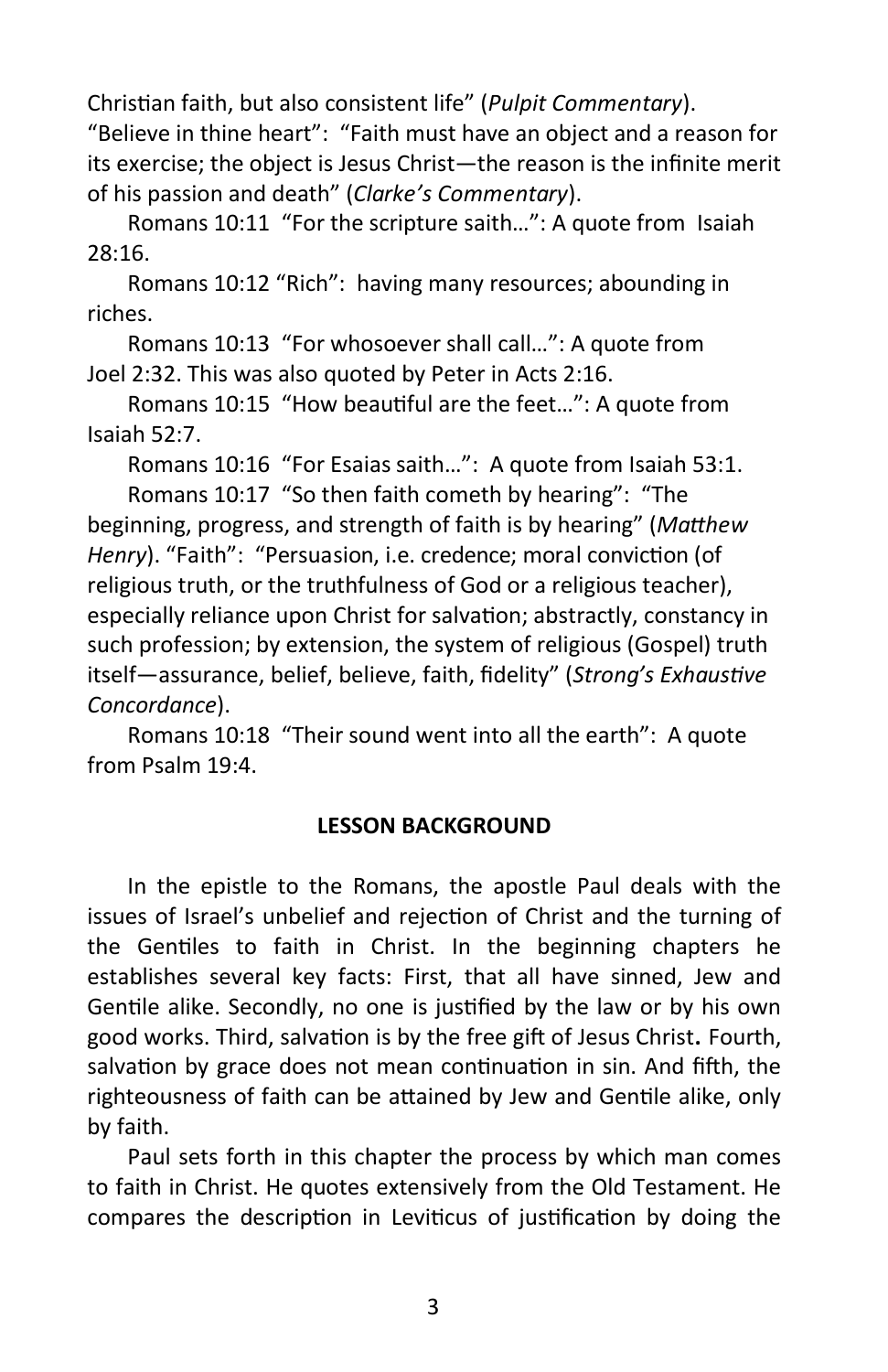works of the law to that of justification or righteousness which comes by faith. He then expounds upon the message in Deuteronomy that the commandment was not "far off" or "too hard," but that it is very near, even in one's mouth and in one's heart. He calls it "the word of faith." That "word" must be believed by the heart, and vocal confession, or agreement, or consent, must be given.

How, he reasons, is this "word" brought to one's heart and mouth? Again quoting from the Old Testament, he tells that one must be "sent" in order to bring the good tidings of peace—to preach the gospel message of salvation. He goes further and answers the question, "Has everyone heard the message?" by quoting from Psalm 19 that God has "sent" the sound of His Word to the whole earth by the messengers of creation—the heavens, sun, moon and stars declare it.

The verses from Ephesians reiterate that salvation is by grace and through faith; the gift of God. John calls overcoming faith that which is "born" of God.

God initiates; it is up to man to give response.

—Sis. Angela Gellenbeck

# **DISCUSSION:**

- 1. *Complicate:* As ridiculous as it may sound, we as humans have many times reacted to the gospel message in the same manner as "Who shall go up to heaven and bring Jesus down?" Describe how we do that.
- 2. *Universal:* Which verses clearly teach that the gospel message is for all?
- 3. *Born:* Describe the process of hearing, believing and confessing unto salvation.
- 4. *Experience:* Tell how God has drawn, persuaded or convinced you to believe in Him.

#### **COMMENTS AND APPLICATION**

The Bible clearly states that the "word" of salvation, or the reality of the invisible God, is set forth plainly in the things He has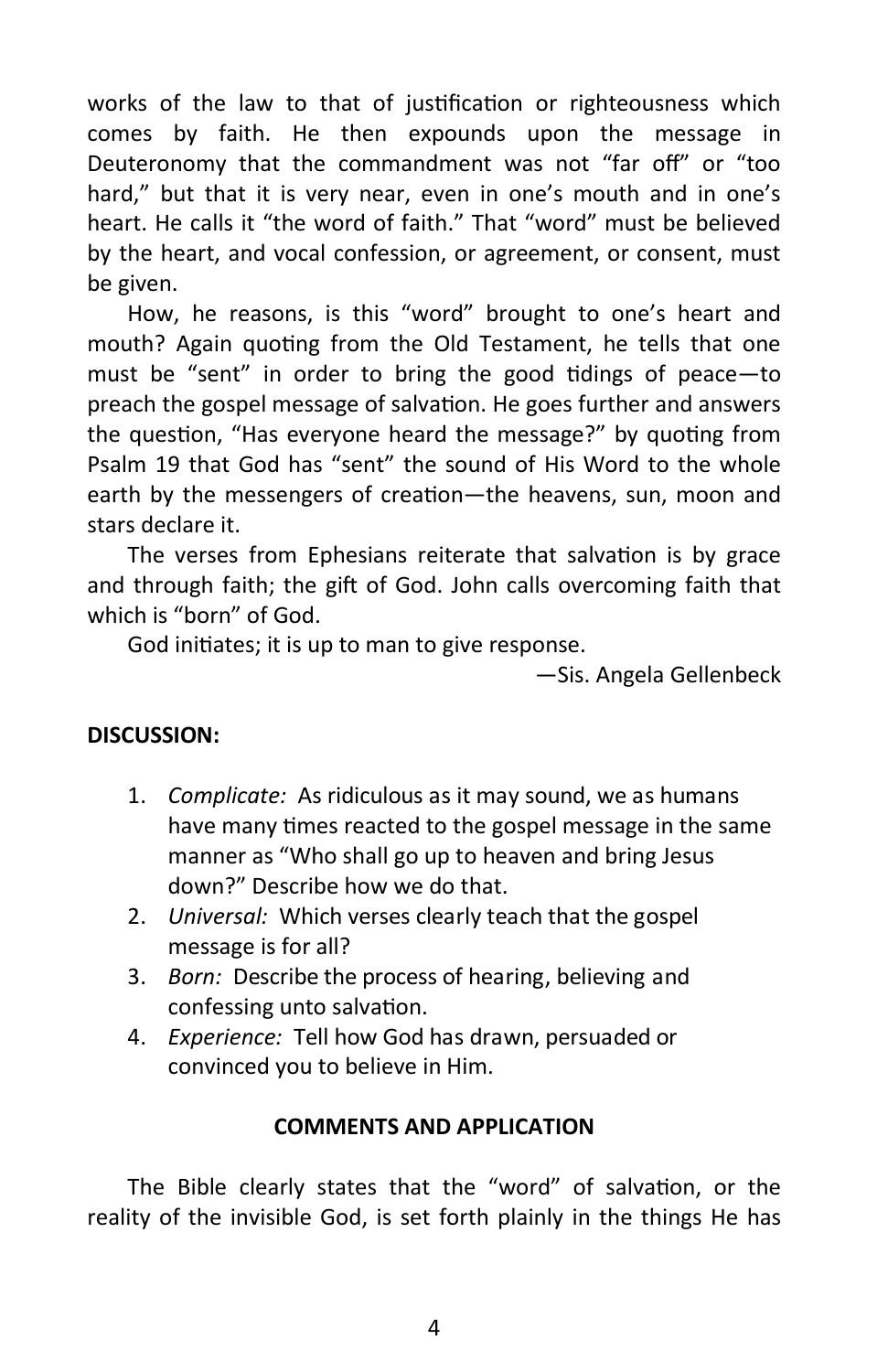created, so that everyone in the entire world can read or hear the message. God is faithful to do His part. He "lighteth every man" (John 1:9) and it is not His will that "any" should perish (II Peter 3:9). He will have "all men" to be saved and come to a knowledge of the truth (I Timothy 2:4). Through creation, through the witness of every man's conscience, through the printed or preached word, through His Spirit's personal visitation, and through the personal example—the "word" written in the lives of His people lived out before the world, the Father draws men to Him.

In Acts 17:31 Paul told the Athenians on Mars' Hill that God has "given assurance," or offered faith, or presented hard evidence or proof to *all men* when He raised Jesus from the dead. The empty tomb is still the solid basis for our faith!

Jesus told John in the book of Revelation, "Behold, I stand at the door and knock" (Revelation 3:20). He goes on to say that the hearing of His voice and the opening of the door is completely up to the will of the individual. Hearing comes by the word of God. Faith comes by hearing. So God calls. He draws. He convinces and convicts. He persuades. But only when the "Word" heard is united by the willful assent of the heart is faith "born" and the process is complete. —Sis. Angela Gellenbeck

#### **REFLECTIONS**

In Matthew the fourteenth chapter, we read of the incident where Jesus had sent the disciples away on a ship. He then went up into the mountain to be alone and pray. As the evening was approaching, the disciples found themselves in the midst of a rough and windy sea. About the fourth watch, between 3:00 a.m. and 6:00 a.m., Jesus went out to them walking on the sea. Remember, this was not a smooth sea of glass. (Isn't it interesting that Jesus loved to walk on the stormy waters?) The disciples perceived Him to be an apparition which only added to their distress and fears. Jesus calmly replied to their cries by saying, "Be of good cheer; it is I; be not afraid." Upon hearing the Master's voice, they felt assurance and hope.

Then Peter did the unthinkable: He asked to join Jesus on the water! Jesus, in turn, invited Peter to "come." Peter walked ON the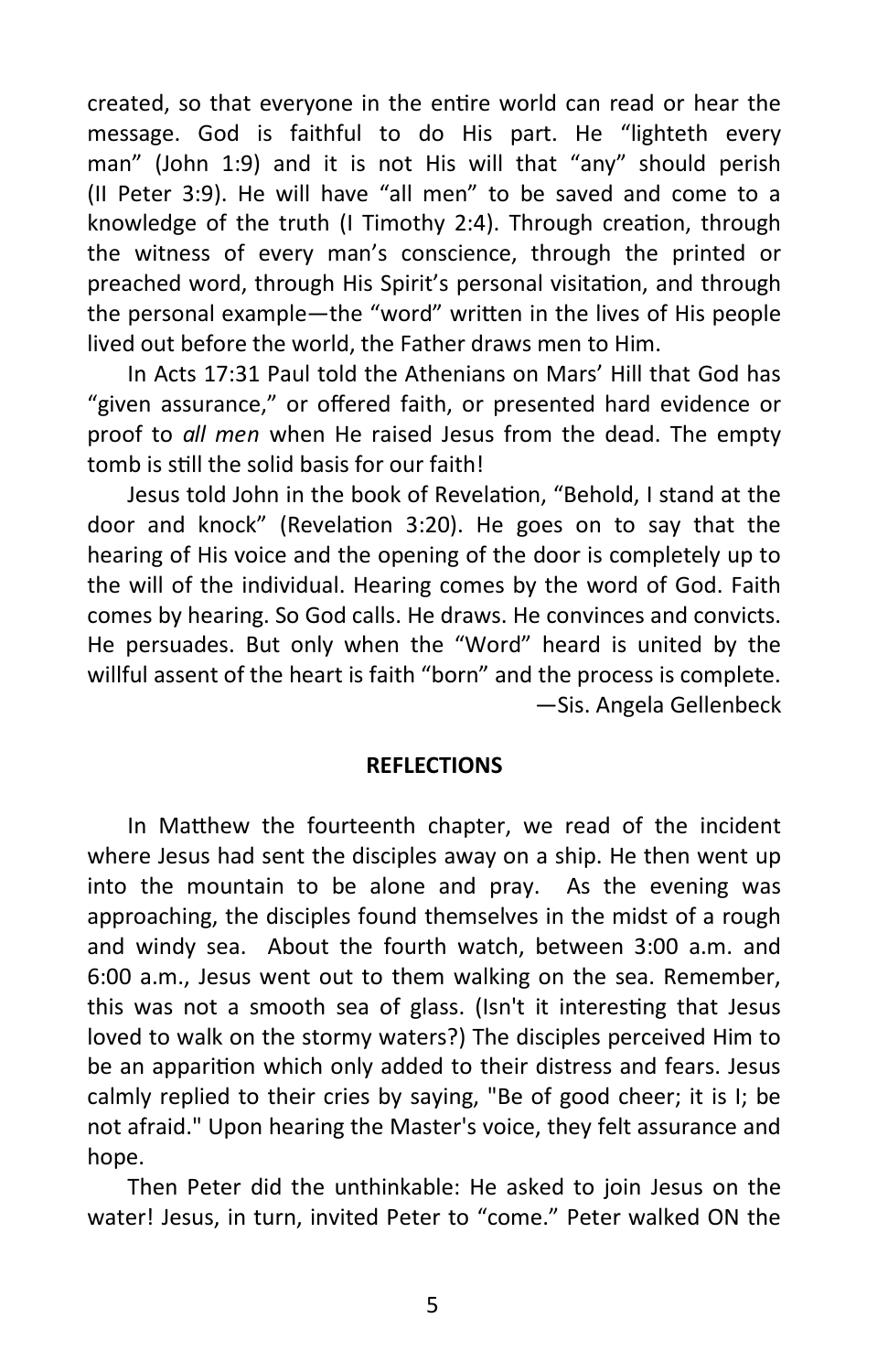water. But sadly, his human reasoning caused him to look at his surroundings and he began to sink. Jesus stretched forth his hand and admonished him by saying, "O thou of little faith, wherefore didst thou doubt." The loss of Peter's faith did not change the circumstances, as the sea was still tumultuous and rough; it did not cause Jesus to sink, as He is still the Lord of all. The lack of Peter's faith hindered only Peter.

"Faith sees the invisible, believes the impossible, receives the incredible, No matter what was— Faith moves the unmovable, proves the unprovable, for anyone willing to trust Believe and you'll see what faith does." — by Donna Brooks, Marty Funderburk and Scott Wilemon

May our prayer be that the Lord will increase our faith so that we may move mountains and walk on water.

—Sis. LaDawna Adams

#### **APRIL 8, 2018**

#### **HOW FAITH WORKS**

Galatians 5:6 For in Jesus Christ neither circumcision availeth any thing, nor uncircumcision; but faith which worketh by love.

Romans 5:5b The love of God is shed abroad in our hearts by the Holy Ghost which is given unto us.

6 For when we were yet without strength, in due time Christ died for the ungodly.

7 For scarcely for a righteous man will one die: yet peradventure for a good man some would even dare to die.

8 But God commendeth his love toward us, in that, while we were yet sinners, Christ died for us.

I John 4:9 In this was manifested the love of God toward us, because that God sent his only begotten Son into the world, that we might live through him.

10 Herein is love, not that we loved God, but that he loved us,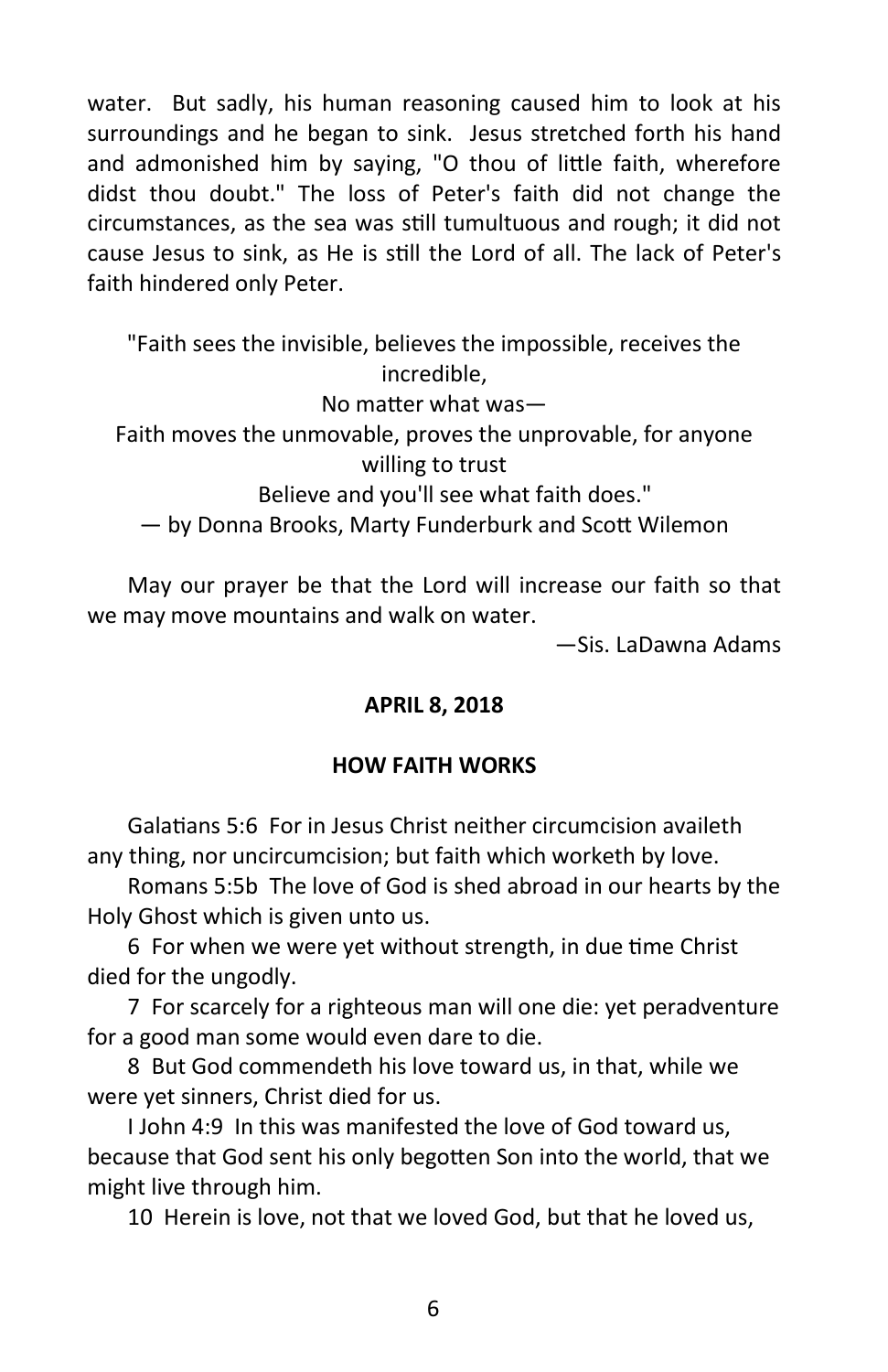and sent his Son to be the propitiation for our sins.

16 And we have known and believed the love that God hath to us. God is love; and he that dwelleth in love dwelleth in God, and God in him.

19 We love him, because he first loved us.

**MEMORY VERSE:** But God, who is rich in mercy, for his great love wherewith he loved us, even when we were dead in sins, hath quickened us together with Christ, (by grace ye are saved).

—Ephesians 2:4-5

**CENTRAL THOUGHT:** One way God creates faith in us is by revealing His love to us. He proved that love by giving His Son Jesus to be the sacrifice for our sins, and when we comprehend that truth, we are persuaded to believe the love that He has for us.

#### **WORD DEFINITIONS**

Galatians 5:6 "Faith which worketh by love": Faith is made active, or energetic, by love (*Clarke's Commentary*). "When this marvellous exhibition of Divine compassion and love is through faith in very deed caught sight of and realized, it naturally becomes a truth-power, exercising over the man an influence imperative and supreme...Thus the apostle evinces how in his own case faith through love became operative and influential. Christ's love to himself, on being realized by him, awakened in his soul a sentiment of grateful affection to his Redeemer, which was so strong and influential as thenceforward to sway and regulate the whole of his life" (*Pulpit Commentary*).

Romans 5:5 "Shed abroad": pour out; bestow liberally. Romans 5:8 "Commendeth": establish; prove; exhibit.

I John 4:10 "Propitiation": the atoning sacrifice that appeases God's wrath.

#### **LESSON BACKGROUND**

In our first lesson we learned that faith is birthed in us by God persuading us and drawing us; by knocking on our heart's door and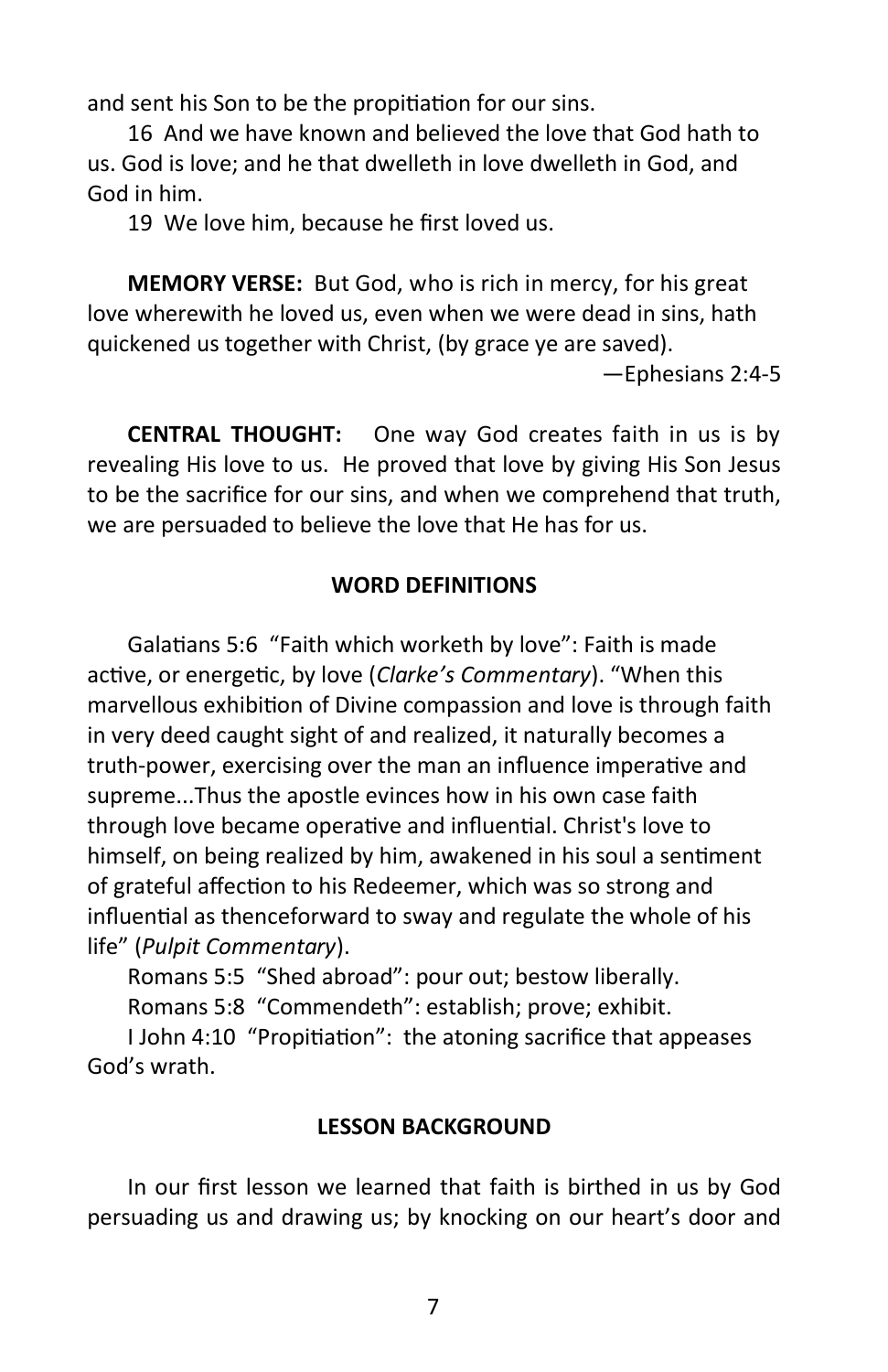speaking His Word to us. Today's lesson describes the manner in which He draws and persuades us: by His grace and love freely manifested toward us.

The epistle to the Galatians was written by Paul to settle the ongoing disputes between the new Gentile Christians and the Jewish Christians who were determined to hold on to the form of the Law and all the outward commandments, joining them with their new faith in Jesus. They not only insisted in doing this themselves but were also determined to coerce the new Gentile Christians to adhere to Moses' law, especially the rite of circumcision. This effort was just as futile as Jesus had described: putting new wine into old wineskins, and sewing a new fabric patch onto old, rotten clothing. Three times—once in I Corinthians 7:19 and twice in Galatians—Paul states what truly availed instead of circumcision: the keeping of the commandments of God, a new creature, and faith which works by love. Indeed, it is believing in the revealed love of Christ which generates the new birth in us and gives us the desire and motivation to obey Him and do His will.

To the Roman Christians Paul was also establishing the doctrine of salvation through faith rather than justification through keeping of the law. Here he states that it was Christ who loved us first. While we were yet sinners, Jesus proved His love to us by dying for our sins. We do not have salvation "awarded" to us because of our own righteous acts.

John wrote the first epistle apparently to refute the false teachers of his day, namely, the Cerinthians, who denied that Jesus was the Messiah, and that he was by birth a mere man, and that the Aeon, or Christ, descended upon him at his baptism and left him before his death; the Docetes, who believed that the Son of God did not truly and really become a man, but that there was only an appearance assumed, or that he seemed to be a man; and the Gnostics, who taught that the apostles did not deliver the doctrine of Jesus as they had received it, but made additions to it, especially in the commandments which were termed legal (*Clarke's Commentary*  and *Barnes' Notes on the Bible*). In maintaining the doctrine of holiness, John reminds us again that it was not our love nor our works which accomplished our salvation, but Jesus loved us first; and believing in that love (our faith) and receiving that life that was given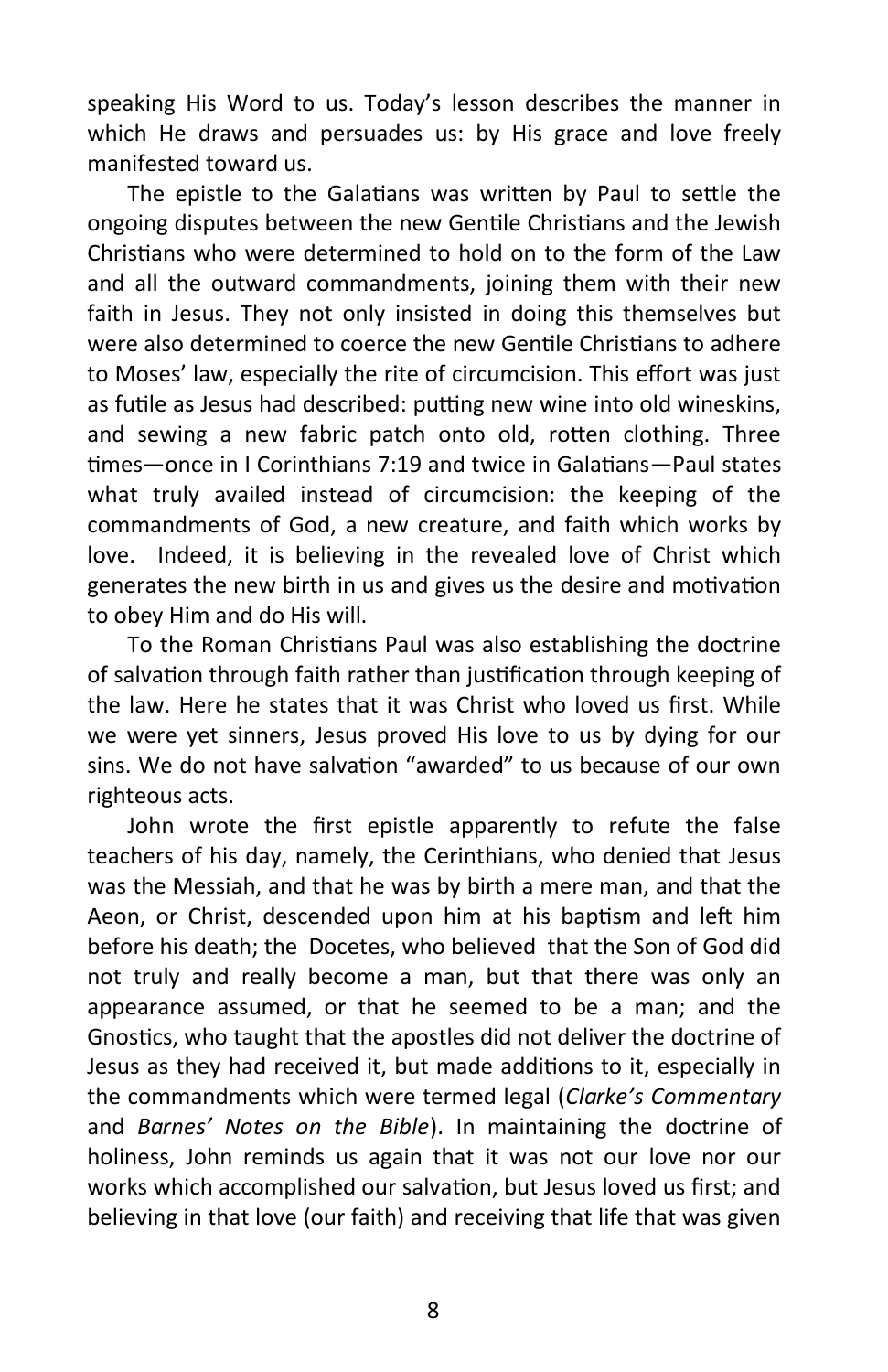to us by the sacrifice of Jesus Christ is what overcomes the world. —Sis. Angela Gellenbeck

# **DISCUSSION:**

- 1. *That Which Avails:* Paul taught that three things were more important to God than circumcision. What were they?
- 2. *That Which Generates:* When we comprehend the love of Christ, what happens in our hearts?
- 3. *That Which Was Manifested:* What did Jesus do that proved His love for us?
- 4. *That Which Came First:* Is our salvation based upon our love for God or His love for us? Which was first?

# **COMMENTS AND APPLICATION**

If you will permit a personal testimony, I would like to share what happened in my own heart the day I was truly born again. I had a tender heart and fear toward God since I was a tiny girl and had been to the altar to be "saved" every time I felt I was not ready to meet God. But I was eleven years old when my faith truly took hold of Christ for salvation. This time I truly "heard" the word, comprehended the sacrificial love of Christ for me, knew in my heart that I was a sinner and that I deserved to have died, but that He had taken my place on the cross. At that moment I believed—not only *on* Him but *into* Him. A great thankfulness and love for Him eclipsed anything else in my heart. I LOVED HIM. I knew I was forgiven. I knew HE WAS MY SAVIOR. The power of that faith brought peace and rest from a great struggle. It brought floods of joy. It brought overcoming victory which has endured unto this day.

Comprehension of the love of God truly generates faith. Not only faith for forgiveness and salvation, but a faith that obeys, performs, and acts. Love provides the energy for our faith. But it is never our love first. It is He who loved us first. As we believe in that love, we are moved to love Him and trust Him. Paul said, "I am crucified with Christ: nevertheless I live; yet not I, but Christ liveth in me: and the life that I now live in the flesh I live by the faith of the Son of God, who loved me, and gave himself for me" (Galatians 2:20).

—Sis. Angela Gellenbeck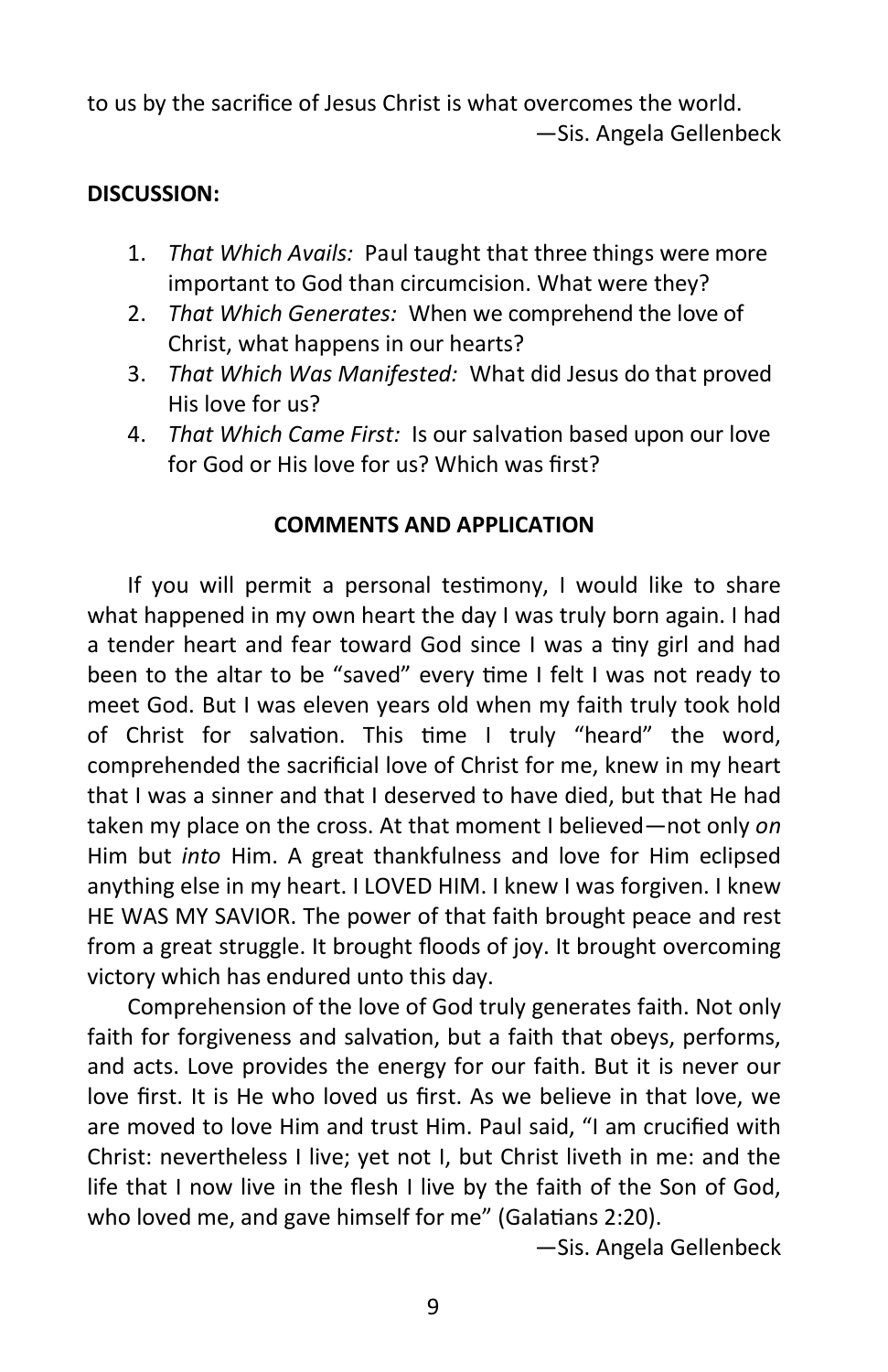#### **REFLECTIONS**

Since we know that faith works "by love" (Galatians 5:6), it is vitally important that we maintain a fervent love for God. Jesus said, "The first of all the commandments is, Hear, O Israel; The Lord our God is one Lord: And thou shalt love the Lord thy God with all thy heart, and with all thy soul, and with all thy mind, and with all thy strength: this is the first commandment" (Mark 12:29-30). As the bond of love between us and God grows stronger, our faith will grow stronger. Recently, in my meditations, the words of this precious old song by Fanny Crosby came to me with great inspiration and, as I sang it, it blessed my soul until the tears were flowing. Think about this:

"Savior, more than life to me, I am clinging, clinging close to Thee; Let Thy precious blood applied, Keep me ever, ever near Thy side.

"Through this changing world below, Lead me gently, gently as I go; Trusting Thee, I cannot stray, I can never, never lose my way.

"Let me love Thee more and more, Till this fleeting, fleeting life is o'er; Till my soul is lost in love, In a brighter, brighter world above.

# (Chorus): "Every day, every hour, Let me feel Thy cleansing power; May Thy tender love to me Bind me closer, closer, Lord, to Thee" —*Evening Light Songs* #460

"But ye, beloved, building up yourselves on your most holy faith, praying in the Holy Ghost, Keep yourselves in the love of God, looking for the mercy of our Lord Jesus Christ unto eternal life" (Jude 1:20-21).

—Bro. Harlan Sorrell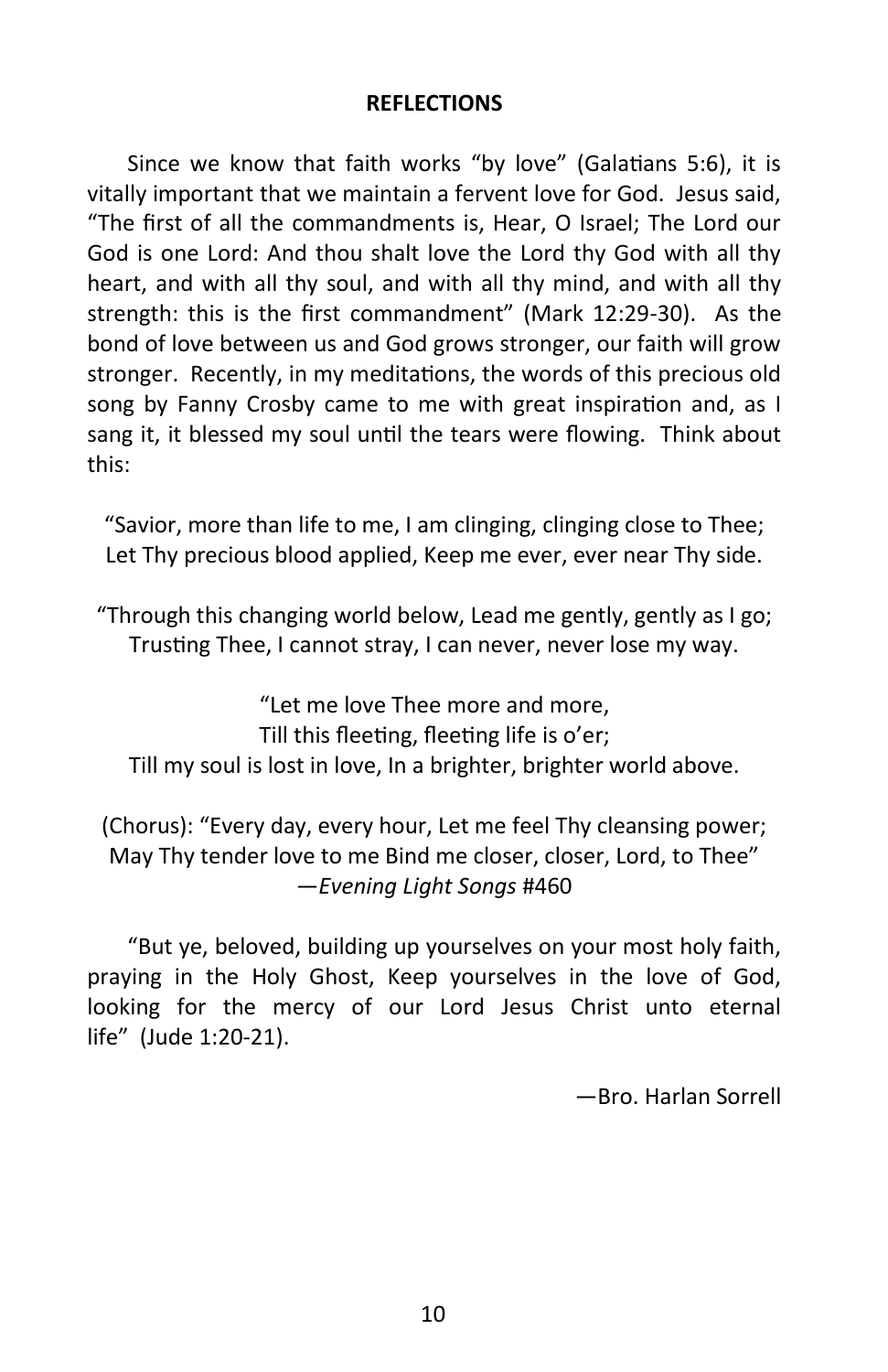# **APRIL 15, 2018**

#### **JUSTIFICATION BY FAITH**

John 3:16 For God so loved the world, that he gave his only begotten Son, that whosoever believeth in him should not perish, but have everlasting life.

John 5:24 Verily, verily, I say unto you, He that heareth my word, and believeth on him that sent me, hath everlasting life, and shall not come into condemnation; but is passed from death unto life.

Acts 13:39 And by him all that believe are justified from all things, from which ye could not be justified by the law of Moses. (See also Galatians 2:16.)

Romans 4:3 For what saith the scripture? Abraham believed God, and it was counted unto him for righteousness.

20 He staggered not at the promise of God through unbelief; but was strong in faith, giving glory to God;

21 And being fully persuaded that, what he had promised, he was able also to perform.

22 And therefore it was imputed to him for righteousness.

23 Now it was not written for his sake alone, that it was imputed to him;

24 But for us also, to whom it shall be imputed, if we believe on him that raised up Jesus our Lord from the dead.

Romans 5:1 Therefore being justified by faith, we have peace with God through our Lord Jesus Christ. (See also Romans 3:21-25.)

Romans 10:9 That if thou shalt confess with thy mouth the Lord Jesus, and shalt believe in thine heart that God hath raised him from the dead, thou shalt be saved.

10 For with the heart man believeth unto righteousness; and with the mouth confession is made unto salvation.

11 For the scripture saith, Whosoever believeth on him shall not be ashamed.

Hebrews 11:6 But without faith it is impossible to please him: for he that cometh to God must believe that he is, and that he is a rewarder of them that diligently seek him.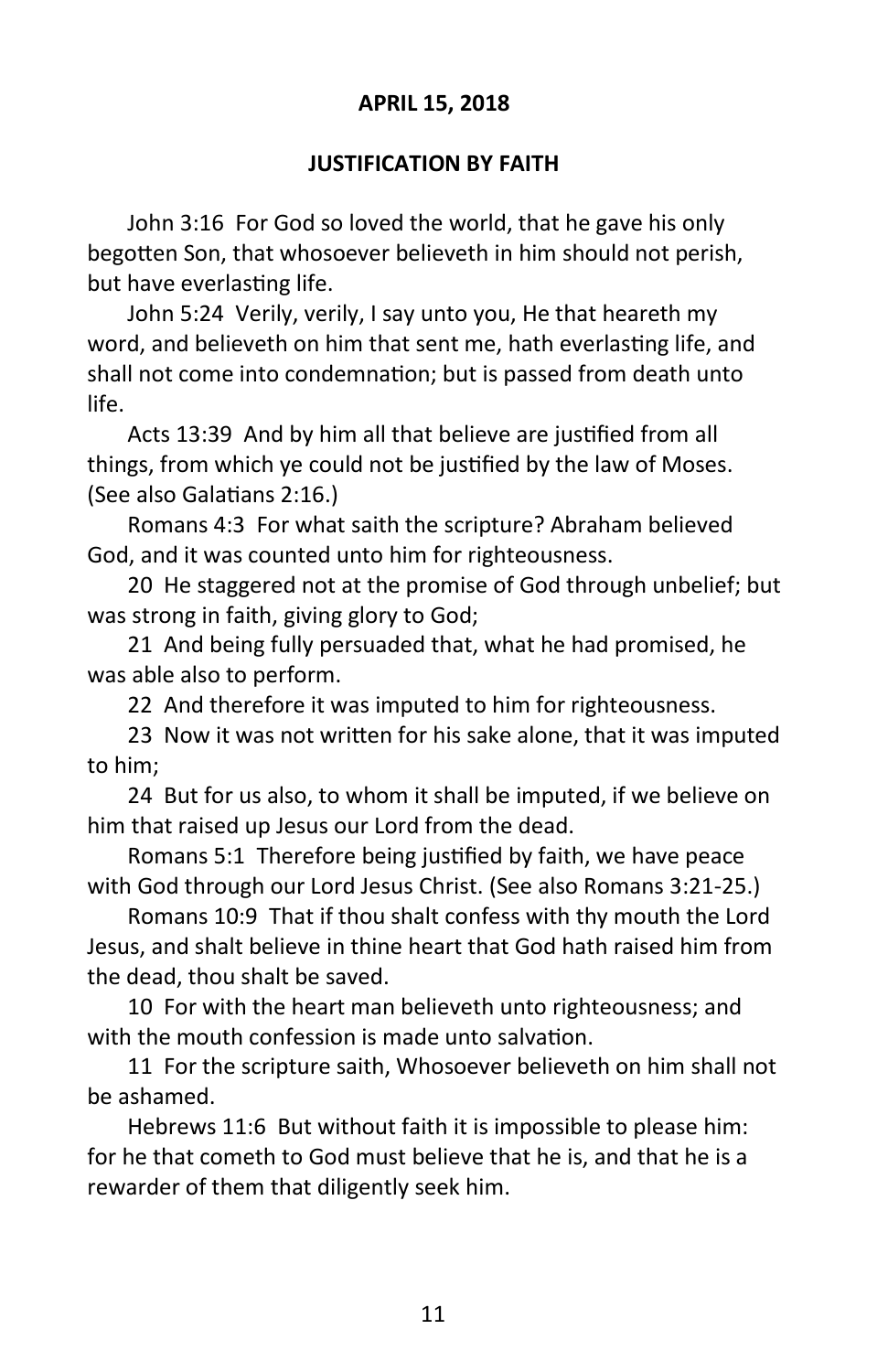**MEMORY VERSE:** Behold, his soul which is lifted up is not upright in him: but the just shall live by his faith. —Habakkuk 2:4

**CENTRAL THOUGHT:** As in the example of Abraham, righteousness and justification and everlasting life are given by God to us when we hear His word, believe in the risen Savior and give our will, or assent, or confession to our belief.

# **WORD DEFINITIONS**

John 3:16 "Believeth in him": believeth *into* Him; indicating the point reached or entered.

Romans 4:22-24 "Imputed": reckoned; passed to one's account; credited.

Romans 5:1 "Justified": cleared of all charges; declared righteous.

Romans 10:11 "Ashamed": dishonored; disgraced; put to confusion; frustrated; disappointed.

## **LESSON BACKGROUND**

John 3:16, declaring the simple message of salvation— "Whosoever believeth"—and probably the most memorized and quoted verse of the Bible, has interestingly been explained as describing the love of Christ, which Paul in Ephesians 3:13 prays may be comprehended by all holy saints. Its breadth—the world. Its length—He gave His only begotten Son. Its depth—whosoever believeth. Its height—everlasting life! Here we have God's part described: loving and giving; and our part—believing and having. As we noticed in Word Definitions, this believing is not only a mental belief; it is a *heart faith* that gives us entrance *into* Christ and His salvation.

When God brought Abraham out to view the night sky and declared to him again His promise of a seed, a posterity that could not be numbered, Abraham believed God's promise. Without sight, without visible proof, he simply counted it as done. Paul, relating the story in the epistle to the Romans, detailed Abraham's faith: he didn't consider his nor Sarah's inability to conceive a child; he didn't stagger through unbelief; he was not weak, but strong in faith; he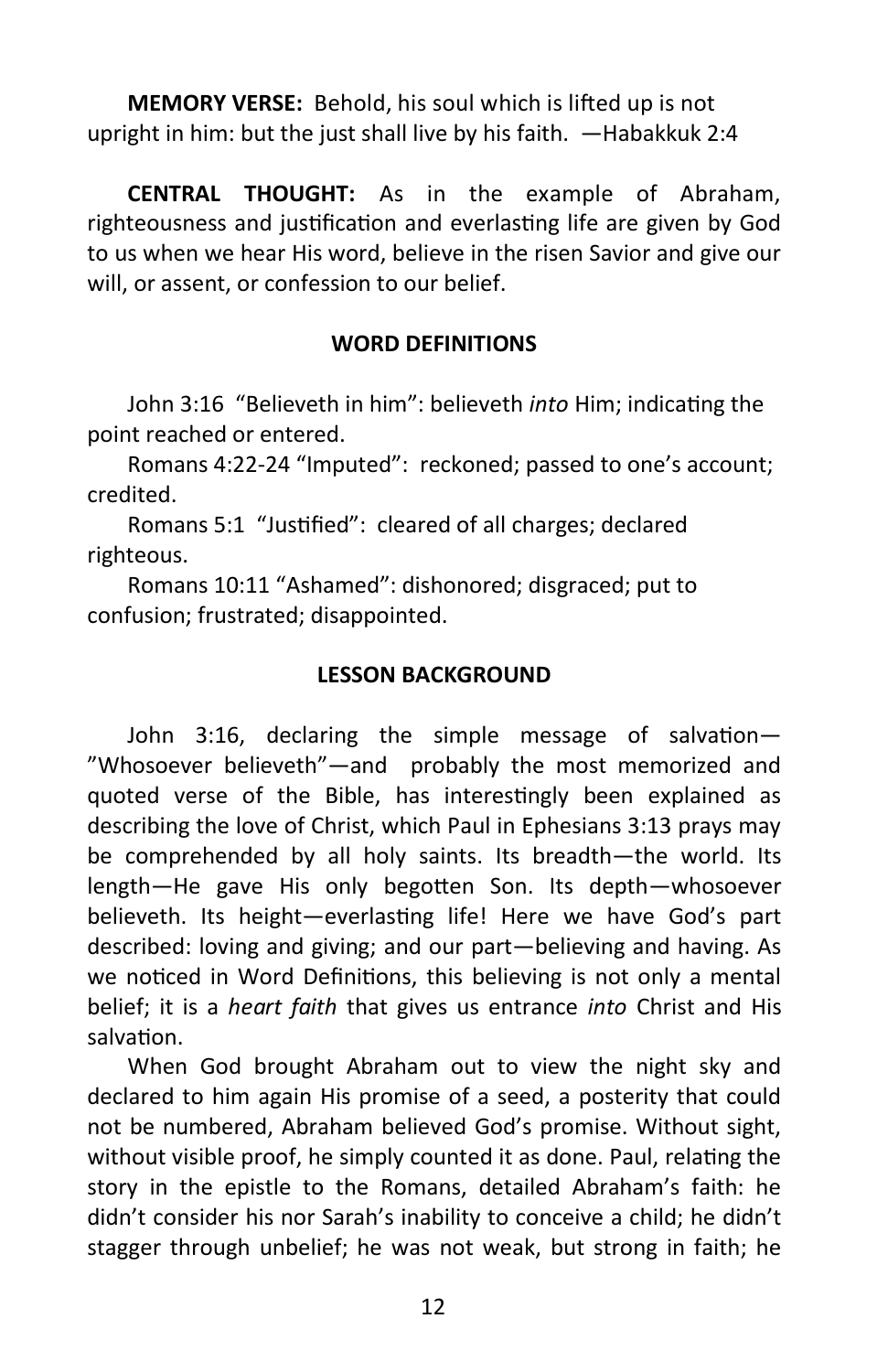gave glory to God; he was fully persuaded that there would be not just promise but performance.

Paul reiterates in chapter five that justification, or the declaring of our now-righteous standing before God, is by faith. Out of that simple faith, we have peace. Our conflict with God is over. The strife has ceased.

We consider again the verses from the first lesson, this time with the emphasis on our response to the Word which God has sent. Coupled with our faith, the Word generates life and salvation into us!

Without this heart belief, we can never please God, but when we believe, as Abraham did, that what He has said in His word regarding our deliverance, forgiveness, and cleansing, He will *do*; and show that belief by diligently seeking Him—seeking Him until He rains righteousness upon us—He will perform the wonderful miracle of salvation.

Our memory verse became the watchword of the Protestant Reformation. Martin Luther wrote in 1545: "At last, by the mercy of God, meditating day and night, I gave heed to the context of the words, namely, 'In it the righteousness of God is revealed, as it is written, 'He who through faith is righteous shall live.'' There I began to understand that the righteousness of God is that by which the righteous [person] lives by a gift of God, namely by faith. And this is the meaning: the righteousness of God is revealed by the gospel, namely, the passive righteousness with which a merciful God justifies us by faith, as it is written, 'He who through faith is righteous shall live.' Here I felt that I was altogether born again and had entered paradise itself through open gates."

—Sis. Angela Gellenbeck

# **DISCUSSION:**

- 1. *God's Part/Our Part:* Explain the importance of each.
- 2. *Father of Faith:* Abraham has been given this title. Explain why.
- 3. *Proof of Faith:* What proves to God *that we believe* He is a rewarder of those who diligently seek Him?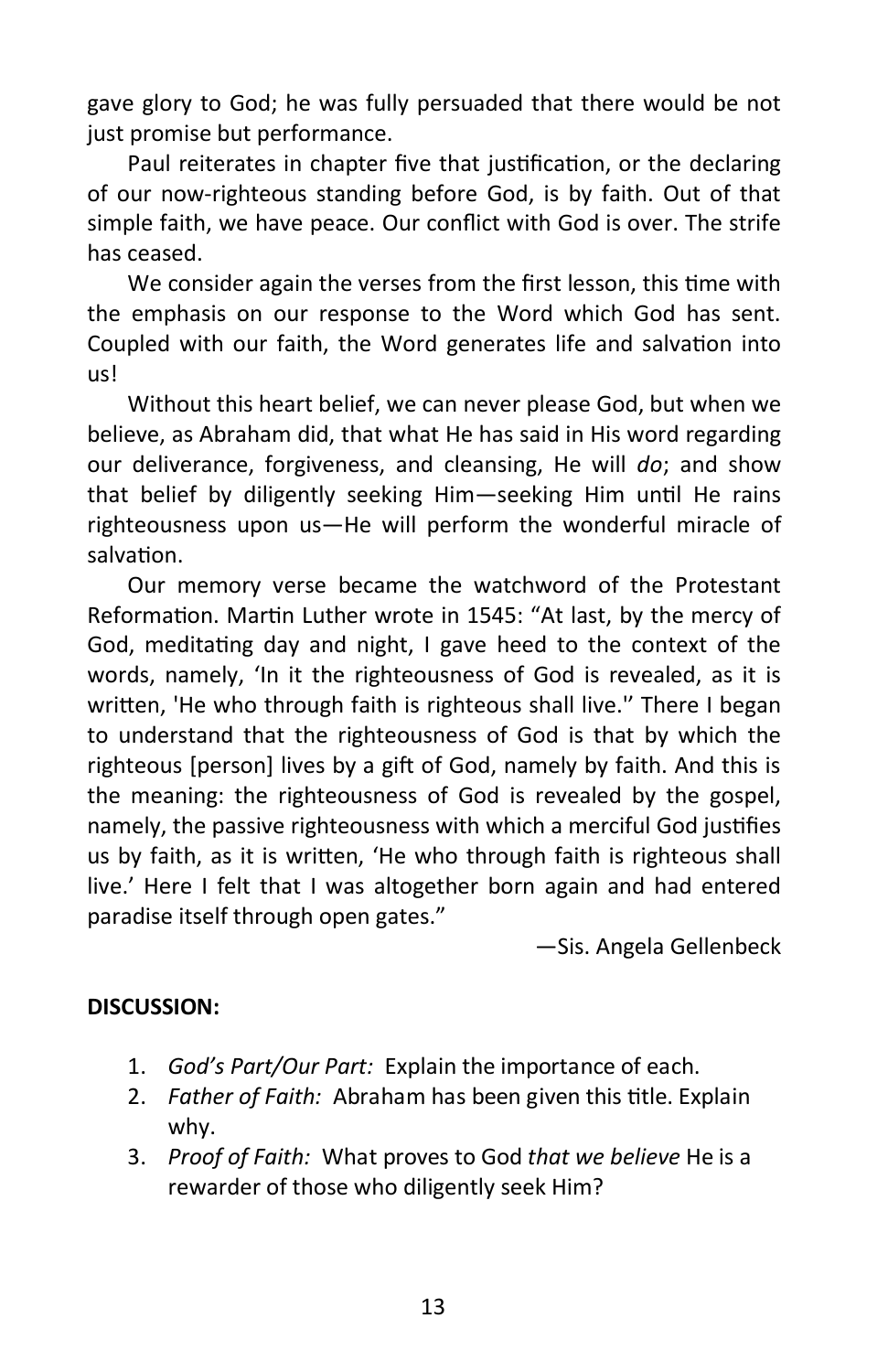#### **COMMENTS AND APPLICATION**

The material in our lesson today may seem elementary to some. True, this teaching is the very foundation, the essential basic understanding for coming to Christ. Yet we need to frequently remind ourselves of this truth because it is very easy for any of us to slip into the idea that salvation comes because of things that we do. We may say things like, "You can't partake of that and be saved." "That woman isn't saved because she dresses immodestly." "In order to be saved you must give up \_\_\_\_\_." In reality, not partaking of worldly things, dressing modestly, and giving up this or that thing are *results* of salvation, and *not the cause of it*.

Repentance, or turning away from sin, *is* a vital part of hearing and receiving God's revealed Word, believing from the heart that Jesus is the only Savior, and giving assent to that faith by confessing openly that you are trusting Him for salvation. Truly a person should in his or her repentance bring forth the fruits of repentance.

It is possible, however, to do many "righteous" things or "give up" many things, while still not having in the heart a *true dependence on Christ alone* for salvation. We may begin to look down on people who are still in their sins, as if we are "better." Why did Jesus need to come in the flesh and bear our sins in His body on the cross as sacrifice for our sins, if we could just "do right" to be saved?

Many people are deceived into thinking they are right with God—justified—if they belong to a church. Others may say, "Yeah, I need to get back into church," as if that is all the salvation they need. Still others maintain very admirable deeds of compassion, such as caring for the homeless, sheltering animals, giving aid to foreign countries, or guiding troubled teens. They may say things like, "I know I sin like everybody else, but God will let me into heaven because my good traits outweigh my bad ones."

All of these flawed ideas fail in presenting a person justified in God's sight. Only the righteousness which is by faith in Christ alone and in His shed blood will avail.

—Sis. Angela Gellenbeck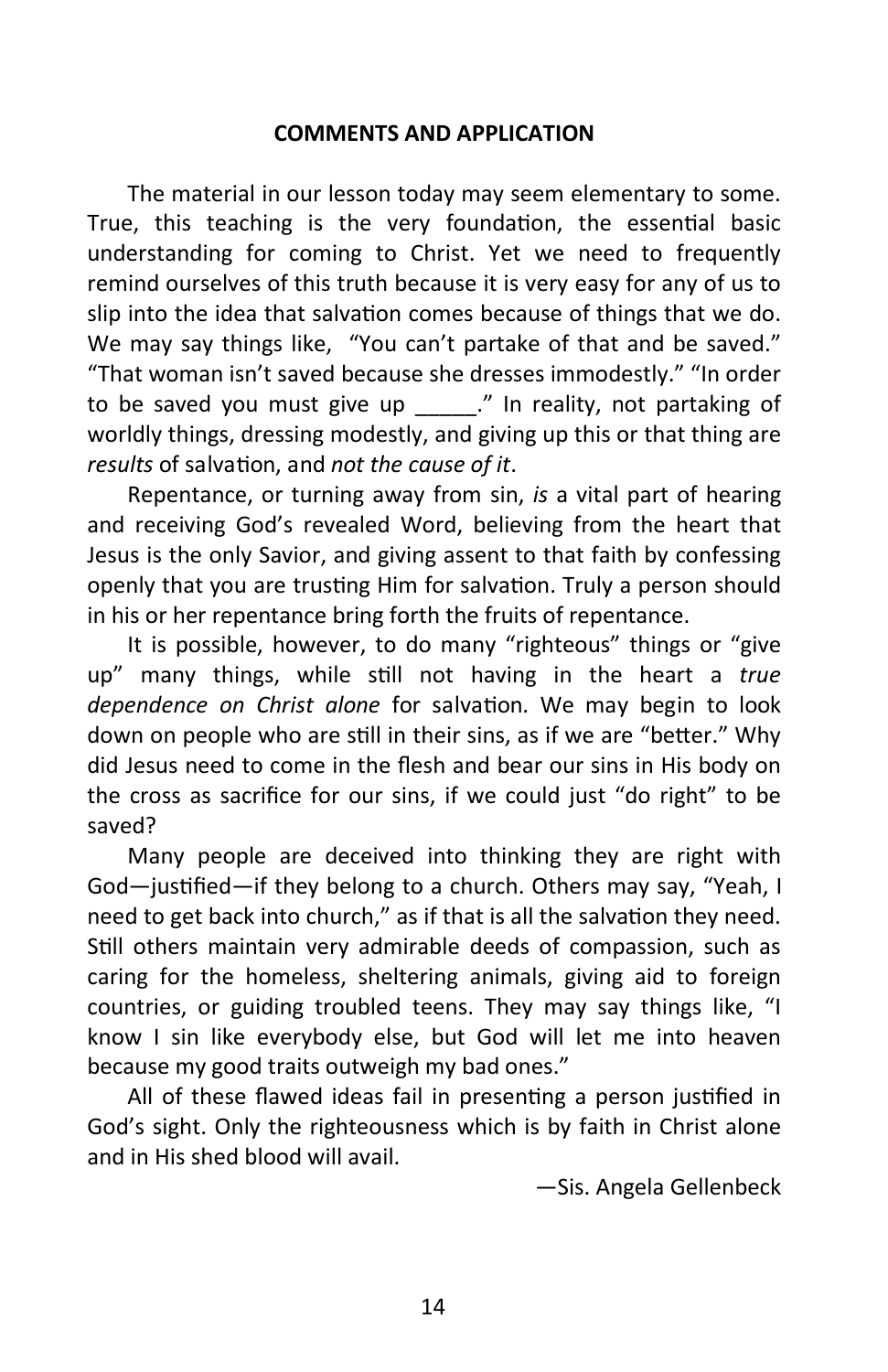#### **REFLECTIONS**

Faith is not stagnant. It is not a one-time act of believing in God and thereby reaching the summit of spiritual attainment. It is not merely that one confesses, prays, believes and that's the sum total of their experience. It is just the beginning. Our initial faith in God carries us over the threshold that connects our natural life to the spiritual life of God and sets us up for a greater exploration and understanding of that which is divine.

Several scriptures enlighten us to this principle. We must be careful not to overemphasize the initial act of faith nor under emphasize the continued process of faith that is so vital to sustaining our relationship with God.

We live by faith. It is the essential ingredient of a godly life. Without it we die. Our natural life begins at birth and progresses from that point. We grow from one stage to the next. But not without careful attention to that which sustains life—so it is with us spiritually. We must be born again, not of the flesh but of the Spirit. This spiritual birth is initiated by faith and its progress is sustained by faith.

We walk by faith. This requires forward movement—progression from one point to the next. Once we have believed we must continue steadfastly in our belief—against all odds and against all opposition or the entire process becomes futile.

Our faith is the power cord of our spiritual life. It connects us to God, Himself. The greater the faith, the greater the connection. If we lose the connection we lose the power and the privilege of knowing and pleasing God, for without faith it is impossible to please him.

—Bro. Darrell Johnson

# **APRIL 22, 2018**

#### **SANCTIFICATION BY FAITH**

Acts 15:8 And God, which knoweth the hearts, bare them witness, giving them the Holy Ghost, even as he did unto us;

9 And put no difference between us and them, purifying their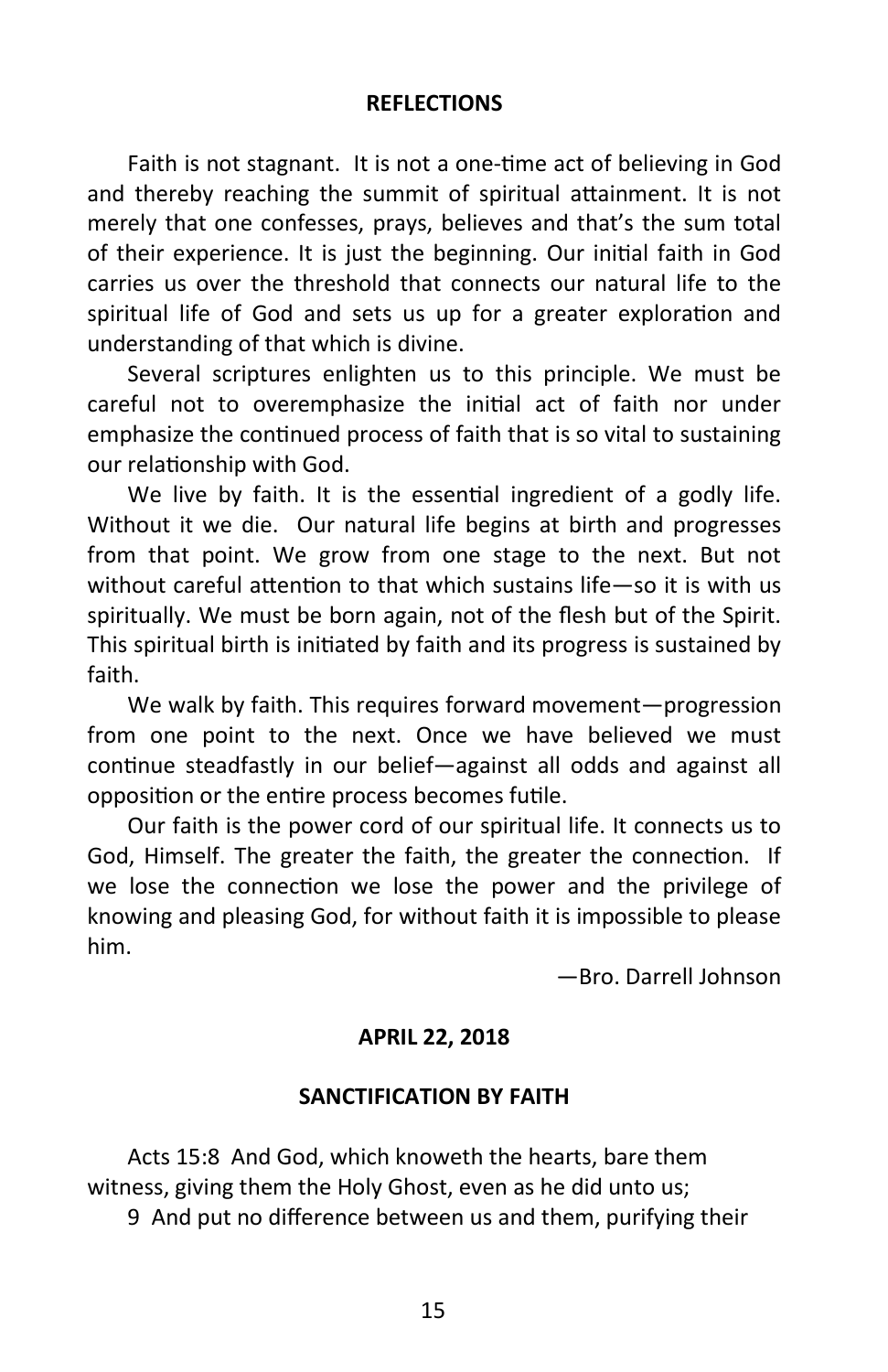hearts by faith.

Galatians 3:6 Even as Abraham believed God, and it was accounted to him for righteousness.

7 Know ye therefore that they which are of faith, the same are the children of Abraham.

8 And the scripture, foreseeing that God would justify the heathen through faith, preached before the gospel unto Abraham, saying, In thee shall all nations be blessed.

9 So then they which be of faith are blessed with faithful Abraham.

14 That the blessing of Abraham might come on the Gentiles through Jesus Christ; that we might receive the promise of the Spirit through faith.

Hebrews 4:1 Let us therefore fear, lest, a promise being left us of entering into his rest, any of you should seem to come short of it.

2 For unto us was the gospel preached, as well as unto them: but the word preached did not profit them, not being mixed with faith in them that heard it.

3a For we which have believed do enter into rest.

10 For he that is entered into his rest, he also hath ceased from his own works, as God did from his.

11 Let us labour therefore to enter into that rest, lest any man fall after the same example of unbelief.

**MEMORY VERSE:** Having therefore, brethren, boldness to enter into the holiest by the blood of Jesus...Let us draw near with a true heart in full assurance of faith, having our hearts sprinkled from an evil conscience, and our bodies washed with pure water.

—Hebrews 10:19, 22

**CENTRAL THOUGHT:** The blessing of Abraham and the promise of the Father—the Holy Spirit—was given to the disciples and to the believing Gentiles to whom the apostles preached. He is given to us when we, having been cleansed from sin, take hold of the promise of the Spirit by faith, enter into the holiest place and the promised land of rest, cease from our own works of righteousness, rely fully on the righteousness which is given us through faith and receive the purification which comes by the refining power of the Holy Spirit.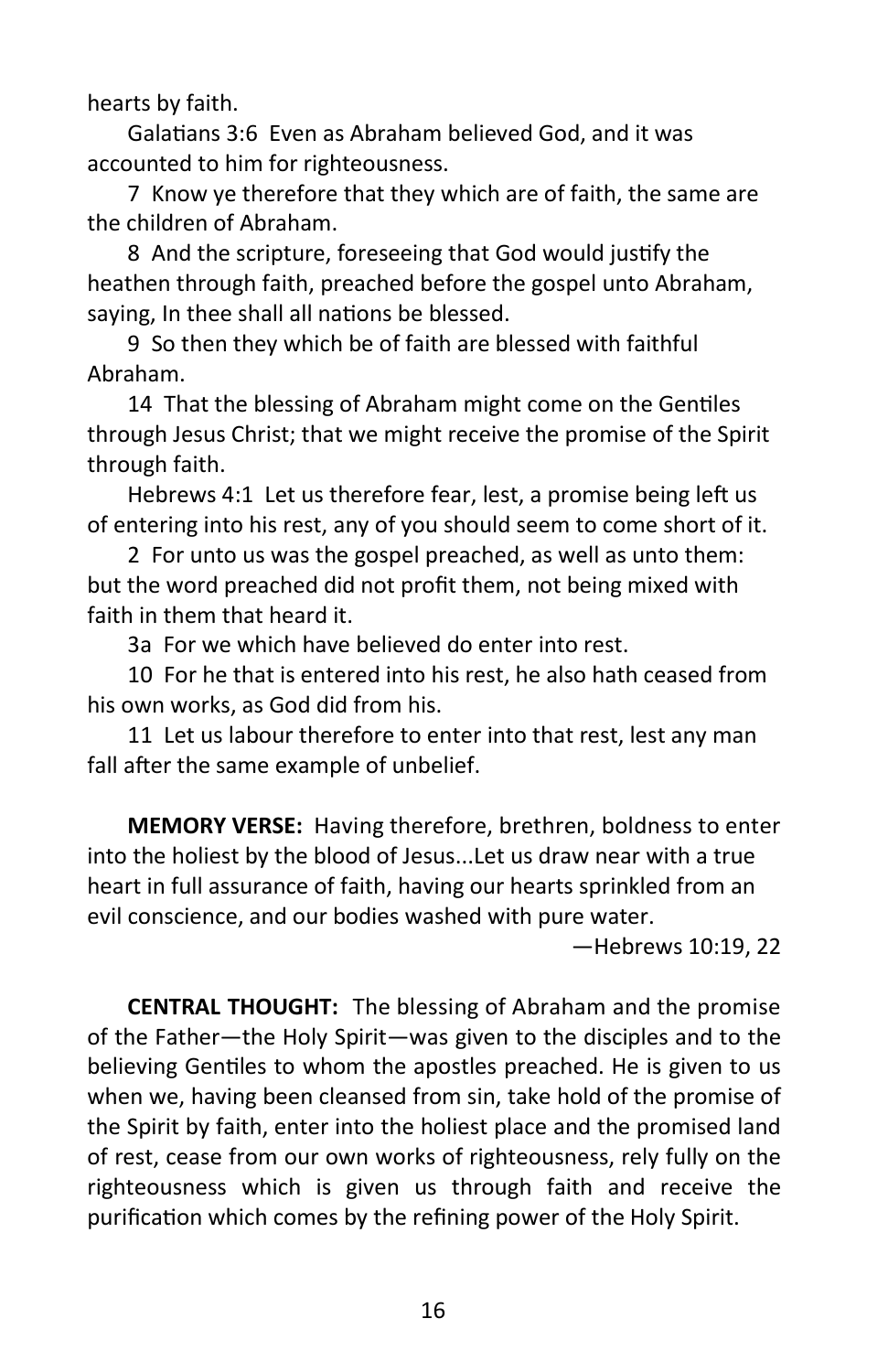Hebrews 4:11 "Labour": to make haste; give diligence; make every effort.

Hebrews 10:19 "Boldness": assurance; confidence.

Hebrews 10:22 "Full assurance": conviction; most certain confidence.

Hebrews 10:22 "Washed": a complete bathing to cleanse the entire person.

#### **LESSON BACKGROUND**

The fifteenth chapter of Acts records Peter's discussion with certain believing Pharisees who felt it was needful to circumcise all the believing Gentiles. Peter settled the dispute by alluding to the account of the conversion of the Roman centurion, Cornelius, and his other relatives and friends, all of whom, it is evident, were believers in the true God, and who, upon hearing the gospel, believed in Jesus, were baptized, and filled with the Holy Spirit. Peter pointed out the similarities between their baptism of the Holy Spirit and that of the other apostles on the day of Pentecost, including this detail, that the Holy Spirit purified their *hearts* by faith—a spiritual circumcision.

In our last lesson we read from Paul's epistle to the Romans about the blessing given to Abraham that is now ours through faith; today's discussion includes his message to the Galatians about Abraham's faith and the inheritance promised to him, which the apostle clearly indicates is the same as Jesus' promise in Luke 24:49 and Acts 1:4-5. Jesus promised the believers the Holy Spirit, Who He said would guide them, teach them, endue them with power from on high, and make them witnesses unto the whole world.

The writer to the Hebrews, who is generally agreed to be Paul, also spoke about the Holy Spirit when he spoke of the promise of entering into Jesus' rest, drawing a parallel between the true soul rest that Christ has promised believers and that literal land of promise, Canaan. As the Israelites, hindered by their unbelief, refused to confidently enter Canaan, and were condemned to forty years in the wilderness, he warns that we also, through unbelief, can forfeit our rest in the promised land of the Holy Spirit. This rest, he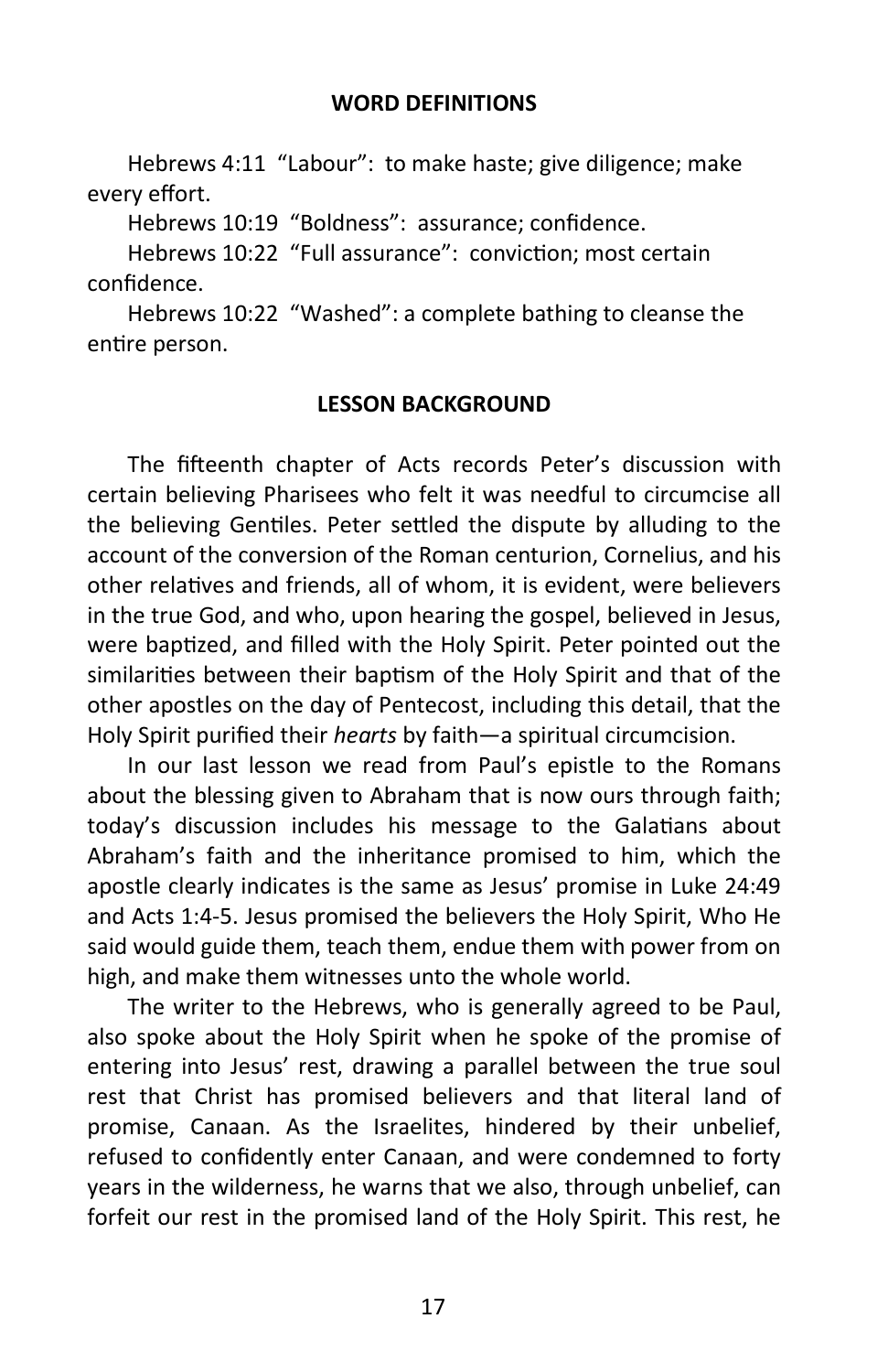explains, involves ceasing from our own works. Paul mentions these works in Romans 10, when he describes the Jews' "own" righteousness of the law, contrasting it with the righteousness which is "by faith." He also speaks of his "own" righteousness in Philippians 3:9, desiring to count it as worthless to obtain the righteousness of God by faith.

Our memory verse is a most encouraging exhortation; we as believers can boldly and confidently come to God in full assurance of faith, seeking to enter into the holiest place, which the scriptures clearly show, by type and shadow, is that place of sanctification (holiness) given through the Holy Spirit.

—Sis. Angela Gellenbeck

# **DISCUSSION:**

- 1. *What Can He Do For You?* Share the promises given in Scripture of what the Holy Spirit will do in our lives.
- 2. *With Faith For My Cleansing:* Our lesson speaks of people whose hearts were "purified by faith." Of whom was this speaking?
- 3. *Come Over Into the Canaan Land:* Of what is Canaan a type? Can you name some of the parallels?
- 4. *Only Believe:* What hindered the Israelites from entering Canaan? What hinders us today from receiving the promise of the Father?

#### **COMMENTS AND APPLICATION**

The same "persuasion" with which God wooed and drew your soul to Him, convicting you of sin and revealing Christ as your substitute and sacrifice is the same convicting persuasion that will reveal and open up to your heart the wonderful promise offered you by the coming of the Holy Spirit into your heart in His fullness. In the literal type, the Canaan land, the Israelites were called to scout out the land, to investigate its cities, people, kingdoms, agriculture, and land features. Today God invites you to investigate the glorious possibilities of life in the Spirit. The battles, the kingdoms, the fruit, the conquest.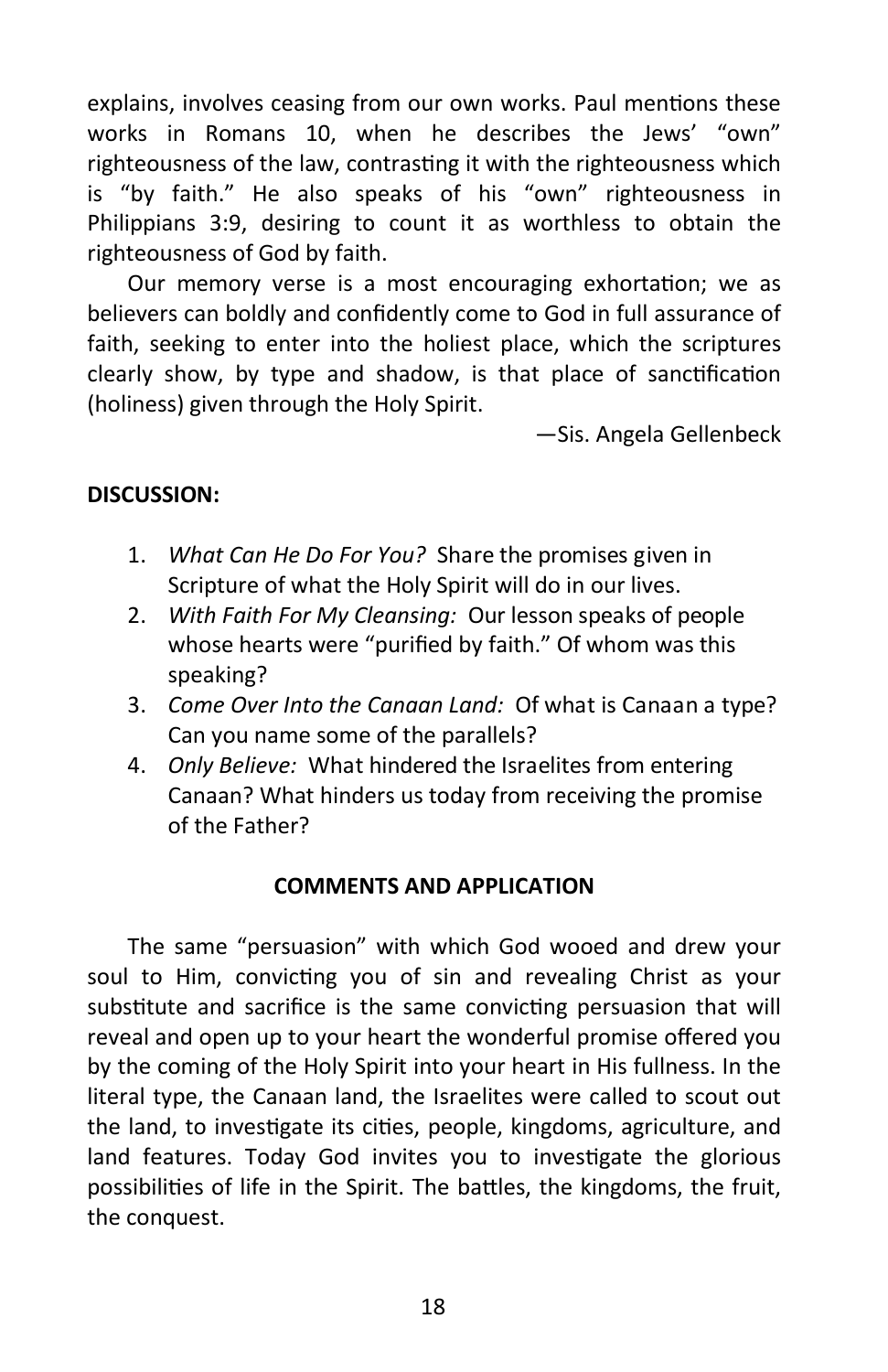The question is, will you draw back in unbelief when you view the lay of the land? Will you believe the negative reports? "You can't overcome." "You'll always be plagued by that weakness."

We are challenged in our lesson to draw near, not draw back. To come in full assurance of faith. To have faith for our cleansing, as did the believing Gentiles in Cornelius' house. We can see what the Spirit did for Peter, Paul, Stephen, Philip, John, and countless others. The kingdoms of fear, doubt, timidity, self-promotion and selfrighteousness were toppled in the lives of these disciples just as Israel toppled Canaan's kingdoms by faith.

Many religious teachers and belief systems dismiss this possibility. Canaan is portrayed as being Heaven; holiness is scorned; the Holy Spirit, Who is clearly promised to fill believers after they are saved, is believed to have already come into their hearts at conversion.

In coming to the Father, asking for the gift of His Holy Spirit, a crucial part of our faith is that we lay ourselves on the altar as a sacrifice to God; completely and totally surrender to His will, and give Him permission to do the cleansing and purifying of our souls.

Not until we know that we have abandoned everything to God can we have faith to believe that He accepts our sacrifice and places His seal on that which is now completely His. The scriptures let us know that the seal is His Holy Spirit. When we reach that point in surrender, God sends His holy fire. By faith we can conquer in the promised land.

—Sis. Angela Gellenbeck

#### **REFLECTIONS**

"Why is it that the scriptures teach a sinless life as the test of the new birth, and yet the world is full of men and women who know they have been born again, and yet cannot measure up to that standard? They cannot deny that they have met with a change, and others see its manifestation in their lives. And yet they are conscious of committing sin, more or less daily. Here is a point where experience seems to conflict with revelation. We see the same thing ascribed to some of the New Testament congregations. Some of them have sins alleged to them, others not, while all are urged on to

19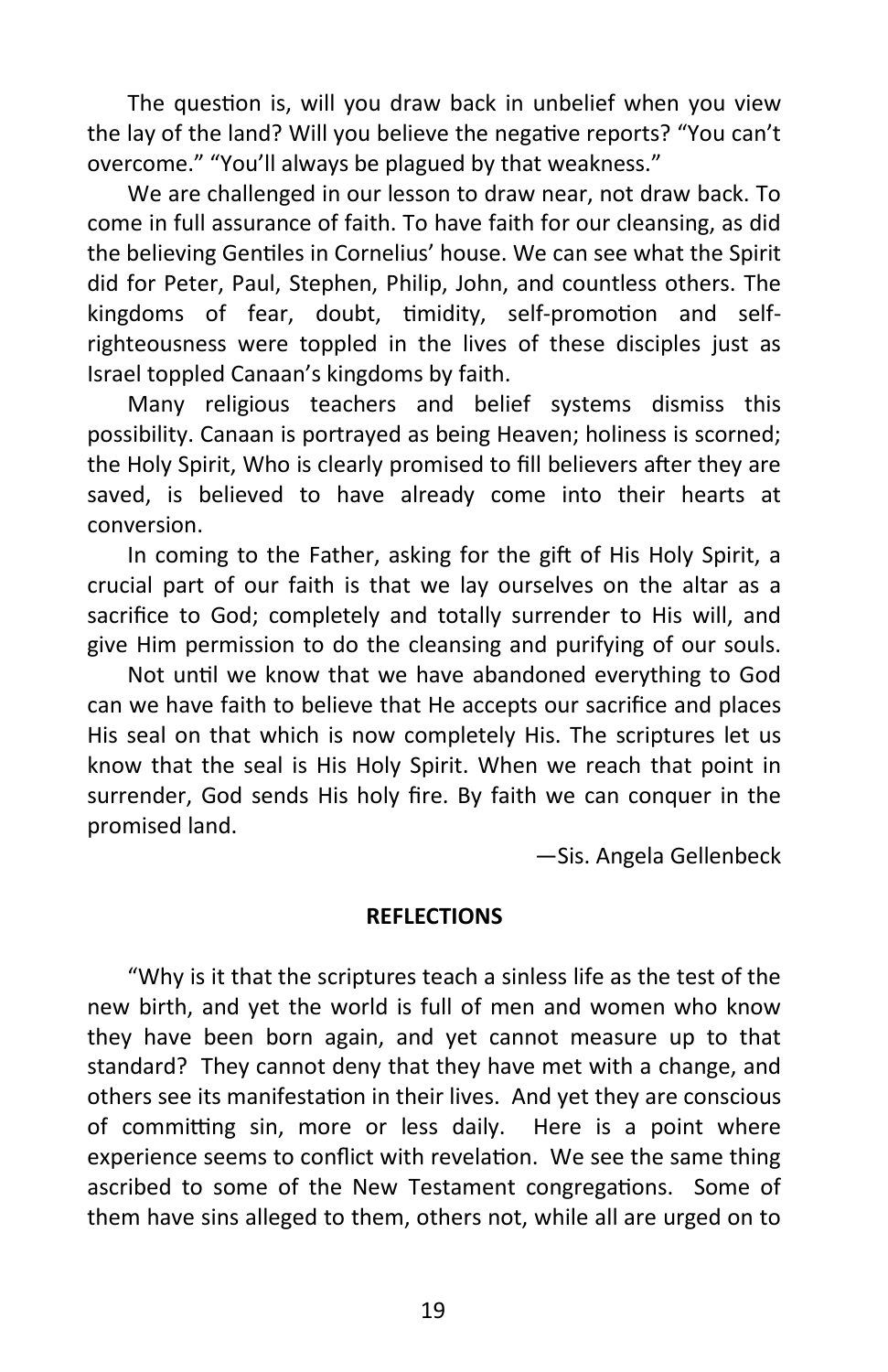the 'fullness of the blessing of the Gospel.' Those who had sinned, of course, had incurred the necessity of repentance and pardon, before they could inherit the blessing of perfect love."

"A consideration of these facts, together with the scripture teaching, lead us to the conclusion that while repentance and regeneration begin a life of freedom from the commission of sin, entire sanctification is the summit condition of perpetuating that sinless life. The fact that 'whosoever is born of God doth not commit sin' is based upon the holy 'seed' that abides in him, which cries out for the destruction of the unholy Adamic nature, that wars against it; and upon the fact that grace provides for, and all the promises of God point to the present, entire destruction of the inward foe. In other words, the absence of sinning in the new-born life, is secured by the provisions that God has made for that life, the most important of which is the second work, of removing all tendency of evil out of our nature. This 'unites the heart,' the will, and the whole realm of our moral nature, with all the appetites and propensities of the body, into sweet accord with God, and into natural, and easy resistance of all outward evil. This is the plane of victory upon which the 'born again' soul is expected to move forward without committing sin throughout life. Hence, justification is a mere transition state. Here men quit sinning, while they press on to perfection, but relapse into sin as soon as they undertake to stand there. 'Therefore being justified by faith, we have peace with God through our Lord Jesus Christ: by whom also we have access by faith into this grace wherein we stand' (Romans 5:1-2). Peace with God, through justification, is a glorious experience; but to find a place to 'stand,' we must pass on, by a second grasp of faith, to a higher plane. Hence also Paul urges the Hebrew Christians 'on to perfection,' clearly intimating that a failure to do so will surely 'lay a foundation for repentance from dead works' (Hebrews 6:1). Behold also the Apostle Paul's great anxiety to bring the 'fullness of the blessing of the Gospel' to the various congregations of young converts, 'to the end they may be established' (Romans. 1:11). 'To the end He may establish your hearts unblameable in holiness before God' (1 Thessalonians 3:13). All these, and other scriptures, clearly point to perfect holiness of heart, an experience to be gained after justification, as the sure footing of complete inward salvation, and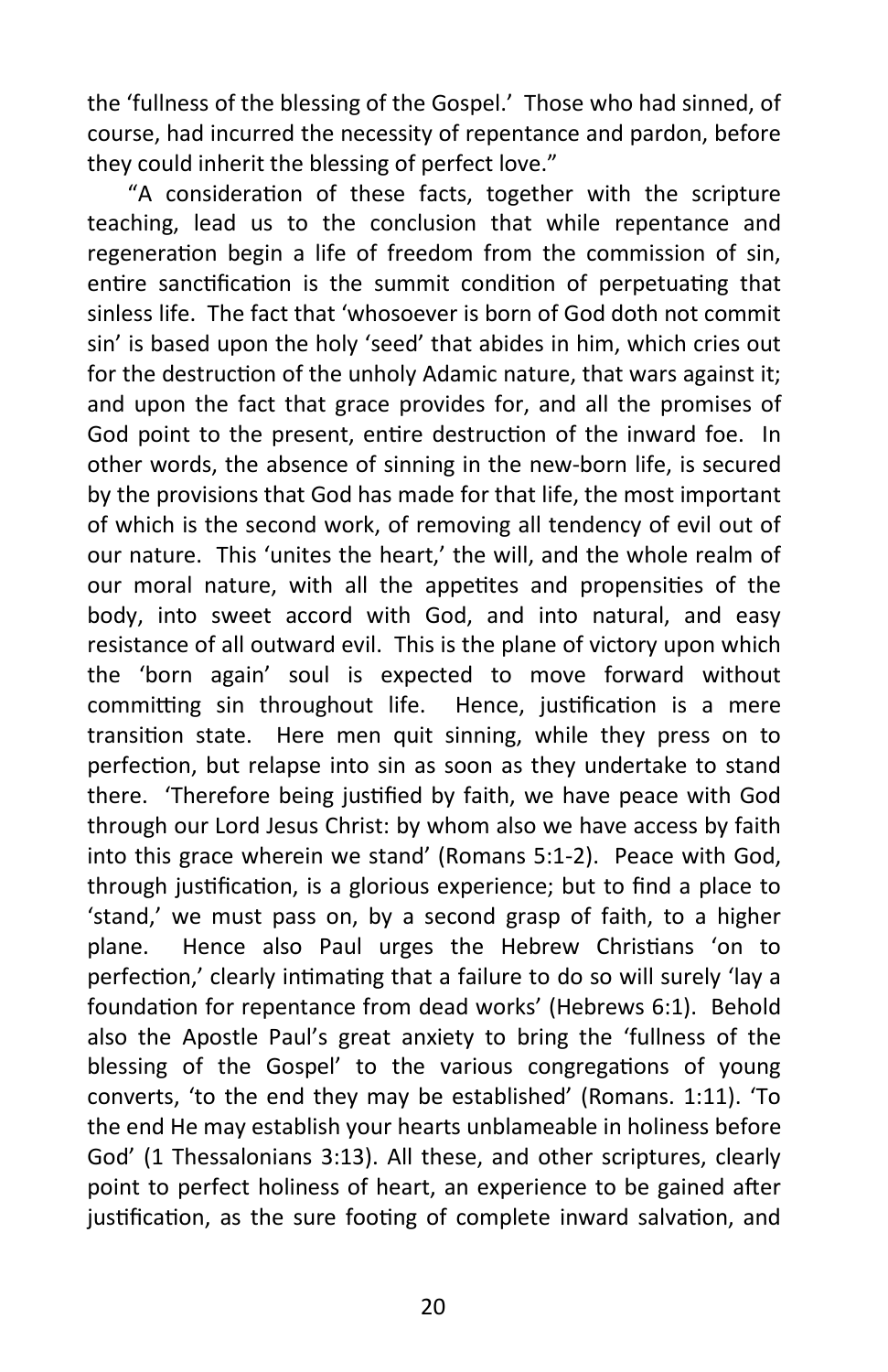outward victory."

—D. S. Warner in "Problem Solved," *The Gospel Trumpet*, Sept. 15, 1883)

"Have you ever felt the power of the Pentecostal fire Burning up all carnal nature, cleansing out all base desire, Going through and through your spirit, cleansing all its stain away? Oh, I'm glad, so glad to tell you it is for us all today.

"You may now receive the Spirit as a sanctifying flame, If with all your heart you seek Him, having faith in Jesus name; On the cross He bought this blessing, He will never say us Nay; He is waiting now to give it, why not claim it, friend, today?"

—L. L. Picket, 1897

—Bro. Harlan Sorrell

# **APRIL 29, 2018**

# **THE PROOFS OF FAITH**

James 2:14 What doth it profit, my brethren, though a man say he hath faith, and have not works? can faith save him?

15 If a brother or sister be naked, and destitute of daily food,

16 And one of you say unto them, Depart in peace, be ye warmed and filled; notwithstanding ye give them not those things which are needful to the body; what doth it profit?

17 Even so faith, if it hath not works, is dead, being alone.

18 Yea, a man may say, Thou hast faith, and I have works: shew me thy faith without thy works, and I will shew thee my faith by my works.

19 Thou believest that there is one God; thou doest well: the devils also believe, and tremble.

20 But wilt thou know, O vain man, that faith without works is dead?

21 Was not Abraham our father justified by works, when he had offered Isaac his son upon the altar?

22 Seest thou how faith wrought with his works, and by works was faith made perfect?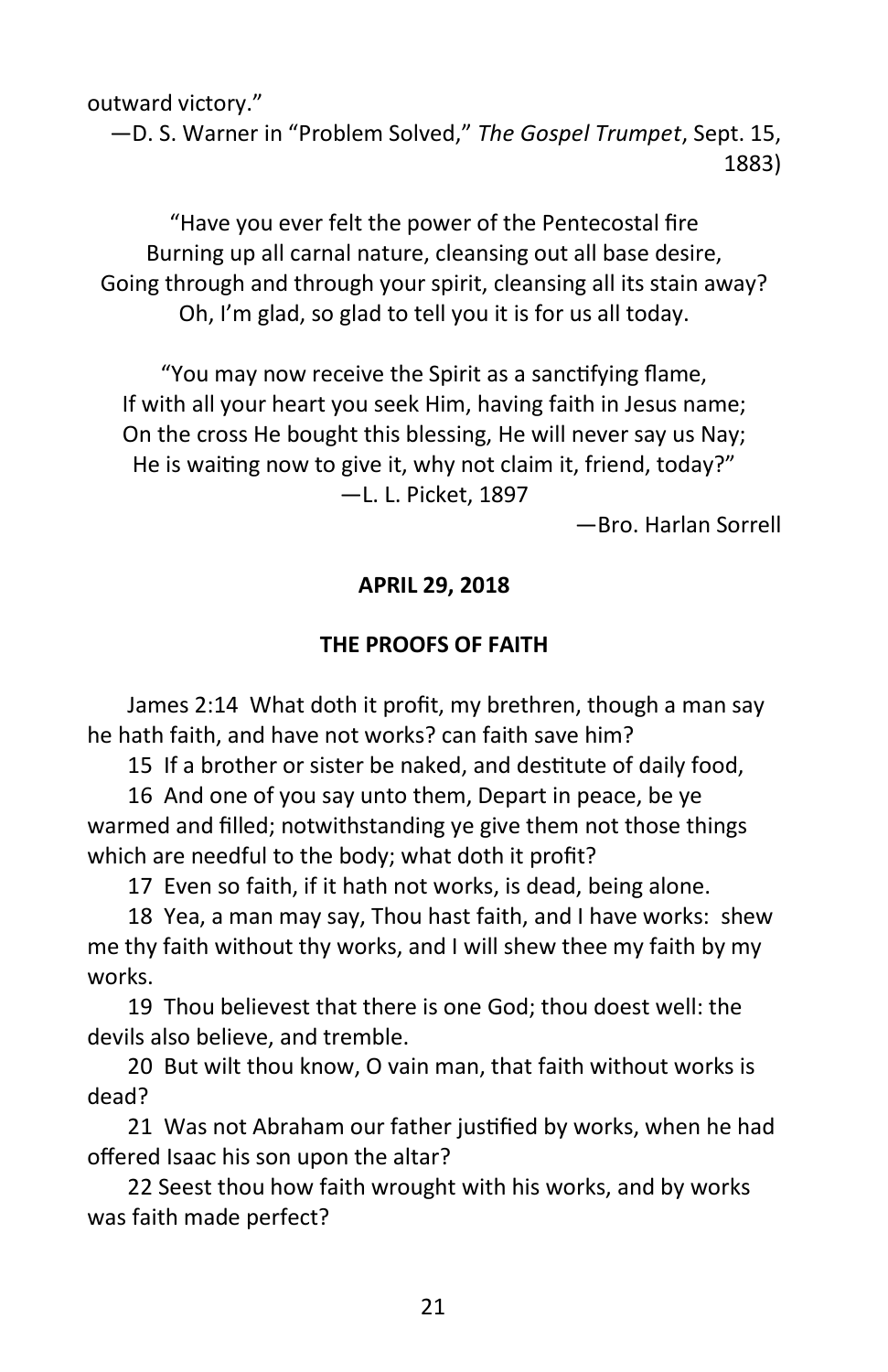23 And the scripture was fulfilled which saith, Abraham believed God, and it was imputed unto him for righteousness: and he was called the Friend of God.

24 Ye see then how that by works a man is justified, and not by faith only.

**MEMORY VERSE:** For we are his workmanship, created in Christ Jesus unto good works, which God hath before ordained that we should walk in them. —Ephesians 2:10

**CENTRAL THOUGHT**: Salvation by faith, which is begun by a divine work wrought by God in the heart, convicting and persuading and creating faith in us, is not accomplished by works of righteousness that we have done, nor are we justified by the works of the law; however, Christ, dwelling in our hearts by faith, works in us the true works of righteousness, and these good works are proof of our faith, making it perfect or complete.

#### **WORD DEFINITIONS**

James 2:17 "Dead, being alone": is dead in itself. "The faith that does not produce works of charity and mercy is without the living principle which animates all true faith, that is, love to God and love to man" (*Clarke's Commentary*).

#### **LESSON BACKGROUND**

It would appear that James was refuting the apostle Paul's teachings that a man is not justified by the law (the Mosaic law) but only by faith. I believe it can be proven that the two teachings were not at odds with each other, but were rather balancing each other and were written to counter the extremes of those who would take either "faith" or "works" too far.

There were heresies on both sides of the issue. The Gnostics (later termed Antinomians, or *anti-law*) did not accept the Old Testament moral law. The Pharisees attempted to bind the ceremonial confines of Moses' law upon the Christians. Paul, in Romans 2:13, actually taught similarly to James. "For not the hearers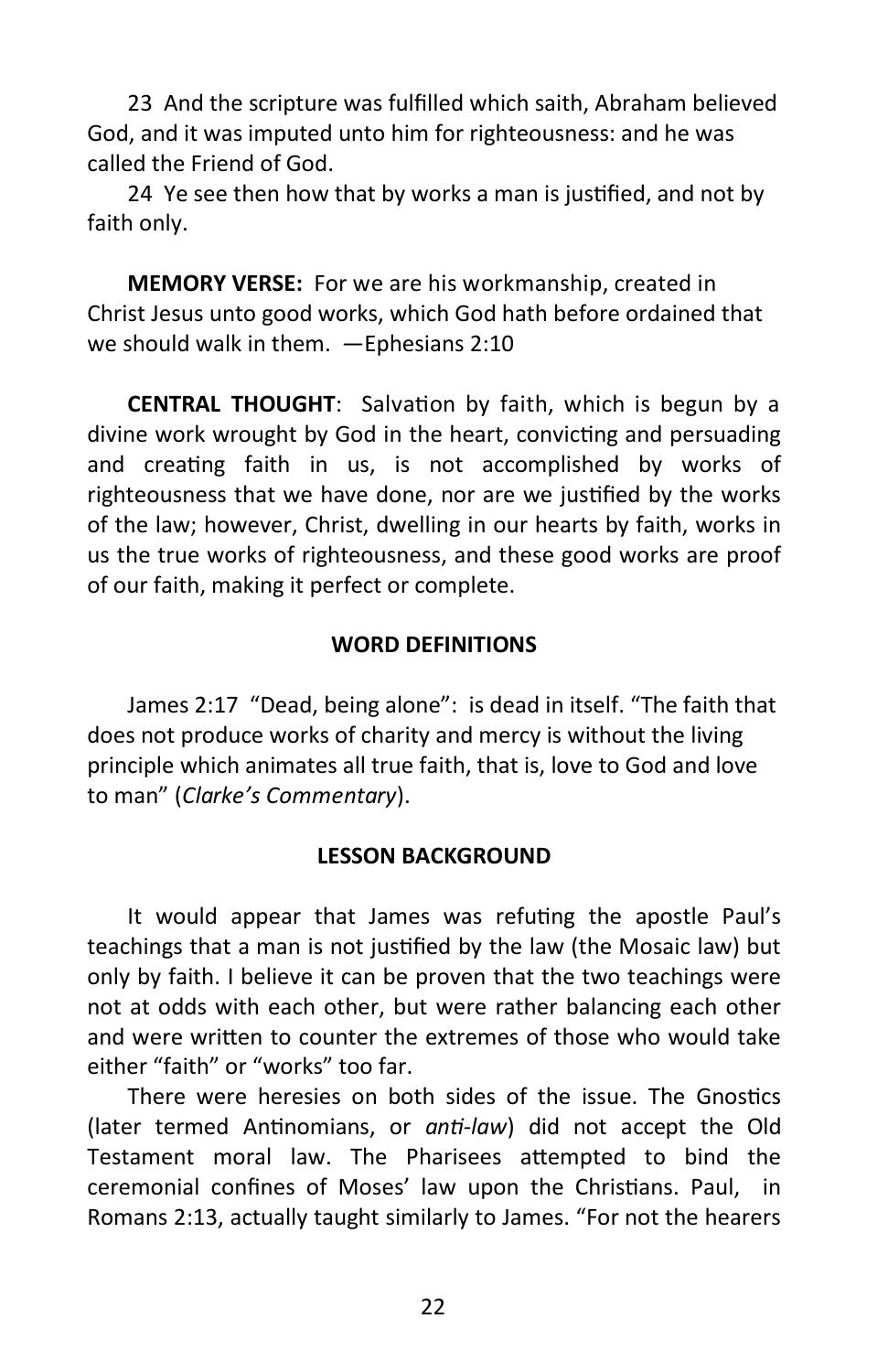of the law are just before God, but the doers of the law shall be justified." James admonished, "But be ye doers of the word, and not hearers only, deceiving your own selves" (James 1:22).

Paul's definition of "faith" was *trust in the grace of God as revealed in the atoning death of Christ*; a living trust in a living person. By "works" he meant *dependence upon outward legal observances*. James' definition of "faith" in this chapter was *that intellectual belief of religious truth*; barren orthodoxy. He said the intellectual belief held by devils in the one, true God even caused them to tremble. We recall the magician, Simon, who was recorded as being a "believer" who was also baptized. Later he was rebuked as having a heart "not right with God." By "works" James meant *the acts which spring from true, living faith or its fruits*, an identical teaching which Paul put forward in Galatians 5.

Both Paul and James refer to Abraham. Again, we can find agreement when we consider the entire body of teaching, especially when we consider Hebrews the eleventh chapter where faith resulted in Enoch, Noah, Abraham, and others acting upon their faith in obedience. James emphasizes obedience as he refers to Abraham offering up Isaac, which caused God to exclaim, "Now I know…"

"'Seest thou how faith wrought…' Here is a proof that faith cannot exist without being active in works of righteousness. His [Abraham's] faith in God would have been of no avail to him, had it not been manifested by works; for by works—by his obedience to the commands of God, his faith was made perfect—it dictated obedience, he obeyed; and thus faith had its consummation. Even true faith will soon die, if its possessor does not live in the spirit of obedience" (*Clarke's Commentary*).

Paul's joining of the two—faith and works—in Ephesians 2:10 shows the true balance and frees man from falling into selfrighteousness. "It is God." We were never saved by our works, and we will never, by ourselves, keep saved by our own works. We cease from our works, surrender to Christ Who lives through us, and by that living faith and trust which works through the motivation of love, prove our faith by obedience and deeds of charity and kindness.

—Sis. Angela Gellenbeck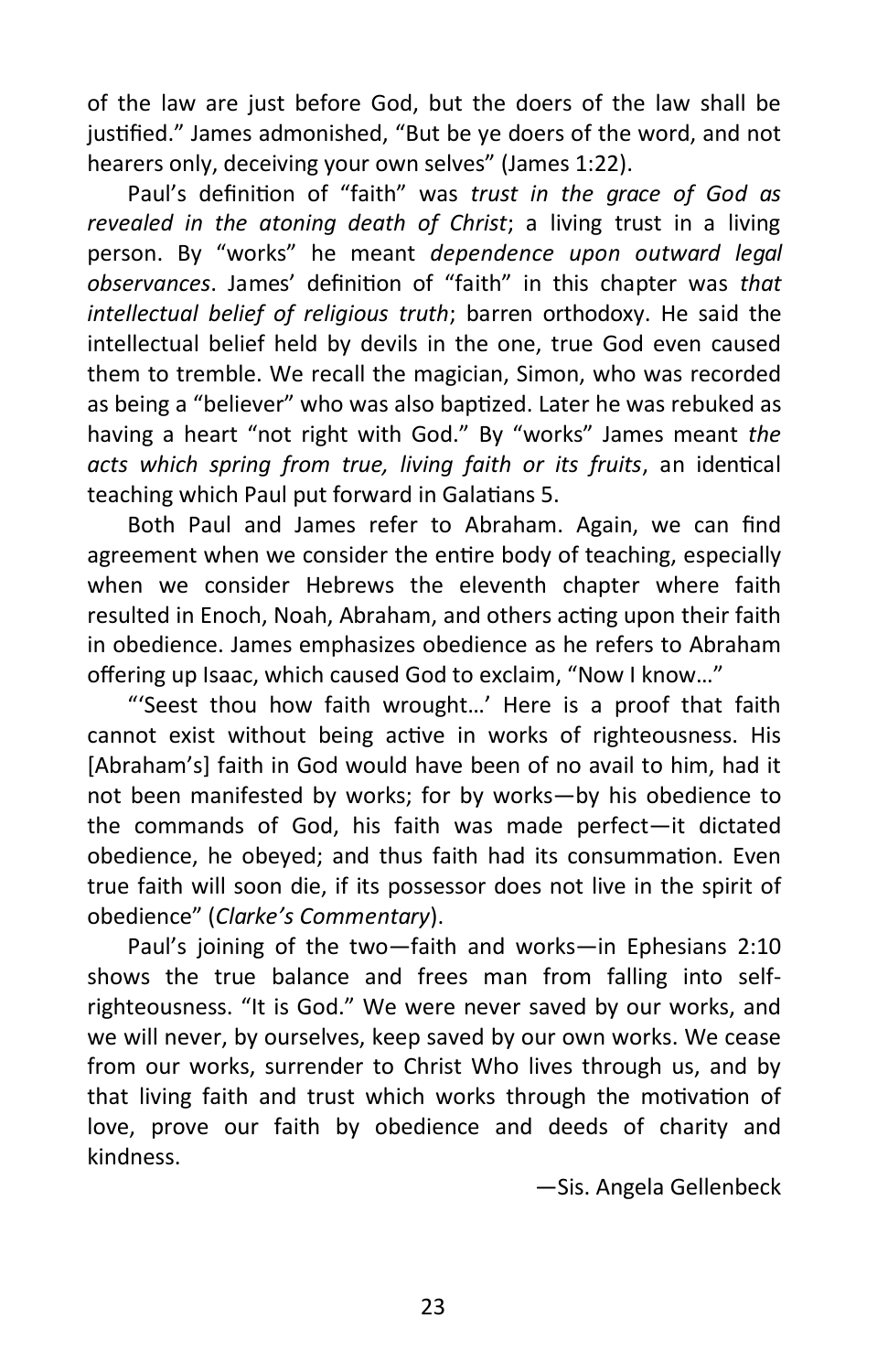# **DISCUSSION:**

- 1. *"Can Faith Save Him?"* What is *your* answer to James' question?
- 2. *Give:* How does the example in verses 15 and 16 show what kind of works James is talking about?
- 3. *Abraham's Offering of Isaac:* Where does Paul also mention this proof of Abraham's faith?
- 4. *Works and Fruit:* Paul speaks of the fruit of the Spirit; James talks about works. Do they mean the same thing?

#### **COMMENTS AND APPLICATION**

We are faced with the same debate over these scriptures in today's religious circles. Many times it is hard to discern the balance between "law" or "works" and "grace" or "faith." Efforts to obey God are being scorned as "legalism," while proponents of "messy grace" are being applauded and their best-selling works followed by the masses.

It is true—we could fall into the category of those mentioned by Jesus who stand before Him at the end, saying, "Lord, Lord" and holding up their religious standards and charitable works as their proof of being His, when in reality, He has to say, "I never knew you" (Matthew 7:21-23). We can rigidly hold to outward forms of righteousness while neglecting acts of love and charity to others, running a great risk of having Him say to us at the judgment, "Depart from me" (Matthew 23:28 and 25:31-46).

"True faith alone, whereby men have part in Christ's righteousness, atonement, and grace, saves their souls; but it produces holy fruits, and is shown to be real by its effect on their works...We see then how that by works a man is justified, not by a bare opinion or profession, or believing without obeying; but by having such faith as produces good works" (*Matthew Henry*).

Let us "make every effort" to enter into the rest from our own works; where once we depended upon our own righteousness to "be right" but have now submitted ourselves unto the righteousness which is of God by faith. Let us allow Him to both will and do in us after His good pleasure (Philippians 2:13). As we learned in an earlier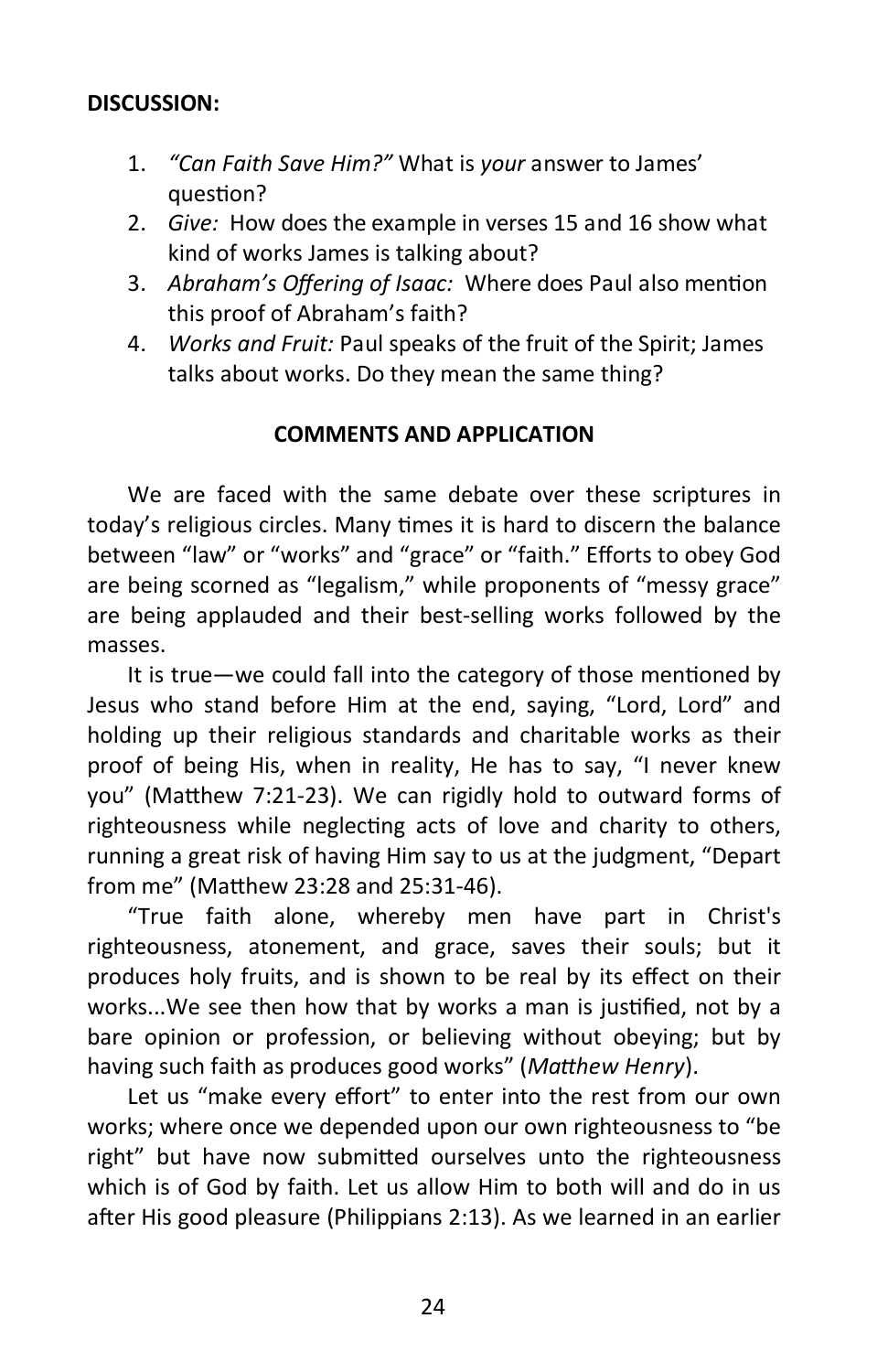lesson that our faith was generated by believing in the revelation of God's love, may we now allow that faith to continue to work by love.

Let us seek to glorify Him—not ourselves—before the world, that they may behold our good works and pure, honest conduct; fruit that comes from abiding in Him.

—Sis. Angela Gellenbeck

#### **REFLECTIONS**

I trust I shall never forget the account of Bro. Ostis Wilson sitting with his dad on his deathbed. His dad was also an effective gospel minister who had made many sacrifices and labored faithfully in the Lord's vineyard for many years.

Bro. Ostis asked his dad how it looked for him. His dad simply replied, "I believe that by the merits of Jesus' shed blood I will be saved." I believe this to be the true spirit of humility and love we need.

Paul asked the question, "What do you have that you did not receive, and why do you glory, as if you had not received it?" It is God Who gives us the mind to work; it is He Who gives us the willingness to do; it is He Who has given us skill and gifts. It is He Who gives us life and breath, and it is He Who has created us.

Jesus said in Luke 17:10, "So likewise ye, when ye shall have done all those things which are commanded you, say, We are unprofitable servants: we have done that which was our duty to do."

An amazing verse of song put it this way:

"Could my tears forever flow, could my zeal no languor know, These for sin could not atone; Thou must save, and Thou alone: In my hand no price I bring, Simply to thy cross I cling."

My dear brother and sister in Christ, you are so precious! Let us work on—toil on—being constrained and motivated by the love of Christ.

—Bro. Bob Wilson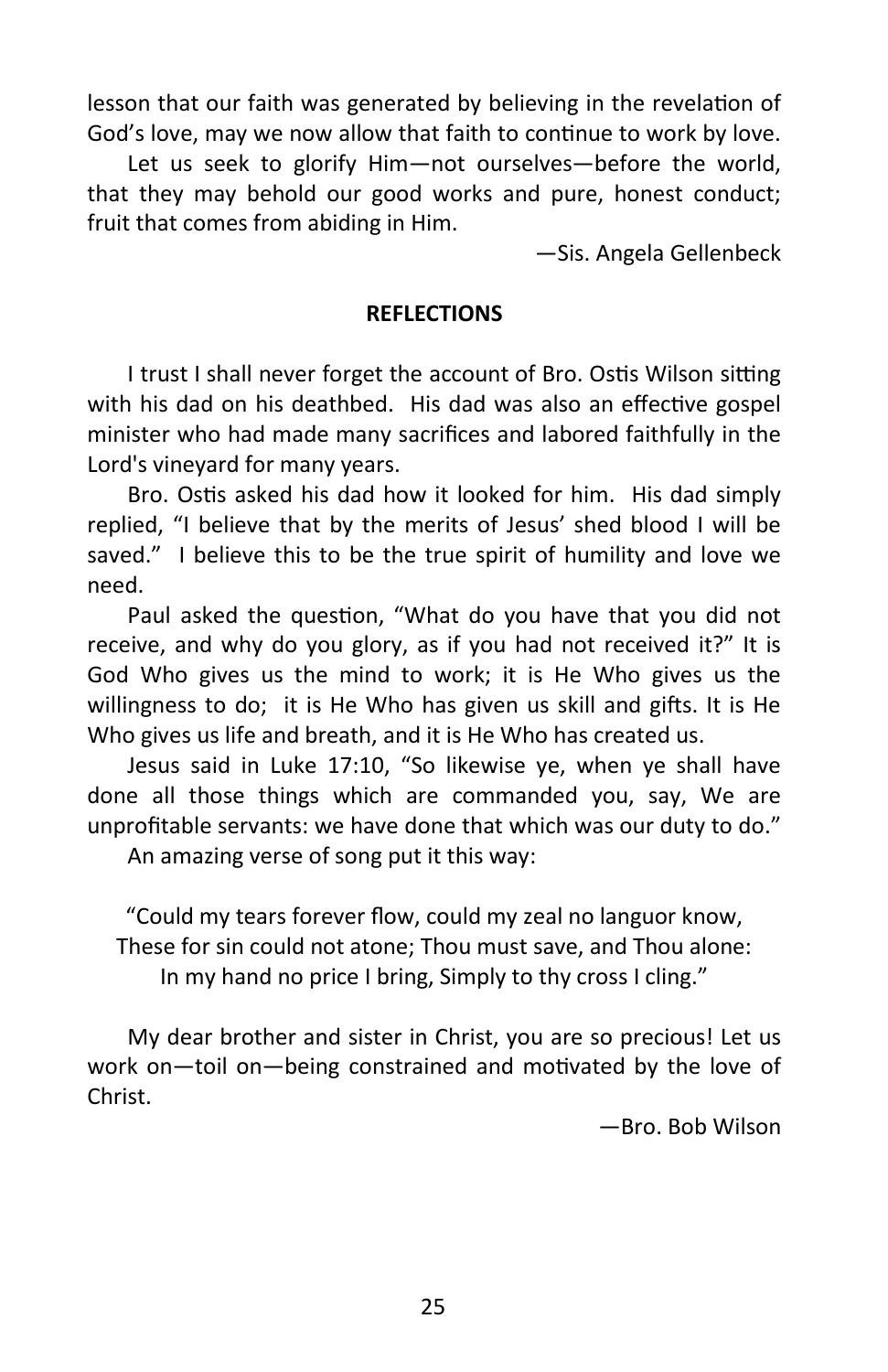# **MAY 6, 2018**

# **LIVING BY FAITH**

2 Chronicles 20:20b Believe in the Lord your God, so shall ye be established; believe his prophets, so shall ye prosper.

Psalm 27:13 I had fainted, unless I had believed to see the goodness of the Lord in the land of the living.

Habakkuk 2:4 Behold, his soul which is lifted up is not upright in him: but the just shall live by his faith.

Mark 11:22 And Jesus answering saith unto them, Have faith in God.

Luke 1:45 And blessed is she that believed: for there shall be a performance of those things which were told her from the Lord.

John 20:27b And be not faithless, but believing.

29b Blessed are they that have not seen, and yet have believed.

31 But these are written, that ye might believe that Jesus is the Christ, the Son of God; and that believing ye might have life through his name.

Romans 15:13 Now the God of hope fill you with all joy and peace in believing, that ye may abound in hope, through the power of the Holy Ghost.

2 Corinthians 5:7 (For we walk by faith, not by sight.)

**MEMORY VERSE**: I am crucified with Christ: nevertheless I live; yet not I, but Christ liveth in me: and the life which I now live in the flesh I live by the faith of the Son of God, who loved me, and gave himself for me. —Galatians 2:20

**CENTRAL THOUGHT:** By having faith in God and believing His Word, we have a victorious spiritual life, we maintain life, and we carry on day-to-day Christian life. We are established, we have strength, vitality, blessings, joy, peace and hope—all through faith in God.

#### **WORD DEFINITIONS**

2 Chronicles 20:20b "Established": confirmed; supported;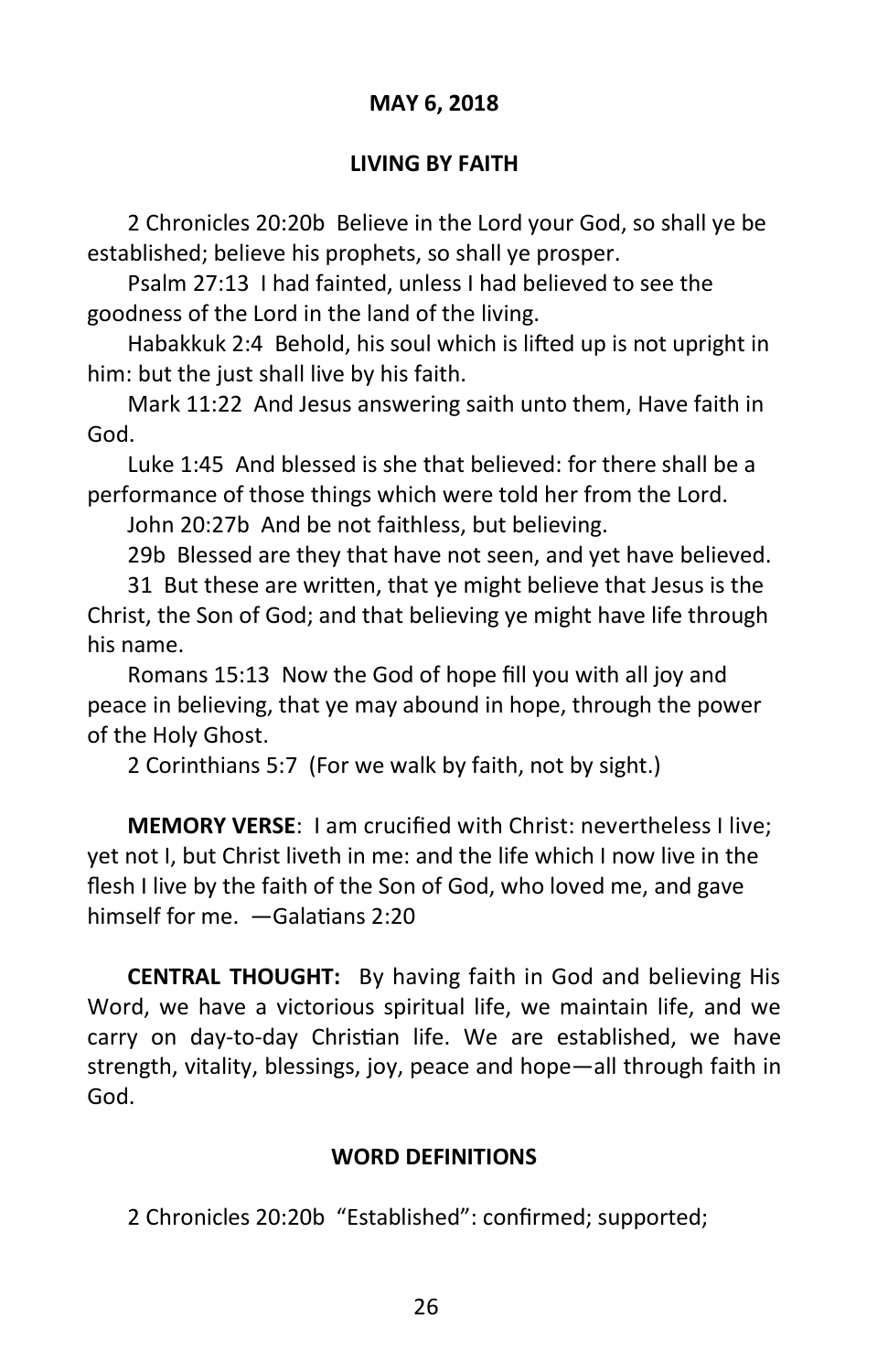nourished.

Psalm 27:13 "I had fainted": These words have been added by the English translators. In the original, the sentence breaks off: "Unless I had believed to see the goodness of the Lord in the land of the living—! Its eloquent pause gives the reader the privilege of imagining what might have happened if he had not believed!

John 20:27 "Be not faithless": become not faithless; Jesus was not accusing Thomas of being an unbeliever, but warning that he was about to become one.

# **LESSON BACKGROUND**

Today's lesson is a collection of verses that inspire us and show us the victory and blessing there is in a daily walk by faith. We are admonished; we are warned. Of course, behind every verse is a story. Let's find out!

II Chronicles 20 is the story of King Jehoshaphat's battle with the Moabites. Afraid of the huge army approaching from all sides, he proclaimed a fast and prayed before the Lord, reminding Him of the promise to His friend Abraham. "We don't know what to do," he cried, "But our eyes are on You." The Spirit of the Lord inspired a singer to proclaim, "Be not afraid nor dismayed...the battle is not yours but God's! Stand still and see the salvation of the Lord!" The next day as his army went out to face the enemy, Jehoshaphat stood and said, "Believe in the Lord your God!" and appointed singers to praise the Lord as they went forth. When they began to sing and praise, the Lord sent ambushments against the evil coalition and gave Jehoshaphat a great victory that day.

In Psalm 27 David speaks of enemies and foes and false witnesses. He talks of trouble and being forsaken by father and mother. But he rejoices in God's light, salvation, deliverance and secret hiding place. He proclaims his desire to dwell in God's house and behold His beauty; to seek His face and be taught His way. At the end he seems to catch his breath as he contemplates what condition he would be in if he had not believed in the Lord. Then he exhorts, "Wait on the Lord: be of good courage, and he shall strengthen thine heart: wait, I say, on the Lord."

The *Cambridge Bible for Schools and Colleges* says this about the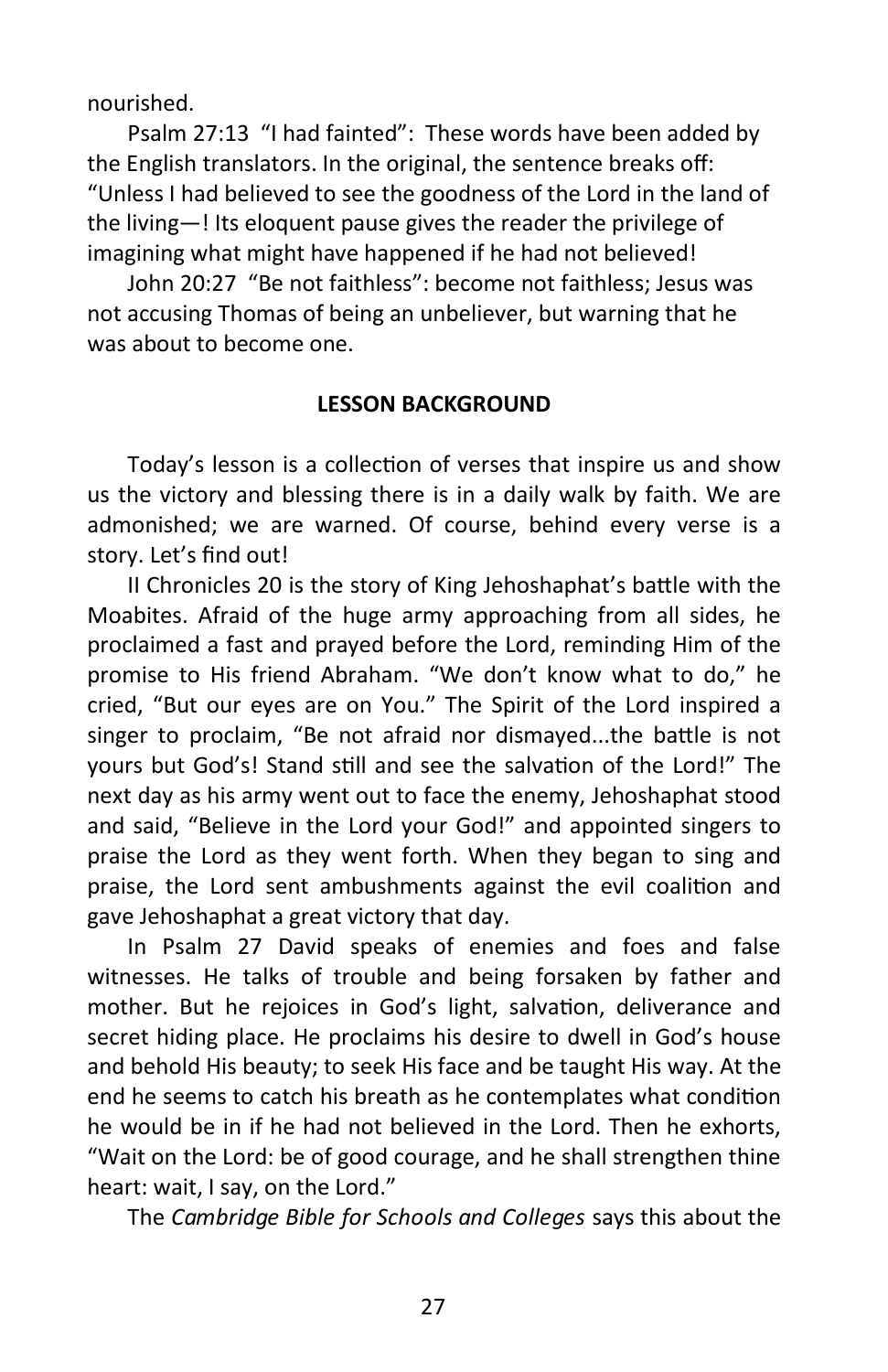words of Habakkuk: "...Like a watchman looking forth from his watch -tower he will look out to see what answer he shall receive to [his plea] from Heaven (Habakkuk 2:1). He is commanded to write the answer when it is given on tablets, that all may read it easily (Habakkuk 2:2-3). It comes in the shape of a moral distinction; "His [the unrighteous man's] soul is puffed up in him; but the righteous shall live by his faithfulness." My thought in including it in today's lesson is that as we have seen by the Word that it is faith in God that generates spiritual LIFE and RESURRECTION within the soul; it is faith in God that lays hold upon the promise of the Holy Spirit Who comes to dwell in the heart, purifying and refining with fire; and it is faith working by love that causes us to ABIDE in Him; to obey, to walk, to work the works of God, to have victory that overcomes, to be blessed, have peace, joy and eternal hope!

The verse in Mark 11 is Jesus' answer to His disciples when, leaving Jerusalem after Jesus had cast the merchants and animals out of the temple, they found a fig tree dried up from the roots. They remembered that the day before Jesus had pronounced a curse upon it because it was barren of fruit. Seeing Jesus' power over nature made them marvel. Jesus not only pointed them upward to His Father—"Have faith in God!"—but let them know that God would also honor *their* prayers of faith.

Who was the "blessed" one mentioned by Luke? It was Mary, the mother of Jesus, and Luke records the anointed words of her cousin, Elizabeth, whose body and spirit, along with the babe in her womb, witnessed of the holy child Mary carried. Here we have a precious example to follow. Mary, chaste and pure, yielded herself completely to God to bear His Son, and with Him, His reproach and suffering. Such obedience and submission declared her belief and faith in the sure Word and Promise of God.

The admonishment in John comes from the scene where Jesus appeared personally to Thomas after his resurrection. His gentle rebuke to Thomas' skepticism is a challenge to us all. It is through believing that we have LIFE through His name.

Paul's benediction to the Romans comes near the end of this epistle where he teaches about salvation through faith and not through works. He reminds them that joy, peace and hope come by believing in God. To the Corinthians, as he writes about the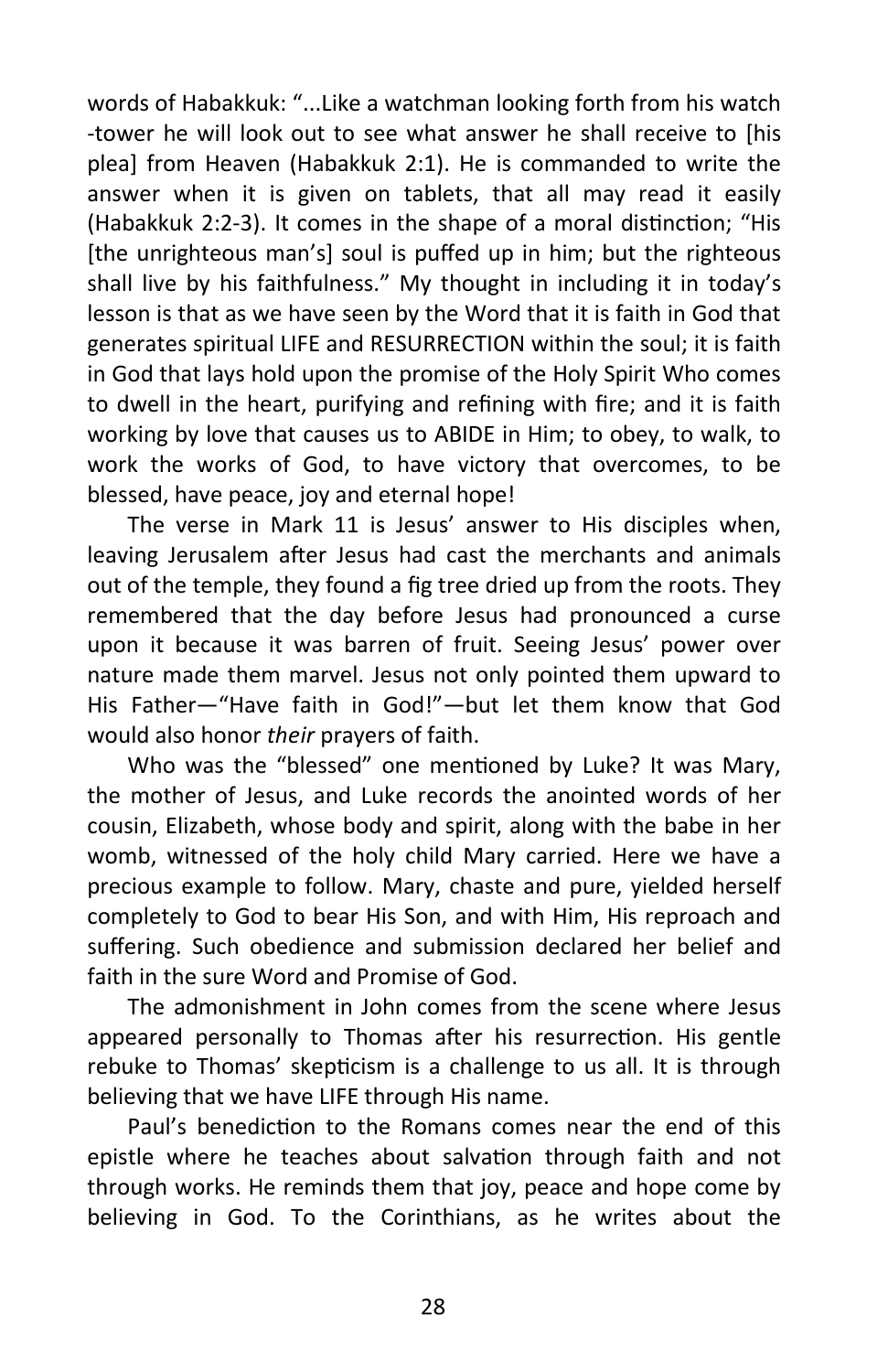temporary dwelling place we have here and the eternal hope we have in Christ, he includes this truth: We walk by faith and not by sight. Our memory verse is Paul's personal statement of triumphant living. His life in Christ began by faith, but it didn't stop there. Everything he did from that point until his departure to be with Christ was by faith. When Jesus said "Go," he went. When Jesus said "Stay," he stayed. When Jesus said, "You'll not be harmed," he believed. When he was bitten by a venomous snake, he shook it off in faith. He shrugged off his own righteousness as well, declaring it "rubbish," and gave himself to the sufferings of Christ that he might own HIS righteousness.

—Sis. Angela Gellenbeck

# **DISCUSSION:**

- 1. Who said, "Believe...so shall ye prosper"?
- 2. Who was speechless when he considered what might have befallen him if he had not believed?
- 3. What prophet declared, "The just shall live by faith"?
- 4. Jesus said "Have faith in God" after what miracle?
- 5. Who did Jesus encourage to believe without seeing?
- 6. Who said, "We walk by faith"?

#### **COMMENTS AND APPLICATION**

There are many more verses we could have included; for example, the Hebrews 11 list of Old Testament faith heroes. But now is OUR time to live and walk by faith. Peter said that we love Jesus and rejoice and believe in Him, even though we haven't seen Him. Jesus reproved those who had to have a physical sign. He constantly pointed us to faith in God. He taught us to pray in faith. To not be anxious about our daily provisions.

Really, everything we do requires faith. When we take our marriage vows, faith is involved as each vows to be faithful until death. It takes faith for the husband to give himself for his wife; faith that she will respond with respect and obedience. It takes faith for the wife to submit to her husband, giving her expectations to God and trusting Him to teach her husband how to truly love and cherish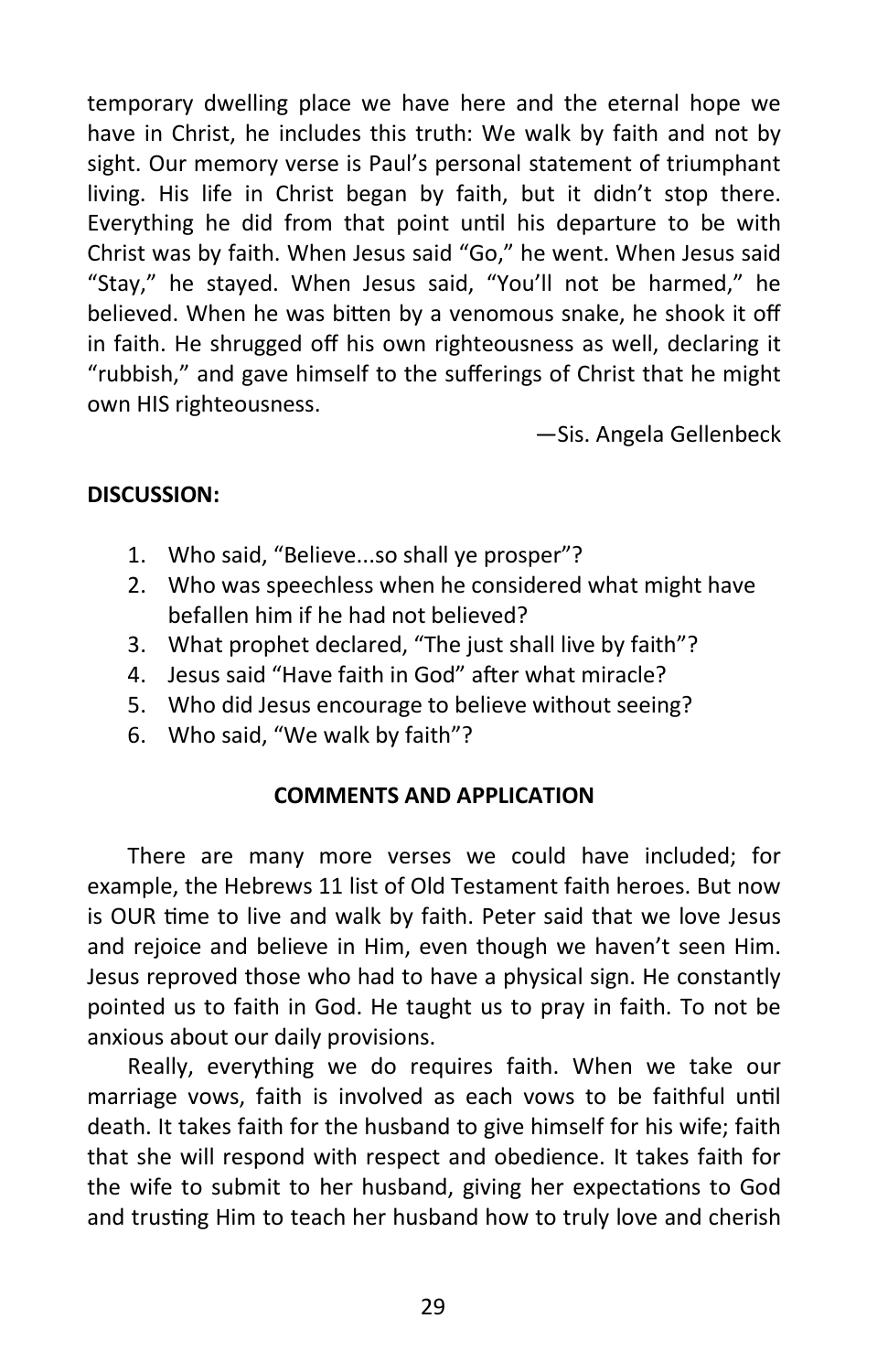her. Raising children requires much faith as we obey God's Word when it tells us to unconditionally love, chasten, reprove and train them; to believe that as we do our part, God will do His part. Moving out into fields of service for God is an act of obedience by faith. Preaching the Word God gives us is done in faith. Giving of our time, service and finances—sacrificing until it "hurts"—necessitates faith. Denying worldliness and popularity takes faith to know that it will all be worthwhile in the end.

Lord, give us more faith!

—Sis. Angela Gellenbeck

#### **REFLECTIONS**

In the prophetic vision found in Ezekiel the forty-seventh chapter, the man measures a thousand cubits, which is water to the ankles. He again measures a thousand cubits, bringing water to the knees. The next thousand cubits result in water to the loins. The final thousand cubits provide waters to swim in: a river that cannot be passed over. A skilled swimmer would not practice the breast stroke in ankle deep water, nor would a diver dare to plunge into knee deep or thigh deep water. A river to swim in provides freedom to do all of these things without hindrance or danger.

A lack of faith restrains the will of God being fulfilled. We have a great desire to wade out into it but are too afraid to leave the shoreline. Our comfort zone keeps us stuck in the shallow end. To remedy this we need to dive into deeper waters. "And now I have plunged myself recklessly out, like a chip on the stream of his infinite will. I pass the rough rocks with a smile and a shout and I just let my God his dear purpose fulfill." What liberation, what freedom and what a wonderful life! The Lord desires that our faith embraces His plan for us, knowing that He can take care of us and bring us to His "expected end."

—Sis. LaDawna Adams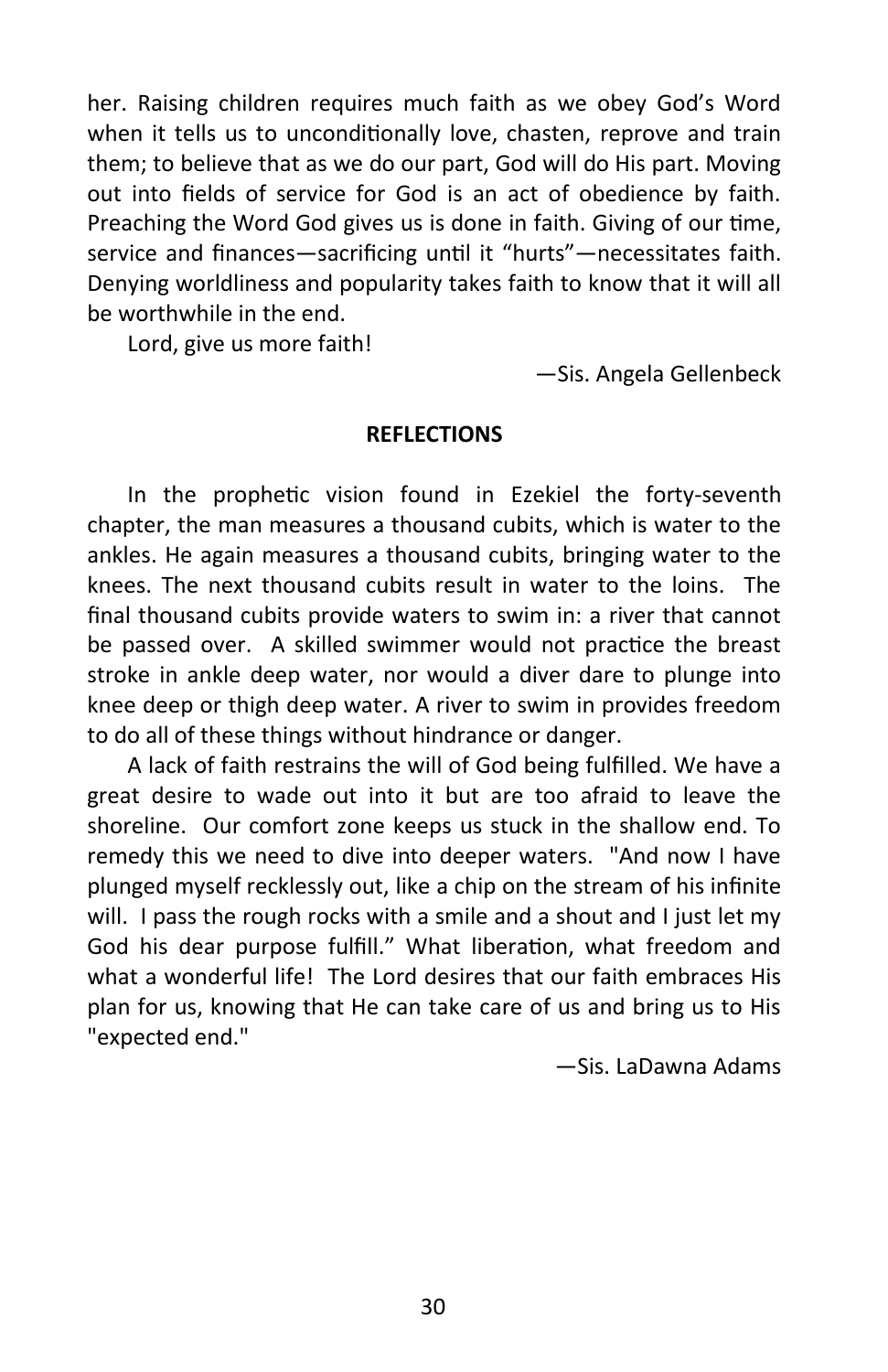# **MAY 13, 2018**

#### **THE TRUST PRINCIPLE**

Psalm 2:12b Blessed are all they that put their trust in him. (See also Psalm 34:8.)

Psalm 37:5 Commit thy way unto the Lord; trust also in him; and he shall bring it to pass.

Psalm 56:3 What time I am afraid, I will trust in thee.

4 In God I will praise his word, in God I have put my trust; I will not fear what flesh can do unto me.

Psalm 62:8 Trust in him at all times; ye people, pour out your heart before him: God is a refuge for us. Selah.

10 Trust not in oppression, and become not vain in robbery: if riches increase, set not your heart upon them.

Psalm 118:8 It is better to trust in the Lord than to put confidence in man.

Proverbs 3:5 Trust in the Lord with all thine heart; and lean not unto thine own understanding.

Proverbs 29:25 The fear of man bringeth a snare: but whoso putteth his trust in the Lord shall be safe.

Isaiah 26:3 Thou wilt keep him in perfect peace, whose mind is stayed on thee: because he trusteth in thee.

4 Trust ye in the Lord for ever: for in the Lord Jehovah is everlasting strength.

Jeremiah 17:5 Thus saith the Lord; Cursed be the man that trusteth in man, and maketh flesh his arm, and whose heart departeth from the Lord.

6 For he shall be like the heath in the desert, and shall not see when good cometh; but shall inhabit the parched places in the wilderness, in a salt land and not inhabited.

7 Blessed is the man that trusteth in the Lord, and whose hope the Lord is.

8 For he shall be as a tree planted by the waters, and that spreadeth out her roots by the river, and shall not see when heat cometh, but her leaf shall be green; and shall not be careful in the year of drought, neither shall cease from yielding fruit.

I Timothy 6:17 Charge them that are rich in this world, that they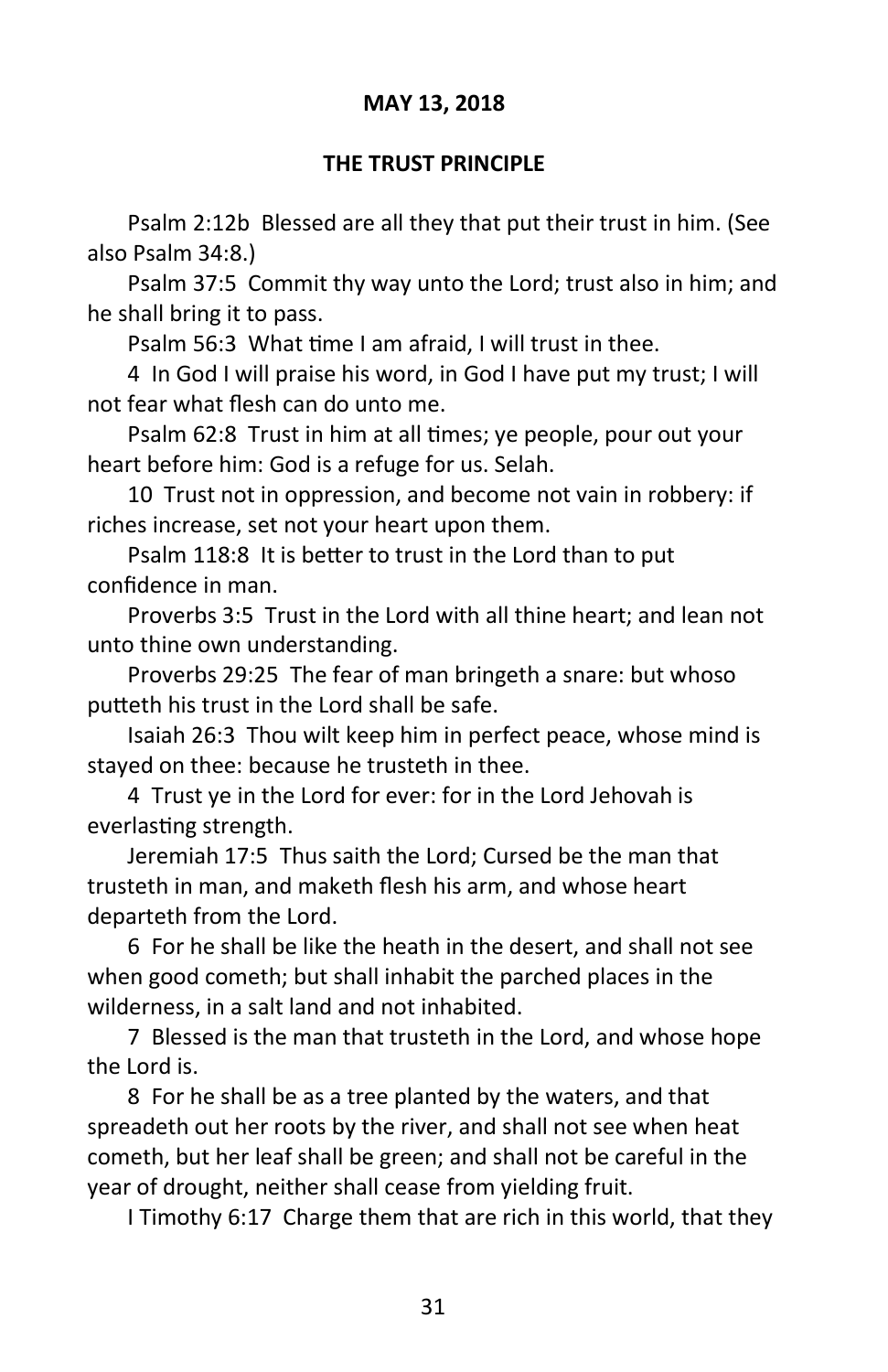be not highminded, nor trust in uncertain riches, but in the living God, who giveth us richly all things to enjoy.

**MEMORY VERSE:** But we had the sentence of death in ourselves, that we should not trust in ourselves, but in God which raiseth the dead: Who delivered us from so great a death, and doth deliver: in whom we trust that he will yet deliver us.

—II Corinthians 1:9-10

**CENTRAL THOUGHT:** The result of our belief in God's Word that saves and sanctifies us is that we trust, rely, and depend upon Christ and not upon our own understanding, our own righteousness, our own flesh, wealth, human strength, or deliverance from any other source.

#### **WORD DEFINITIONS**

Psalm 37:5 "Commit": roll down; roll away; probably a metaphor picturing the way a camel kneels down and gives a big shrug, rolling its burden onto the ground.

Psalm 62:10 "Oppression": extortion, or "the act or practice of wresting anything from a person by force, duress, menaces, authority, or by any undue exercise of power" (*Webster's*). "Become not vain": act upon a vain hope; deal foolishly. "Robbery": things taken away by violence.

Psalm 118:8 "Trust": seek refuge.

Isaiah 26:3 "Whose mind is stayed": lean; lay; rest; support; prop. "And that is the trust of the Old Testament, the faith of the New—the simple act of reliance, going out of myself to find the basis of my being, forsaking myself to touch and rest upon the ground of my security, passing from my own weakness and laying my trembling hand into the strong hand of God, like some weak-handed youth on a coach-box who turns to a stronger beside him and says: 'Take thou the reins, for I am feeble to direct or to restrain.' Trust is reliance, and reliance is always blessedness" (*MacLaren's Expositions*).

Isaiah 26:4 "Everlasting strength": literally, *the Rock of Ages*.

Jeremiah 17:5 "Maketh flesh his arm": his confidence, to lean upon and be protected by.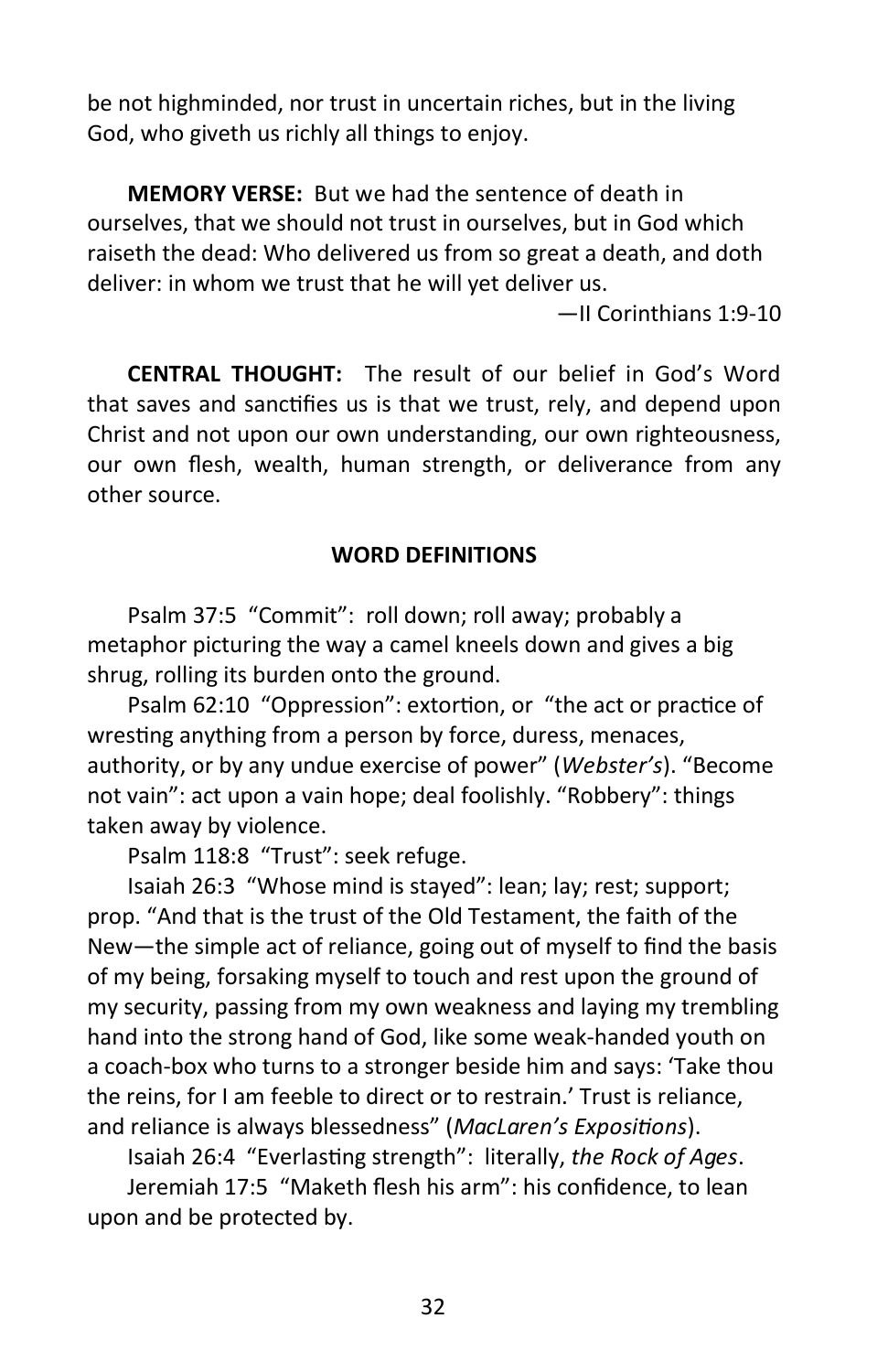Jeremiah 17:6 "Heath": a plant which has neither fruit nor seed, and is neither sown nor planted. Bare; destitute; naked desert plant.

Jeremiah 17:7 "Blessed is the man that trusteth in the Lord": "'In the Word of the Lord,' [Those] who have a spiritual knowledge of Him, and so trust in Him, who have seen the vanity and emptiness of all other objects of trust, there being no salvation in them, only in Him; who betake themselves to Him as their only refuge; lay hold, rest, and rely upon Him, as their Saviour; commit their all unto Him; trust Him with all their concerns, respecting life and salvation, and with their immortal souls; and expect all from Him, grace here, and glory hereafter: who trust in His person for their acceptance with God; in His righteousness for their justification; in His blood for the pardon of their sins; in His fulness for the supply of their wants; in his power for protection and preservation…" (*Gill's Exposition of the Entire Bible*).

I Timothy 6:17 "Highminded": arrogant; proud; a high, selfexalted outlook; acting from a sense of self-greatness.

II Corinthians 1:9 "The sentence of death": literally, answer of death; judicial response; verdict; diagnosis. Paul felt that he must die, and all human help was vain.

# **LESSON BACKGROUND**

Our verses today are from the writings of David, Solomon, Isaiah, Jeremiah and Paul concerning the essential element of trust in God. Not only believing in God's Word is vital and necessary—and that not just a "head" belief, but rather a "heart" belief—but we also must take refuge or comfort in, and rely, depend, and lean on God for salvation and for all things.

Several verses have to do with trusting God instead of being afraid. Indeed, reliance upon God is the antidote to fear. Where once I was afraid to die, trusting in God for salvation and atonement of my sin brings peace and knowledge that I no longer stand in danger of the judgment of eternal death. Instead of fearing what people can do to me in this life, trusting in God, Who controls all things, shields me from what may harm me, or deems, in His ultimate wisdom, physical misfortune or harm as part of His plan for my spiritual good and His glory, causes me to have peace in all circumstances and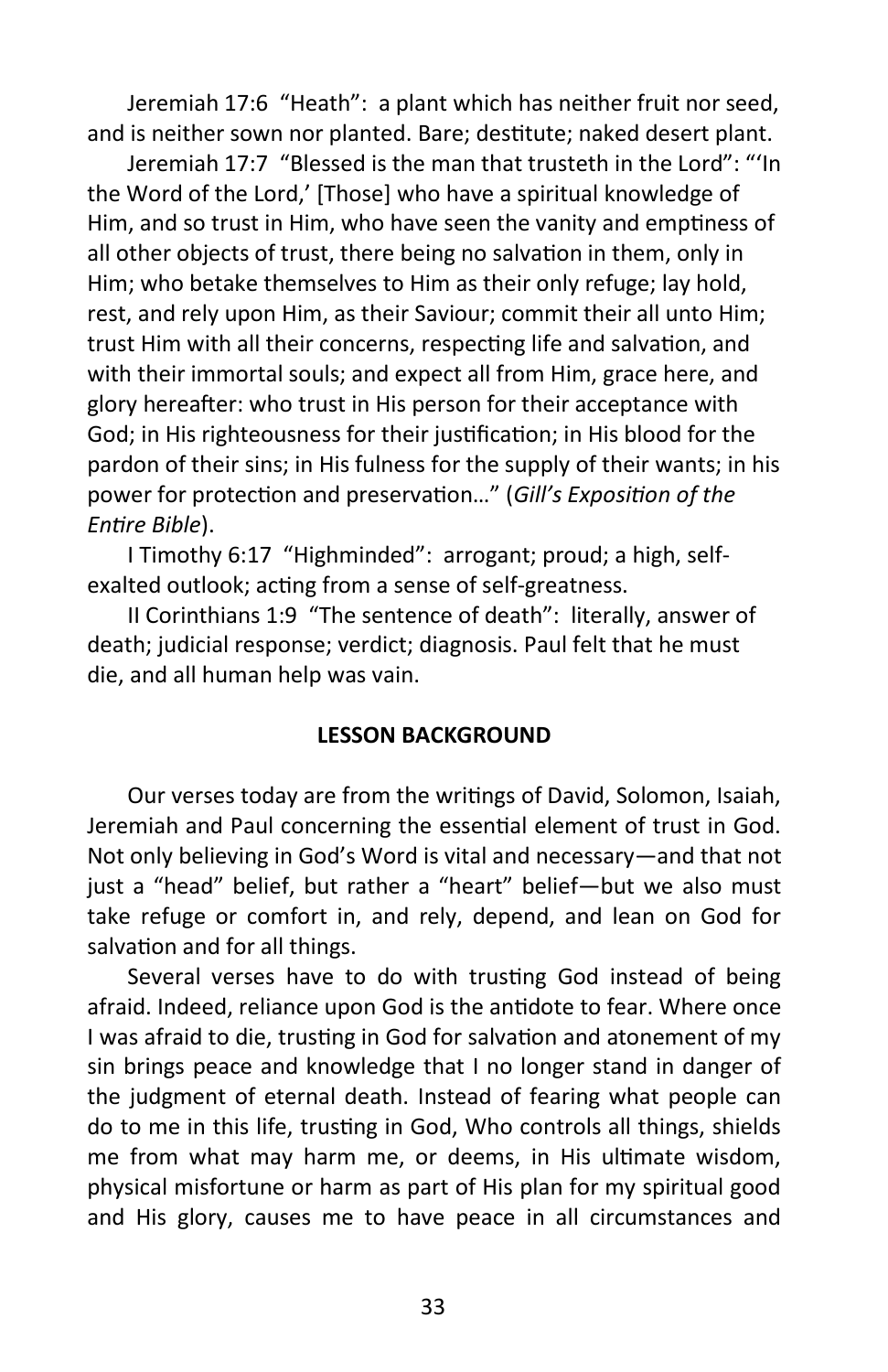dangers.

David was indeed "a step away" from death many times, first while tending sheep in the wilderness and contending with predators; and later as he was a fugitive from King Saul. It is thought that Isaiah was possibly put to death by Hezekiah's son Manasseh; certainly prophets like him were constantly at risk merely by bringing God's words to the people. Jeremiah faced ridicule, threats, imprisonment and exile because he faithfully warned his people of God's impending judgments upon Israel. Paul was a set mark for all the enemies of the gospel—the zealous Pharisees and Jewish leaders and the pagan devotees and Roman emperors. He speaks of "perils of waters, in perils by mine own countrymen, in perils by the heathen, in perils in the city, in perils in the wilderness, in perils in the sea, in perils among false brethren." He learned to not rely upon his own strength, but to trust God in everything.

—Sis. Angela Gellenbeck

# **DISCUSSION:**

- 1. *Your Choice:* Those who trust in God are **Those** . Those who trust in man are  $\qquad \qquad$ .
- 2. *Word Picture 1:* The actions of what animal describe for us the meaning of the word *commit*.
- 3. *Word Picture 2:* A person who does not trust in the Lord is compared to what plant?
- 4. *All Other Ground:* Name "other" things besides the Lord upon which people often place their trust.

# **COMMENTS AND APPLICATION**

There are so many other scriptures describing the blessedness of trusting in God. We have listed just a few, but they are enough to convince us of this vital truth.

I could not emphasize enough how prone we are to lean upon our own strength; to depend upon other sources of help, to seek comfort and refuge in places other than God. Trusting in riches is mentioned several times in this group of scriptures. Jesus described the security of wealth as being deceptive. How is that? It is because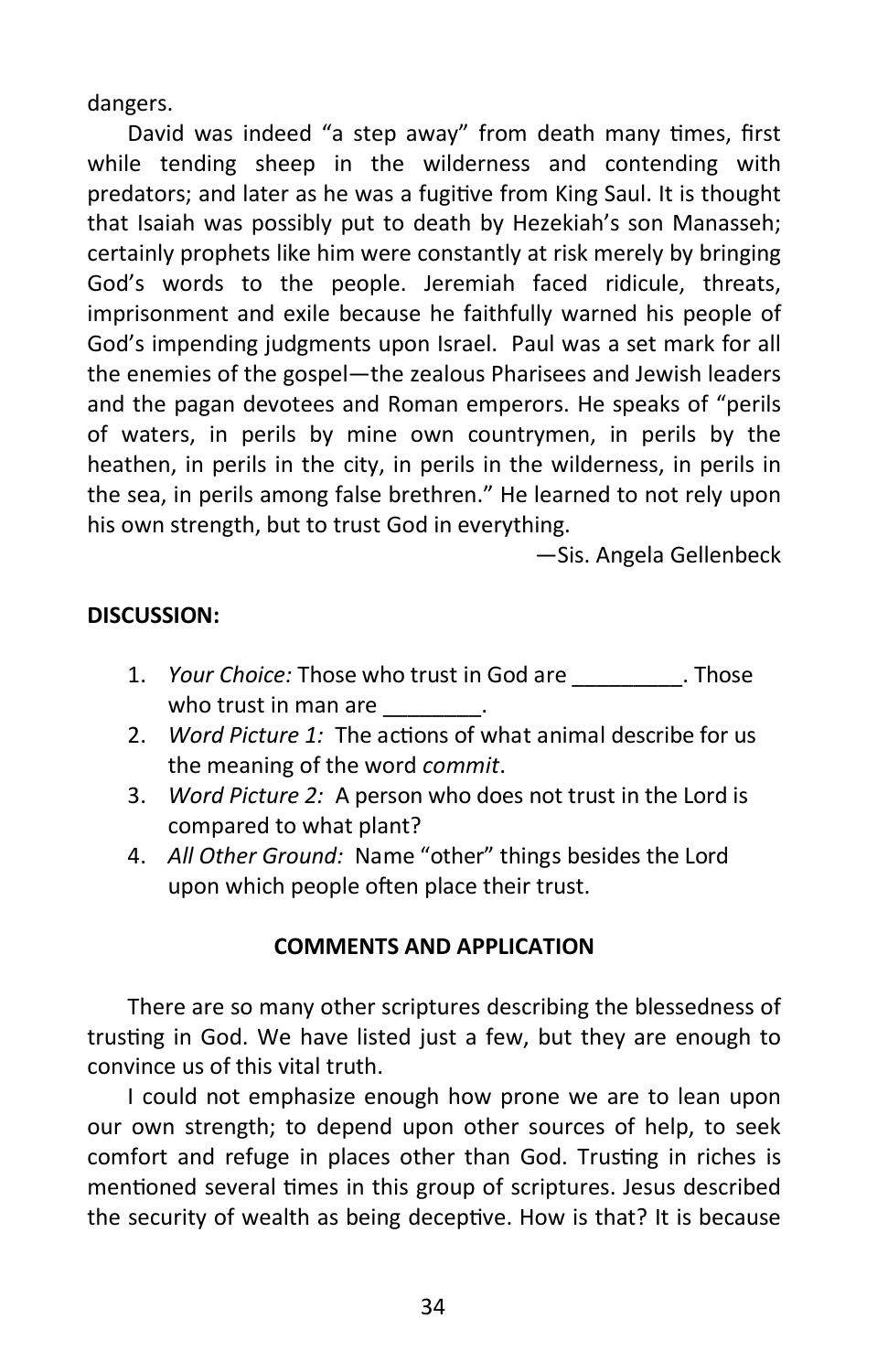accumulated wealth can seem so secure when in reality it is very insubstantial and fleeting. Without realizing it, we can develop an "air" of independence almost immediately when we feel that we have finally reached financial success. A child of God should instead manifest humility; an inner sense of total dependence upon God for life, temporal blessings, and personal holiness.

It has been said that preservation of life is one of the strongest drives in a man. The scriptures today reveal a depth of trust in God that surpasses that strong human instinct. What will it take to reach that depth, where my very efforts to hold on to life itself are surrendered into the will of God?

—Sis. Angela Gellenbeck

#### **REFLECTIONS**

It's time to do a little study and find the scripture that is in the very center of the Bible. It is the scripture in our lesson, Psalms 118:8. "It is better to trust in the Lord than to put confidence in man." If you count the chapters before Psalms 118, there are 594 chapters and there are 594 chapters after. If you add 594 + 594 you get 1188 or Psalms 118:8. What does this scripture tell us? "It is better to trust in the Lord than to put confidence in man."

I believe our lesson is central to the success of every Christian life today. God wants to be front and center of our everyday life. He wants us to put all of our trust in Him. It is no coincidence that the center of the Bible tells us to put our trust in Him. If God is the center of our life in everything, we will be perfectly balanced. Perfect love will cast out the imbalance of fear. Fear tips the scale causing one to slide in a puddle of doubts. Trust keeps us out of the sinking mire of doubt and into the stable, trusting zone. Let us learn to look up and keep our trust in God.

—Bro. James Bell

#### **MAY 20, 2018**

#### **HINDRANCES TO FAITH**

*Wealth*

Mark 10: 23 And Jesus looked round about, and saith unto his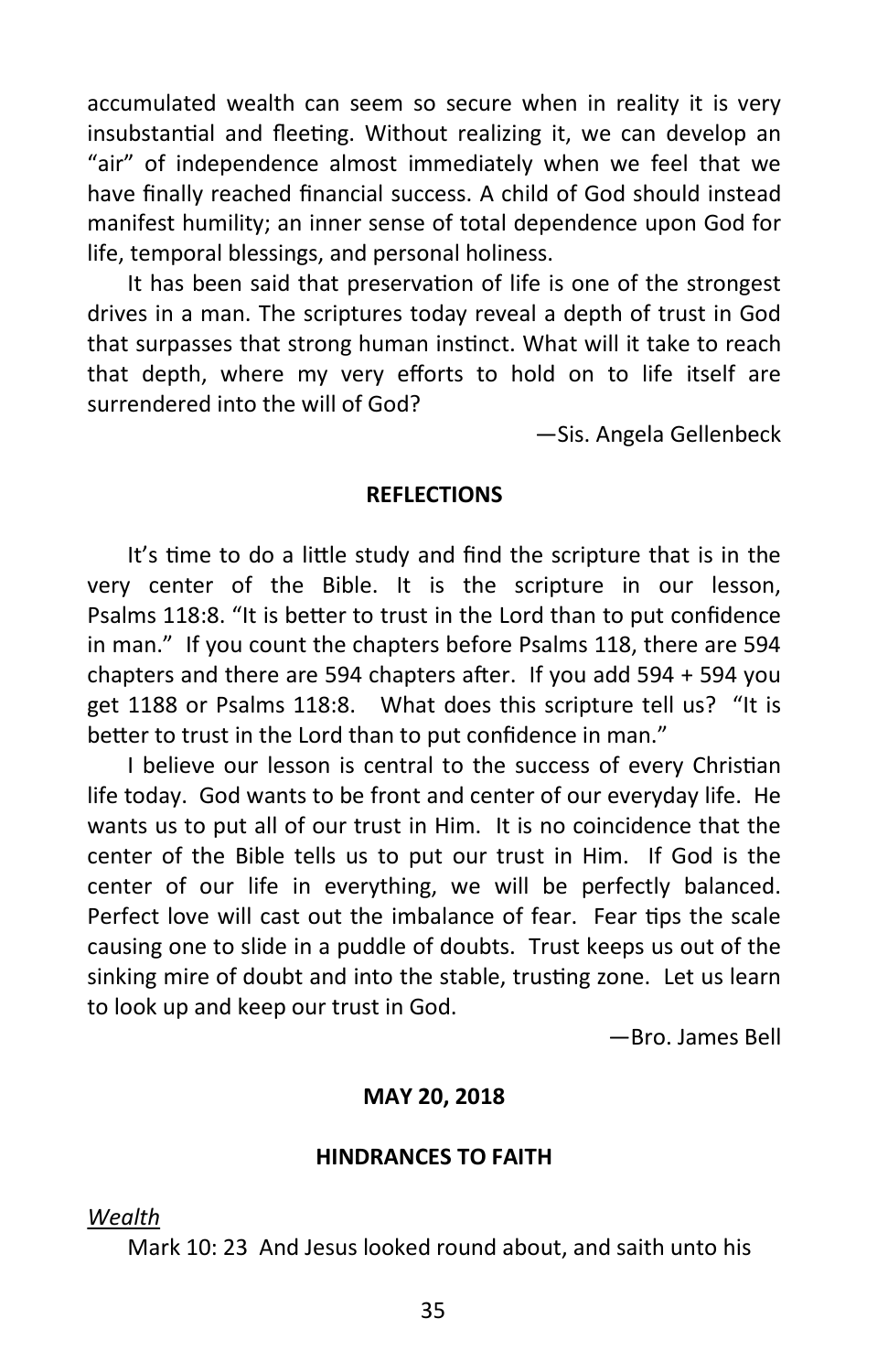disciples, How hardly shall they that have riches enter into the kingdom of God!

24 And the disciples were astonished at his words. But Jesus answereth again, and saith unto them, Children, how hard is it for them that trust in riches to enter into the kingdom of God!

25 It is easier for a camel to go through the eye of a needle, than for a rich man to enter into the kingdom of God. *Pride*

Habakkuk 2:4 Behold, his soul which is lifted up is not upright in him: but the just shall live by his faith.

Revelation 3:17 Because thou sayest, I am rich, and increased with goods, and have need of nothing; and knowest not that thou art wretched, and miserable, and poor, and blind, and naked.

# *Self-righteousness*

Romans 10:3 For they being ignorant of God's righteousness, and going about to establish their own righteousness, have not submitted themselves unto the righteousness of God.

Proverbs 20:6 Most men will proclaim every one his own goodness: but a faithful man who can find?

# *Self-abasement*

Jeremiah 1:6 Then said I, Ah, Lord God! Behold I cannot speak: for I am a child.

7 But the Lord said unto me, Say not, I am a child: for thou shalt go to all that I shall send thee, and whatsoever I command thee thou shalt speak.

# *Fear of Man*

Numbers 13:31 But the men that went up with him said, We be not able to go up against the people; for they are stronger than we.

Proverbs 29:25 The fear of man bringeth a snare: but whoso putteth his trust in the Lord shall be safe.

**MEMORY VERSE**: And he said unto them, Why are ye so fearful? How is it that ye have no faith? —Mark 4:40

**CENTRAL THOUGHT:** We are hindered from faith and trust in God when we place our dependence upon material wealth, pride or self-righteousness. Self-abasement and fear also hinder us from believing God and trusting Him fully.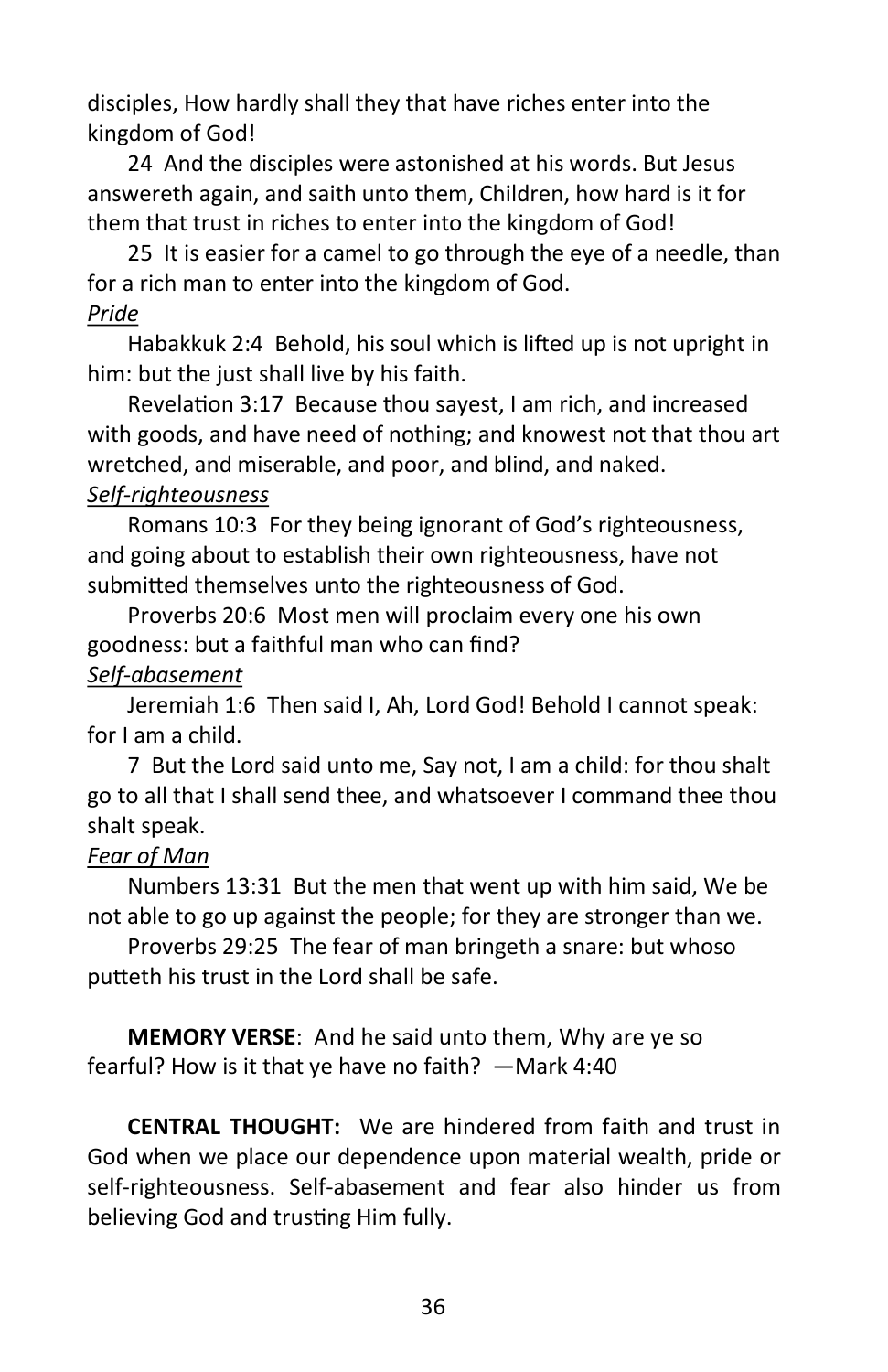#### **WORD DEFINITIONS**

Mark 10:25 "A camel to go through the eye of a needle": a common expression among the Jews and Arabs, which signified an impossibility. The Babylonian *Talmud* used an elephant as a reference. There is a similar proverbial expression about a camel in the *Koran.* Another explanation given by some is of a foot gate which was located next to a main gate in Bible times, known as the "needle's eye." The idea is that while a camel and rider could go easily through the main gate, the "needle's eye" was low and narrow, and could only accommodate foot passengers.

# **LESSON BACKGROUND**

The young man came running. He was eager; he was seeking for more. He believed Jesus had the answer. But he was like many of us. He had preconceived notions about what Jesus would have him "do." And when Jesus shocked this rich, self-confident seeker with the revelation of the "one thing" he lacked and what it would cost him to fill that void, he staggered. His wealth was his stability. His security. To lose it and follow this homeless teacher—and what was this about a cross? Jesus looked at him steadily, His heart reaching out in love. But He knew what bound the seeker's trust in its grasp. And He had to tell him the truth.

I'm sure Jesus' heart ached as He watched him walk away, shoulders sagging, head down. But He didn't run after him with an easier deal. Instead He looked into the eyes of His disciples who were closely watching and answered their unspoken questions. The beginning verses in our lesson are Jesus' accurate word picture of the human impossibility of escaping the prison of prosperity, and as the disciples comprehended the strength of covetousness they staggered too. "Who in the world could even be saved?" Jesus gave an answer which lets us all know that only God can unravel a man from the net which wealth has wound around him.

Closely associated with the prestige of prosperity are pride and self-righteousness. Habakkuk's assessment of the human problem of being lifted up and the only solution, faith and reliance upon God, and Jesus' honest judgment upon the Laodiceans (Revelation 3:17)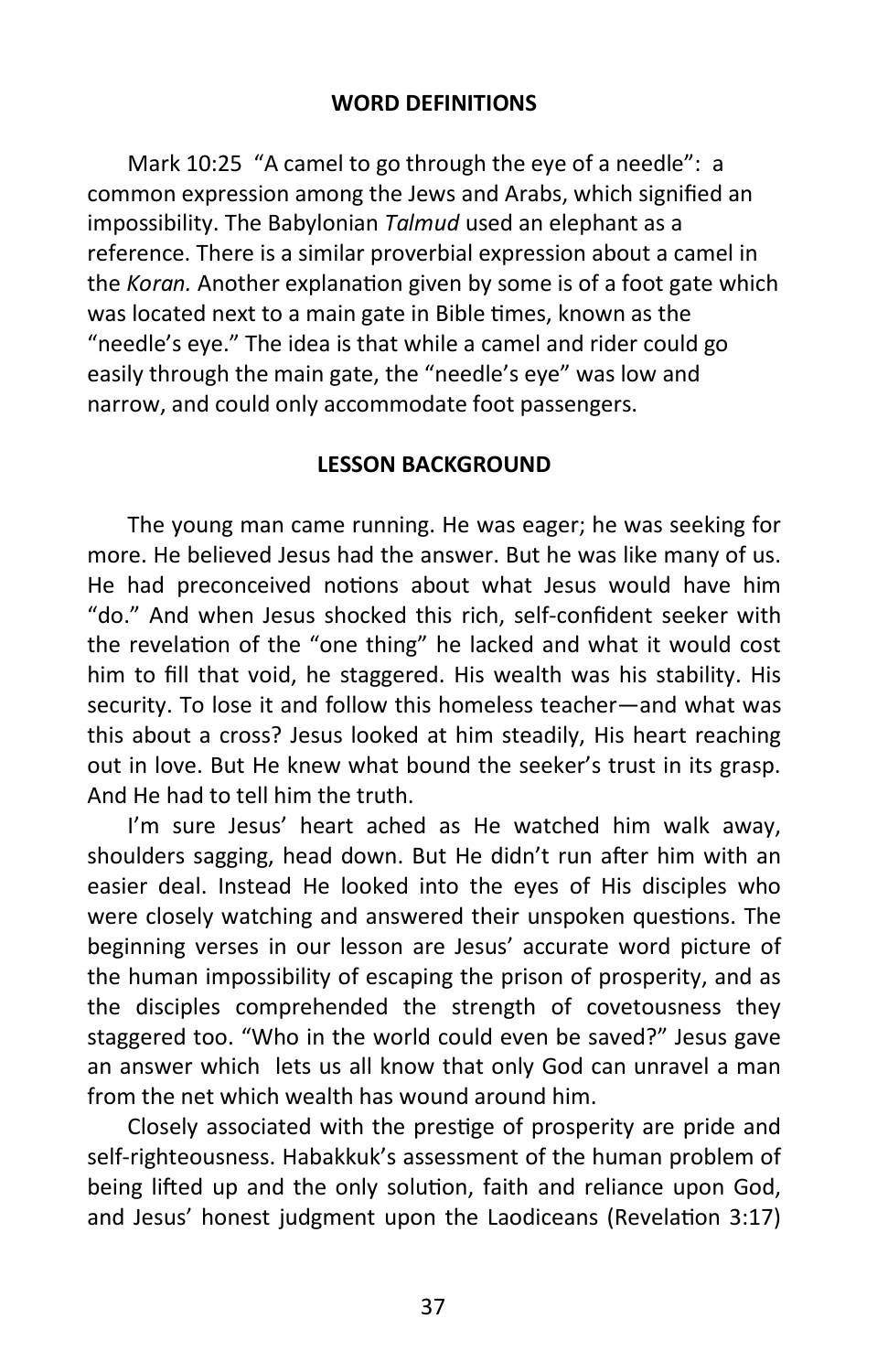for their pride gives us a clear understanding of what He requires of us. Paul revealed the root of the problem of the self-righteous Pharisees: they were ignorant of their need and unwilling to submit. The verse from Proverbs describes the rarity of true, honest and humble people who trust only in God's righteousness and are full of faith—not full of themselves.

It seems to be from the opposite end of the spectrum, but selfabasement works to hinder faith and trust in God as well, as pictured by Jeremiah's protest to God when God called him to be a prophet. This form of doubting, coupled with a crippling fear of other people—what they might think; what they might do—as the verses from Numbers and Proverbs bring out, has hindered many aspiring Christians from spiritual conquest, ministry, and inner peace.

Numbers 13 tells the story of the Israelites who had gone in to scout out the land of Canaan. Ten of the twelve spies came back with negative reports which sucked the courage right out of the already lagging spirits of the people. Joshua and Caleb tried to rally their brethren to look at the power of God instead of their incapabilities. "We are well able!" Caleb encouraged, a truth which tells us, "We are able because our God is able." Doubt says, "I am not able. Can't be done. It's too much. I am just a...child...an illiterate person...a handicapped person...a woman...a man with failures—" and we draw back in unbelief.

In the memory verse, Jesus is questioning the disciples after they so totally lost their faith in Him when they were out on the lake in the storm. He was right there! How could they think they would perish! His words are a rebuke to us all. We too have doubted His love and care and power to keep us safe. It would be good for us to take His question seriously to heart: "Why am I doubting? Where is my trust? Why am I so afraid?"

—Sis. Angela Gellenbeck

# **DISCUSSION:**

- 1. *Almost Impossible:* What did Jesus say would hinder people from entering the kingdom of God? How did He express this near-impossibility?
- 2. *Not Upright/Just:* What qualities make the difference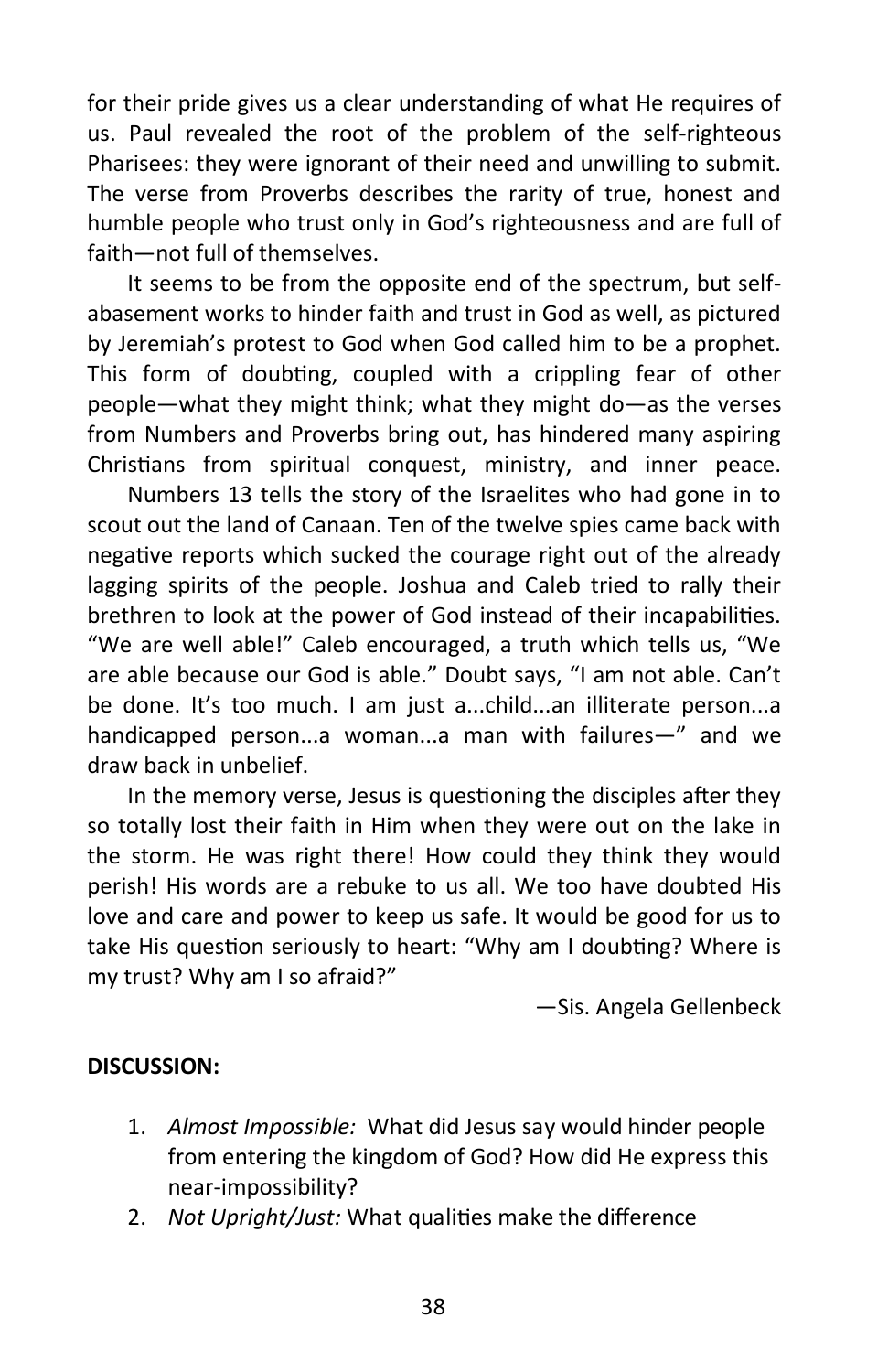between the two?

- 3. *Don't Need a Thing:* What church expressed this?
- 4. *Can't Speak:* What prophet brought this up to the Lord?
- 5. *Can't Do It:* Who said this to God? What did it cost them?
- 6. *Safe:* This word describes the outcome of

### **COMMENTS AND APPLICATION**

I am so challenged by the scriptures in this lesson, especially as I see my own struggles through the years mirrored by these examples. These were real people, just like you and me. Look how God dealt with them in love and mercy. We may judge the young rich man for his covetousness, the Israelites for their stubborn unbelief, the Laodicean church for their ridiculous pride, the disciples of Jesus for their silly fear, the Pharisees for their ugly superiority. Yet we must also take a good look at ourselves. These things are all Big Things in many lives. Where are the missing pastors, Sunday School teachers, evangelists or missionaries? Bogged down somewhere in the wilderness of material wealth or prestige; captured and pining away in cells of personal failures and inhibitions; or lost on the seas of fear and despair.

Bring your earthly treasures, your ambitions for greatness, your hangups and addictions, your fears, your embarrassing handicaps, your excuses—bring them all to Jesus. Hand them over. Confess them. Let Him answer the question, "Why am I so afraid?" And take His true wealth. Experience the conquest. Walk on the water. Discover the rest of humility and the peace of believing.

—Sis. Angela Gellenbeck

#### **REFLECTIONS**

Along the path of our spiritual endeavors stand giant foes whose goal is to impede and ultimately stop our forward progress. And after escaping the clutches of one, we often encounter another equally prepared to bring our journey to a screeching halt.

Fear is one of the most successful giants of all. The fear of failure, the fear of rejection, the fear of the unknown, the fear of man, etc, etc.—all play a major role in hindering faith and inciting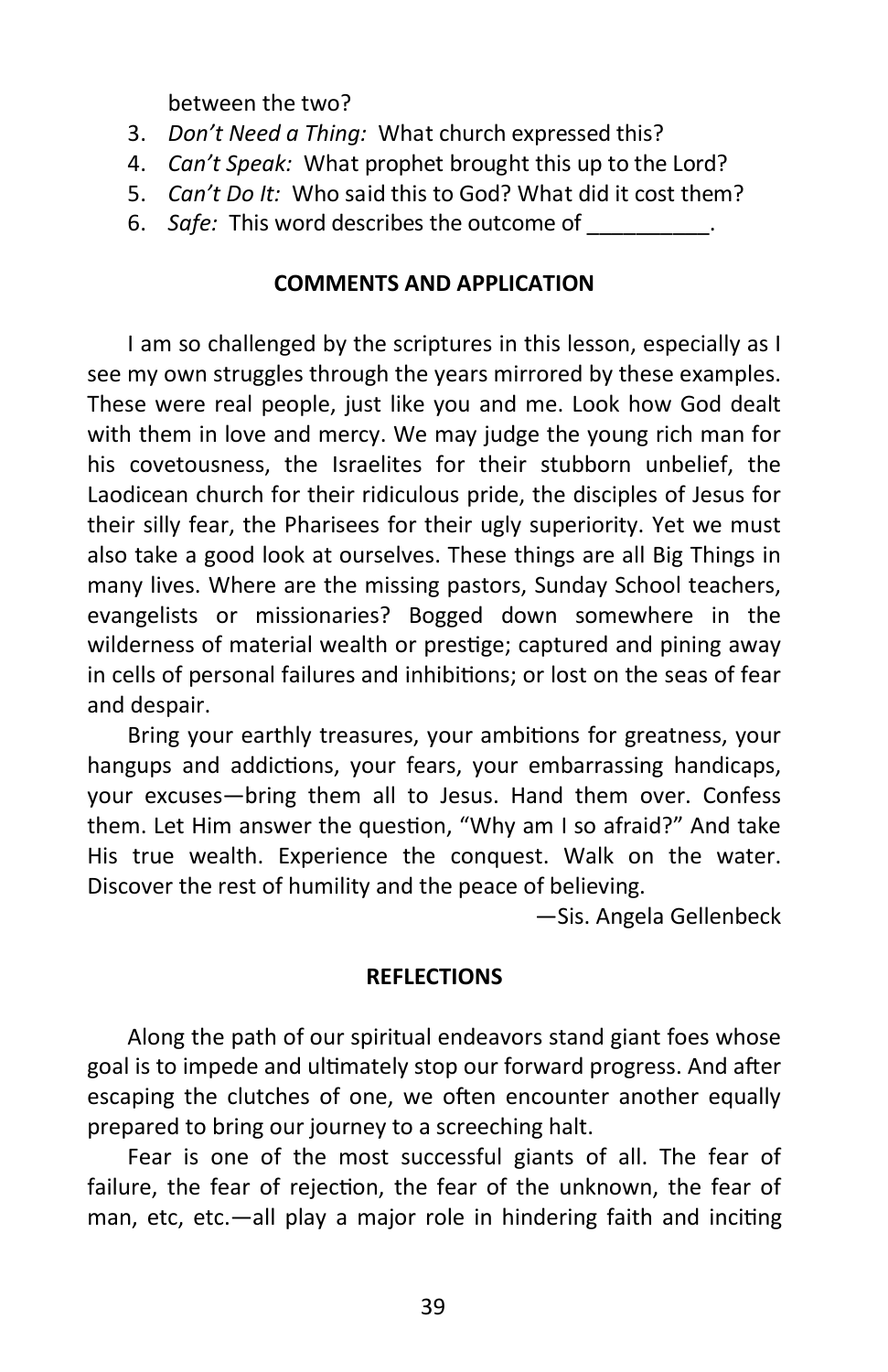spiritual terror in those who are susceptible to their tactics.

They have the ability to get into our minds and wage an emotional and psychological warfare. And even to enlist us in the fight against ourselves—low self-esteem, high self-esteem, selfdoubt and every other selfish motivation that can hinder our faith.

On the screens of our imagination they project vivid pictures of the frightful scenarios that are "inevitable" should we dare continue down this path. And rather than believing God, we believe them. We believe what we "feel" and how we "feel." Yet faith is not a feeling but feelings often hinder faith.

I once heard a preacher say "a good man feeling bad is still a good man and a bad man feeling good is still a bad man." Our character is not dictated by our feelings neither is our faith in God. Faith is governed by the word of God and our obedience to it. Nothing more. Nothing less.

We must fight the good fight of faith in order to lay hold on eternal life. It matters not if we see the foe as giants of varying degrees or as the less intimidating reflection of ourselves. We must fight with the same resolve and tenacity. For our eternal welfare is contingent upon our success in this battle.

—Bro. Darrell Johnson

#### **MAY 27, 2018**

#### **CHALLENGES TO FAITH**

#### *Divine Delays*

Luke 18:1 And he spake a parable unto them to this end, that men ought always to pray, and not to faint;

2 Saying, There was in a city a judge, which feared not God, neither regarded man:

3 And there was a widow in that city; and she came unto him, saying, Avenge me of mine adversary.

4 And he would not for a while: but afterward he said within himself, Though I fear not God, nor regard man;

5 Yet because this widow troubleth me, I will avenge her, lest by her continual coming she weary me.

6 And the Lord said, Hear what the unjust judge saith.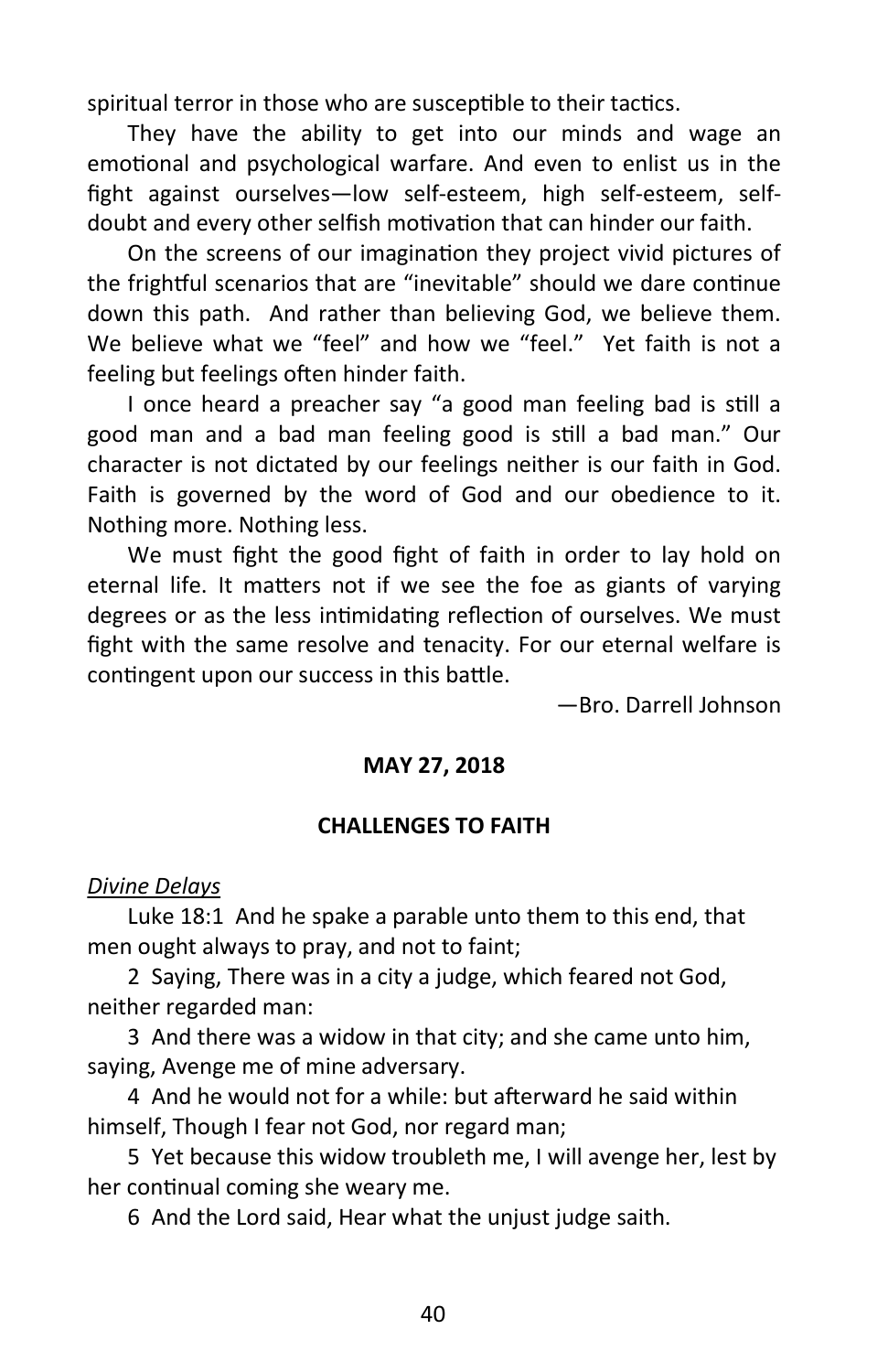7 And shall not God avenge his own elect, which cry day and night unto him, though he bear long with them?

8 I tell you that he will avenge them speedily. Nevertheless when the Son of man cometh, shall he find faith on the earth? *Deceptive Doctrines of Men*

Colossians 2:8 Beware lest any man spoil you through philosophy and vain deceit, after the tradition of men, after the rudiments of the world, and not after Christ.

I Timothy 1:4 Neither give heed to fables and endless genealogies, which minister questions, rather than godly edifying which is in faith: so do.

18 This charge I commit unto thee, son Timothy, according to the prophecies which went before on thee, that thou by them mightest war a good warfare;

19 Holding faith, and a good conscience; which some having put away concerning faith have made shipwreck.

I Timothy 6:20 O Timothy, keep that which is committed to thy trust, avoiding profane and vain babblings, and oppositions of science falsely so called:

21a Which some professing have erred concerning the faith.

II Timothy 2:16 But shun profane and vain babblings: for they will increase unto more ungodliness.

17 And their word will eat as doth a canker: of whom is Hymenaeus and Philetus;

18 Who concerning the truth have erred, saying that the resurrection is past already; and overthrow the faith of some. *Human Knowledge and Ability*

Isaiah 31:1 Woe to them that go down to Egypt for help; and stay on horses, and trust in chariots, because they are many; and in horsemen, because they are very strong; but they look not unto the Holy One of Israel, neither seek the Lord!

3a Now the Egyptians are men, and not God; and their horses flesh, and not spirit.

**MEMORY VERSE**: Some trust in chariots, and some in horses: but we will remember the name of the Lord our God. —Psalm 20:7

**CENTRAL THOUGHT:** Seasons of tribulation which try faith and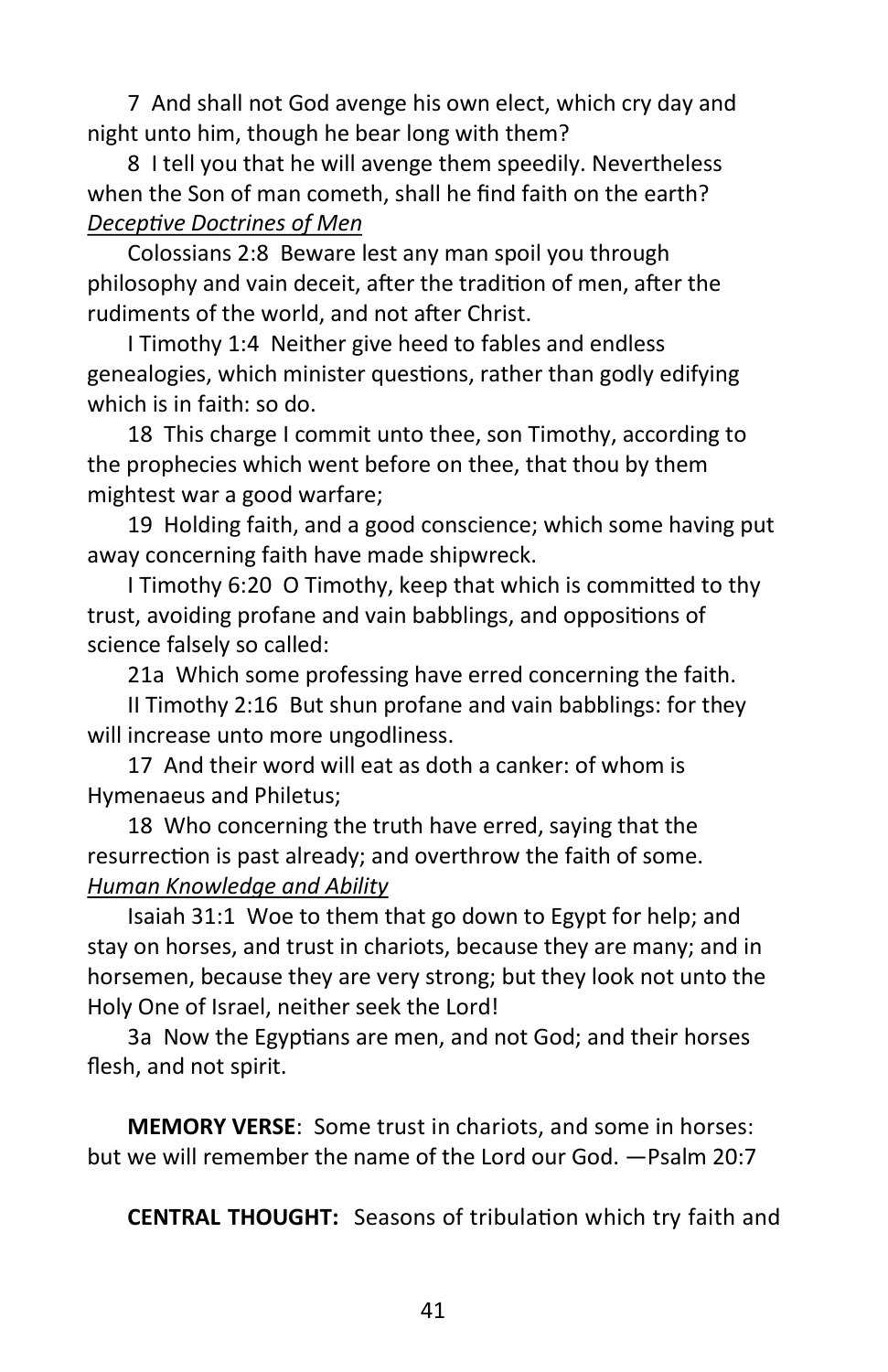perseverance and the combination of the increase of ungodliness, spiritual deception and human technology near Jesus' second coming are presenting great challenges to those who would have simple faith and trust in God.

#### **WORD DEFINITIONS**

Luke 18:1 "Men ought always to pray": "...as afflictions and desolations were coming on the land...they should have need of much patience and continual fortitude, and the constant influence and protection of the Almighty, therefore they should be instant in prayer...Men should never cease praying for that necessity of which God has given them to feel, till they receive a full answer to their prayers" (*Clarke's Commentary*). "Faint": be weary; exhausted; spiritless.

Luke 18:7 "Avenge": to vindicate one from wrongs; accomplish the avenging of.

Colossians 2:8 "Spoil you": lead you away as spoil. "Philosophy": "the philosophy of the Judaic-oriental heretics at Colosse, which afterwards was developed into Gnosticism" (*Jamieson-Fausset-Brown Bible Commentary*). "A search for and knowledge of speculative truth." "Christianity is not a philosophy, but a life—not a knowledge of abstract principles, but a personal knowledge of faith and love of God in Christ" (*Ellicott's Commentary for English Readers*). "Vain deceit": that which deceives by being a show of what it is not; a hollow pretence (*Pulpit Commentary*). "There is a philosophy which rightly exercises our reasonable faculties; a study of the works of God, which leads us to the knowledge of God, and confirms our faith in him. But there is a philosophy which is vain and deceitful; and while it pleases men's fancies, hinders their faith" (*Matthew Henry Commentary*). "Traditions of men": those of the religious Greeks or those of the Pharisees, by which Jesus said they transgressed God's commands. "Rudiments of the world": the ceremonial laws of the Jews, which were as an elementary school master, to bring children to a higher law, which is Christ.

I Timothy 1:4 "Fables": myth; idle tale; fanciful story. "Endless genealogies": unfinished record of descent or lineage.

I Timothy 6:20 "Profane and vain babblings": unhallowed and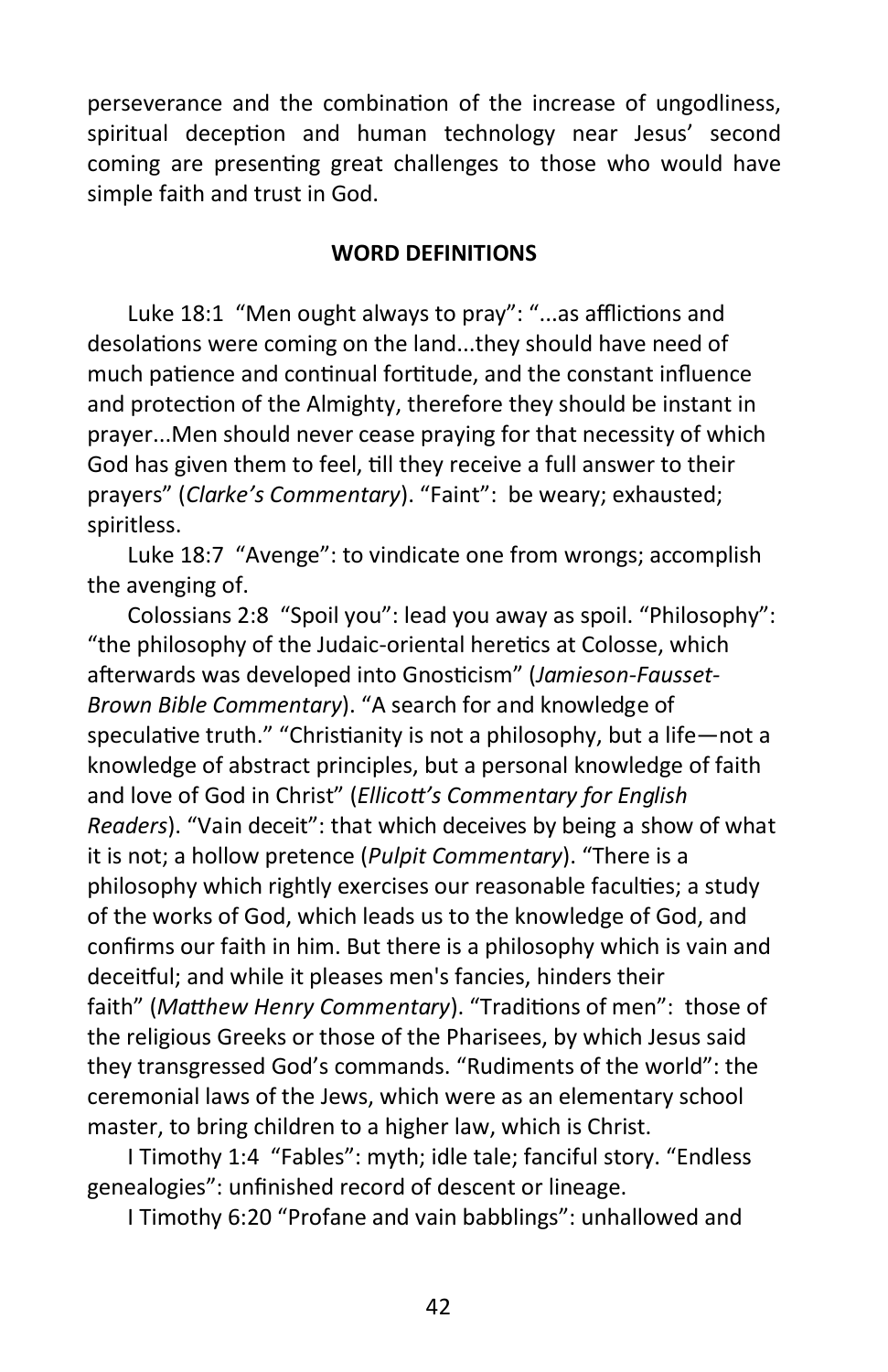empty talk; idle chatter. "Oppositions": objections to the truth of the gospel. The Greek word is *antithesis*—opinions advanced by one party against another. "Of science falsely so called": a reference to the developing Gnostic heresy, the basis of which was a claim to having special, personal knowledge. The words *science* and *Gnostic* both originate from the Greek word which means "a knowing; knowledge, wisdom, or doctrine." It was falsely called knowledge, for it was in opposition to the solid, experiential truth of the Gospel.

II Timothy 2:17 "Canker": gangrene (which is death and decomposition of body tissue, resulting from either obstructed circulation or bacterial infection due to an underlying disease or severe trauma); pervasive decay or corruption; rot.

Psalm 20:7 "We will remember the name of the Lord our God": "To remember him is to bear him in mind, and not forget him; to have the desires of the soul towards him, and to the remembrance of him; and to make mention of him, of his names, attributes, word, and works; which is both for his glory and for the encouragement of faith in him, both in ourselves and others; it is to call upon his name in times of trouble, and at all times, and also to trust in him and not in an arm of flesh; for it stands opposed to trusting in chariots and horses; and it is to call to mind past instances of his goodness, wisdom, and power, and be thankful for them, and make use of them to engage confidence in him" (*Gill's Exposition of the Entire Bible*).

#### **LESSON BACKGROUND**

The parable about the widow and the unjust judge is a summons to unceasing importunity, endurance and patience when there is a delay in needs being met and prayers being answered. Jesus' question "Will He find faith?" turns the thoughts to the delay or time of tarrying before His second coming as being a time where faith would be challenged as well.

Paul's warnings to Timothy of the developing heresies in and around the church of God in Ephesus mirror similar warnings he gave to the Colossians. He mentions that these philosophies were not "in faith" as were teachings that edified in a godly way. He also connected faith with keeping a good conscience; the failure to do so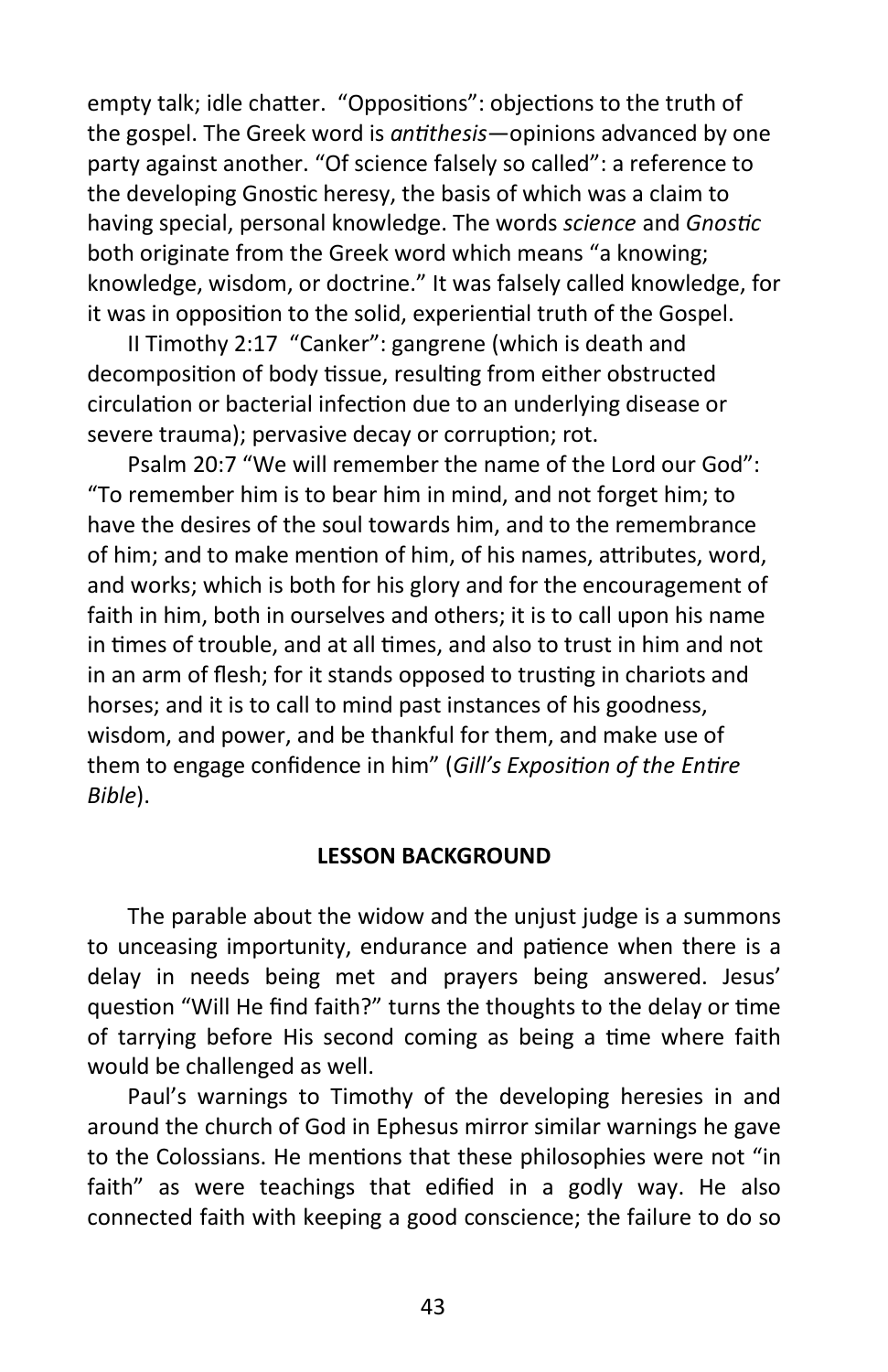leads to destruction of faith, which he vividly illustrates by a word picture: a shipwreck. He warns against allowing false teachers to cause believers to err in their faith and speaks of how false doctrine steadily eats away at true faith, again using a word picture to depict the horror and destruction.

"It is the usual way with heresy to corrupt and destroy the gospel, under pretence of improving it" (Pulpit Commentary). Jesus' teachings of the resurrection, a cornerstone belief of the Christian church, was being questioned and spiritualized by groups like the Sadducees and the Gnostics, who denied the resurrection in its literal sense. Paul had addressed this false teaching in I Corinthians 15. There were many whose faith was being subverted or overthrown by these devilish doctrines.

Isaiah, prophesying to the apostate Israelites of impending destruction and captivity, warned them not to go to Egypt for help. They disregarded his command and fled to Egypt away from Babylonian captivity, to their own destruction and hurt. Our memory verse reminds us that we have a choice between putting our trust in earthly powers or remembering to rely on God.

—Sis. Angela Gellenbeck

# **DISCUSSION:**

- 1. *Delay:* How does this affect a person's faith?
- 2. *Deception:* Name the different terms Paul used referring to false doctrines.
- 3. *Word Pictures:* How does Paul describe the effects of false doctrines?
- 4. *Horses and Chariots:* In reference to our faith, what does it mean spiritually for us to go down to Egypt for help or to trust in horses and chariots?

# **COMMENTS AND APPLICATION**

The way the Gospels describe the end-time conditions—the deception and falling away of believers and the necessity of endurance in order to be saved—leads us to believe that the period of delay of Jesus' coming is a huge test of faith for the followers of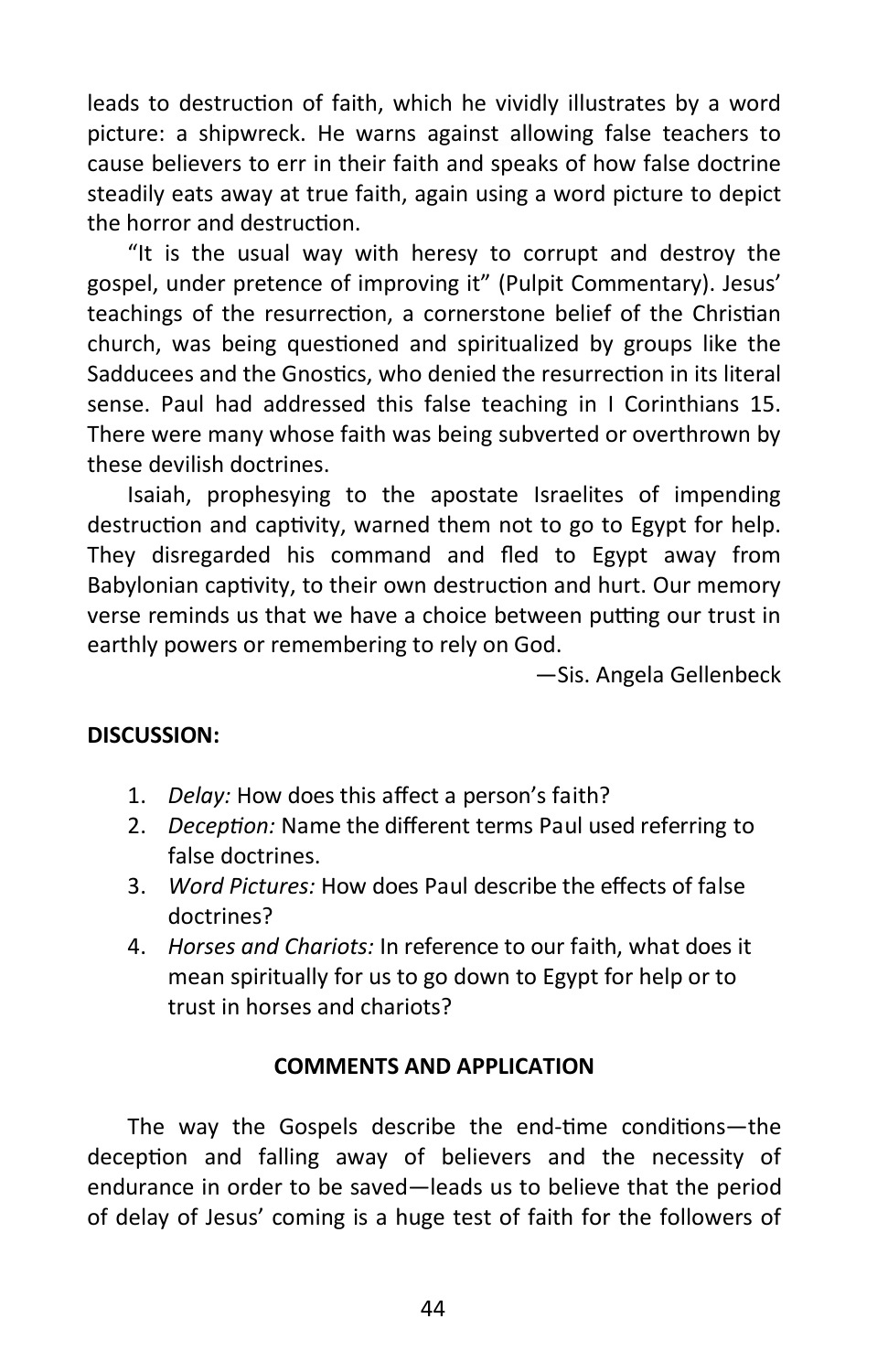Christ. "While the bridegroom tarried…" We are definitely living in that time, so it is important to identify the many challenges to our faith. Our lesson today describes a few important challenges; however, we are not facing these challenges singly, but it is the *coalition* of these forces on so many fronts that is a danger staggering in its enormity.

Our minds are bombarded not only by skeptics and scoffers who "scientifically" reason away the existence of God and scorn those who believe in the coming of Jesus, judgment and eternal rewards or punishment, but we also face the many deceptive "Christian" teachings about the last days. While being surrounded by this host of doubts, questions and false teachings, the faith of Christians throughout the world is also being challenged by persecutions, tortures from which there seems to be no deliverance, afflictions that try body, mind and spirit, and prayers that seem to go unanswered. In the middle of this, trusting in the help from "Egypt," as the Israelites literally did in the times of their apostasy and captivity, is a "logical" solution presented to our minds. We can fall into that today when we trust in human reasoning, intellect and ability. Daniel prophesied that human knowledge would be increased near the time of the end. As technology abounds we definitely see that taking place. We realize the peril of love growing cold and faith, which works by love, ebbing lower as the end draws near.

—Sis. Angela Gellenbeck

#### **REFLECTIONS**

The resurrection is either the greatest miracle or the greatest delusion which history records. Without faith in the resurrection there would be no Christianity at all. Christianity stands or falls with the truth of the resurrection. If it can be disproved you can dispose of Christianity. In I Corinthians 15:17 it says, "And if Christ be not raised, your faith is vain."

The resurrection distinguishes Jesus from all other religious founders. The bones of Abraham, Muhammad, Buddha, and Confucius are still here on earth, but Jesus' tomb is empty. No one would ever say, "Destroy this temple and in three days I will raise it up" (John 2:19). But Christ made this statement and it came to pass

45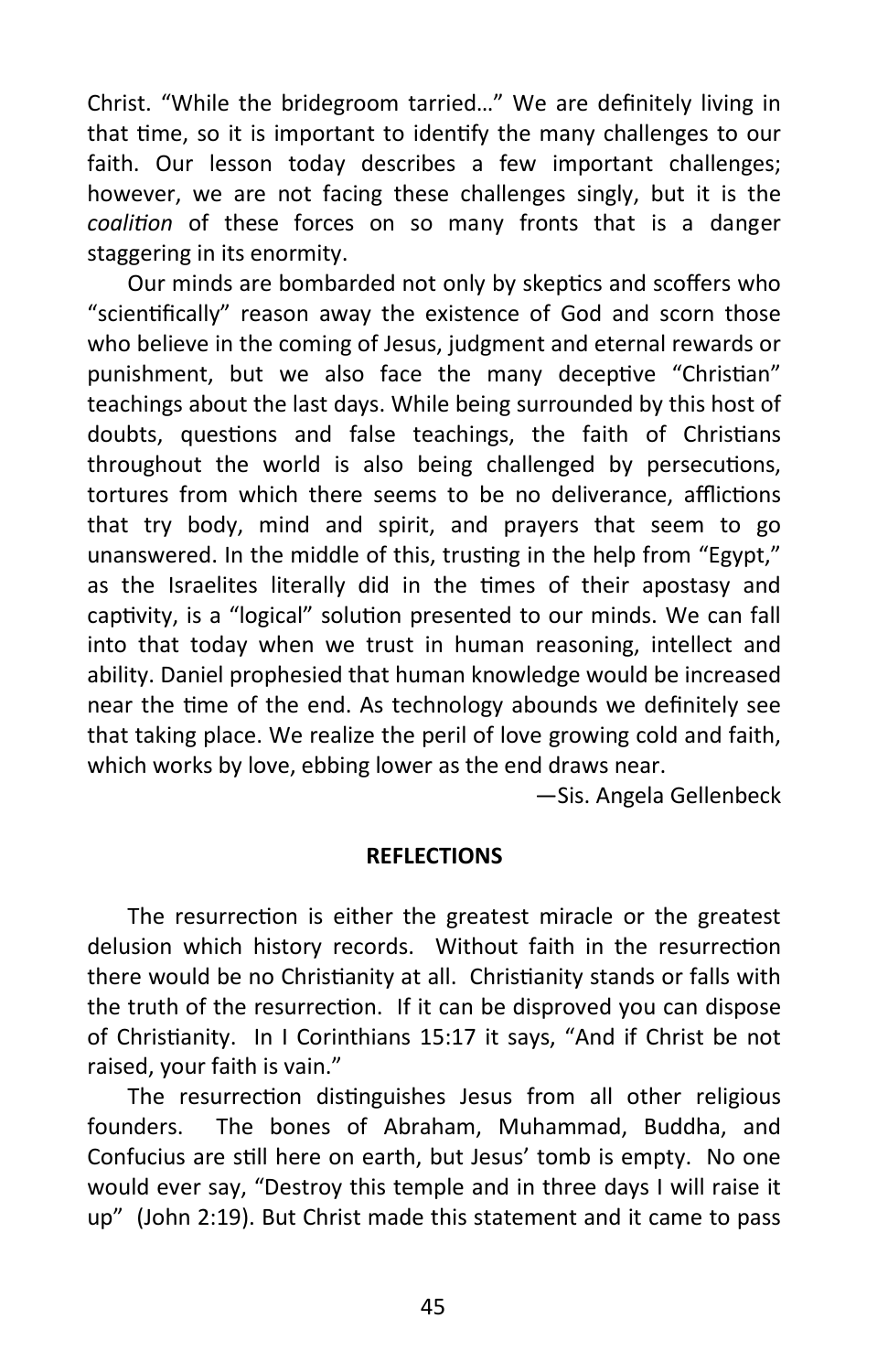just as He said it would. Jesus coming forth from the tomb, leaving all the grave clothes folded in order and the hand carved rock vault empty is the cradle of His church. It is the beginning and ending of our faith and it depends on believing in his resurrection.

Paul said in Philippians 3:10, "That I may know him and the power of his resurrection." Having this kind of heartfelt desire to know the Lord more deeply will surely activate our faith to greater levels.

—Bro. James Bell

# **JUNE 3, 2018**

# **THE FIGHT OF FAITH**

Jude 1:3 Beloved, when I gave all diligence to write unto you of the common salvation, it was needful for me to write unto you, and exhort you that ye should earnestly contend for the faith which was once delivered unto the saints.

I Timothy 6:12 Fight the good fight of faith, lay hold on eternal life, whereunto thou thou art also called, and hast professed a good profession before many witnesses.

Ephesians 6:10 Finally, my brethren, be strong in the Lord, and in the power of his might.

11 Put on the whole armour of God, that ye may be able to stand against the wiles of the devil.

12 For we wrestle not against flesh and blood, but against principalities, against powers, against the rulers of the darkness of this world, against spiritual wickedness in high places.

13 Wherefore take unto you the whole armour of God, that ye may be able to withstand in the evil day, and having done all, to stand.

14 Stand therefore, having your loins girt about with truth, and having on the breastplate of righteousness;

15 And your feet shod with the preparation of the gospel of peace;

16 Above all, taking the shield of faith, wherewith ye shall be able to quench all the fiery darts of the wicked.

17 And take the helmet of salvation, and the sword of the Spirit,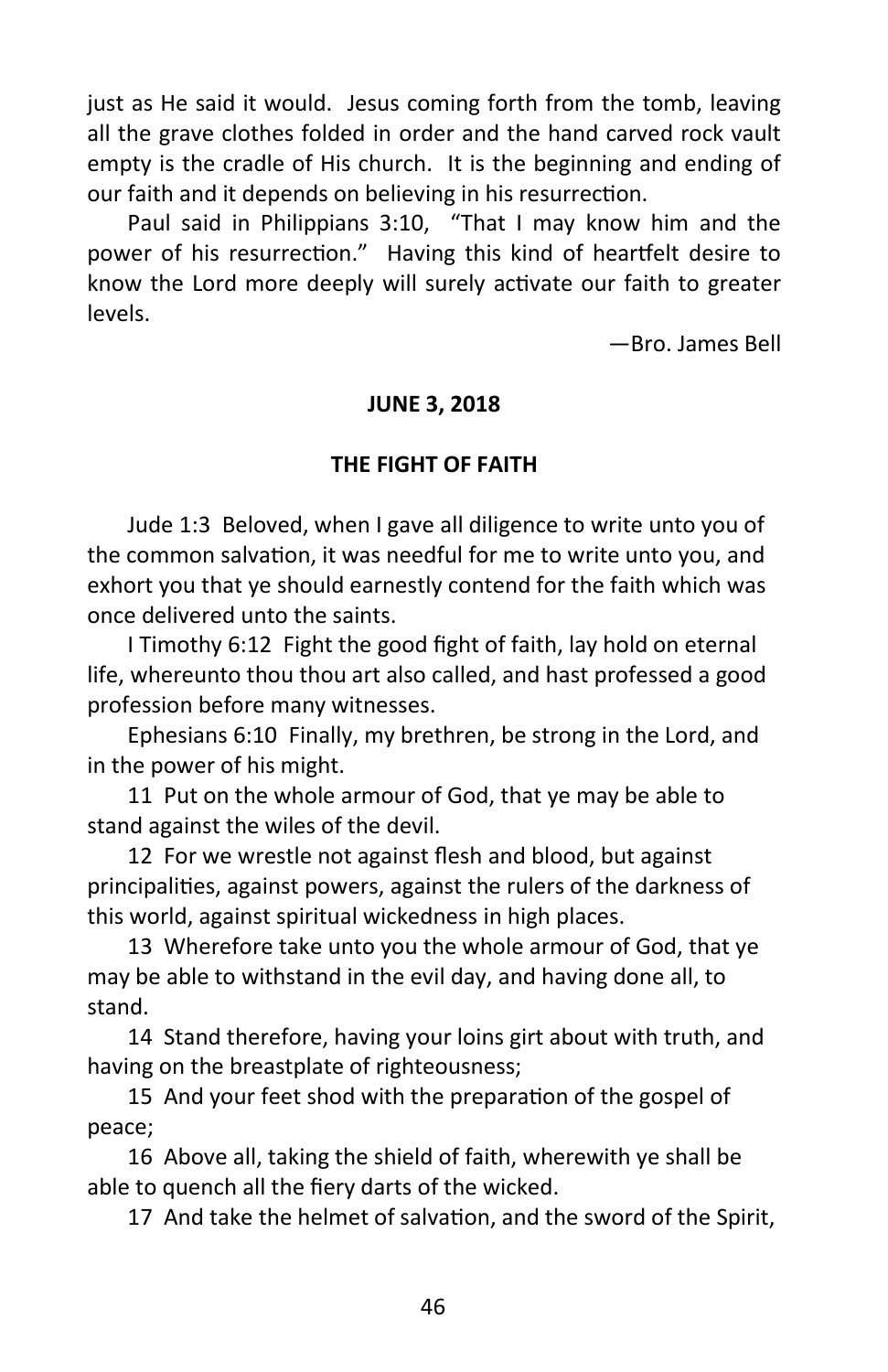which is the word of God.

Hebrews 10:23 Let us hold fast the profession of our faith without wavering; (for he is faithful that promised.)

Revelation 12:11 And they overcame him by the blood of the Lamb, and by the word of their testimony; and they loved not their lives unto the death.

**MEMORY VERSE:** For whatsoever is born of God overcometh the world: and this is the victory that overcometh the world, even our faith. Who is he that overcometh the world, but he that believeth that Jesus is the Son of God? —I John 5:4-5

**CENTRAL THOUGHT:** Our daily spiritual warfare as a Christian is a fight *of* faith and a fight *for* faith. Faith is both a defensive and offensive weapon; our belief, trust, and reliance in God, our positive profession and testimony and our submission and obedience to Him actively engage and successfully overcome our adversary.

# **WORD DEFINITIONS**

Jude 1:3 "Earnestly contend": from two Greek words; one of which means *focused on*, and the other, *a contest or struggle* (from which we get the English word *agonize*). "To strive; to use earnest efforts to obtain, or to defend and preserve" (*Webster's*).

Ephesians 6:12 "Wrestle": personal, individual, hand-to-hand combat or struggle for mastery. "Flesh and blood": mere human power; feeble humanity; human beings like ourselves.

"Principalities": chief, first in rank or position; demons ruling the legions of evil spirits. "Powers": authorities; the legions of evil spirits. "Rulers of the darkness of this world": world rulers of this present spiritual darkness; evil spirits. Jesus referred to Satan as the Prince of this world in John 12:31, 14:30 and 16:11. "Spiritual wickedness in high places": the realm of iniquity; the seat of hosts of evil spirits or the domain of Satan's kingdom.

Ephesians 6:14 "Truth": sincerity.

Ephesians 6:15 "And your feet shod": heavy military sandals studded with hobnails for secure footing.

Ephesians 6:16 "Shield": from a Greek word meaning *door*; a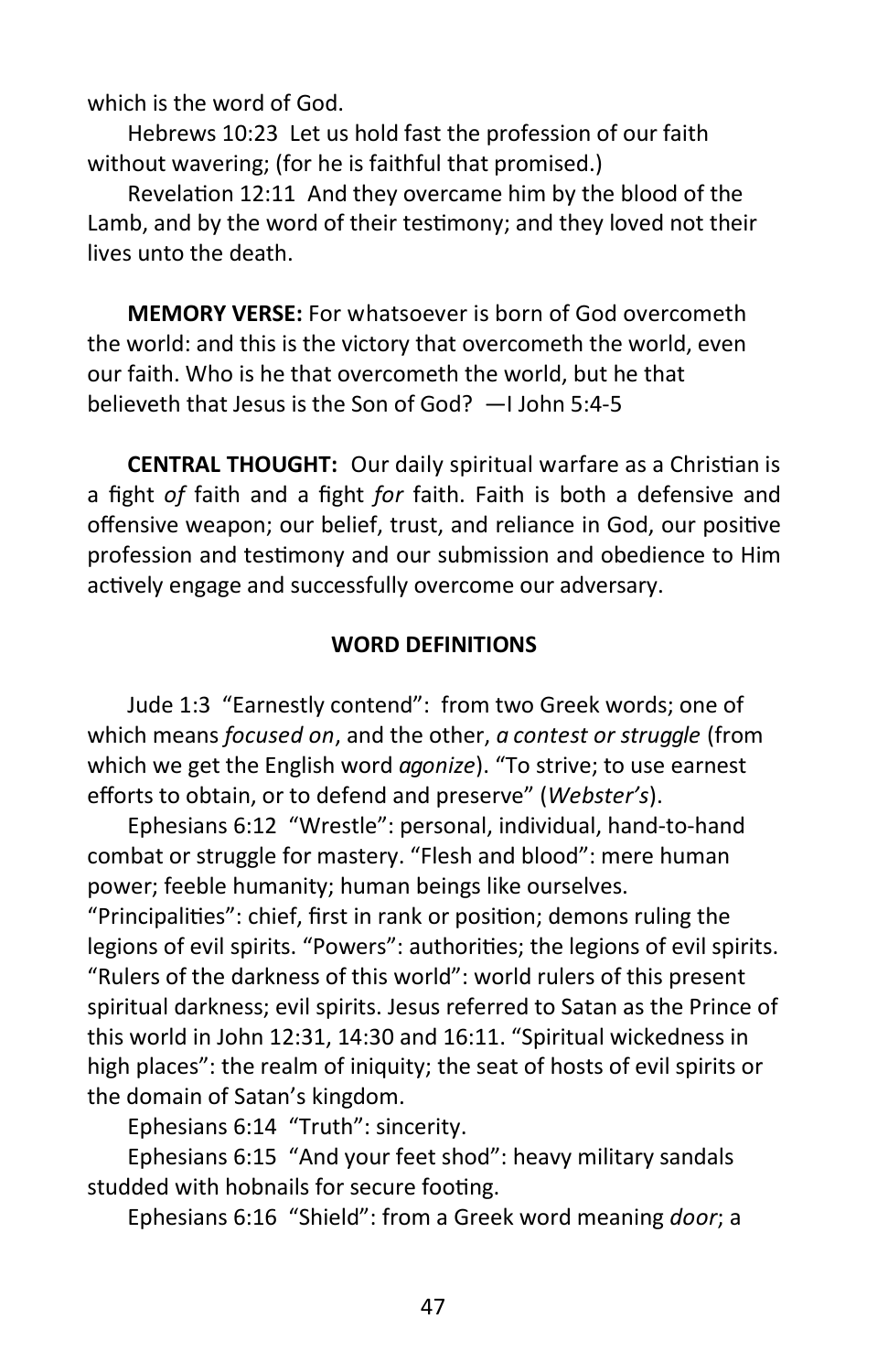full-body shield shaped like a door. "My faith is nothing except for what it puts in front of me, and it is God who is truly my shield; my faith is only called a shield, because it brings me behind the bosses of the Almighty's buckler, against which no man can run a tilt, or into which no man can strike his lance, nor any devil either" (*MacLaren's Expositions*).

Ephesians 6:17 "Helmet": a combination of two Greek words meaning *all-around encircling of the head*.

### **LESSON BACKGROUND**

It is important to remember the original definition of the word *faith* as we discuss the spiritual warfare that is going on. Faith is not something we drum up in and of ourselves. It always involves God speaking and revealing His will to us; persuading us and convicting us. Our part is to receive His revealed Word, believe it, and act upon it. The entire body of our beliefs, as being persuaded by God's Word, is called "the faith" by Jude; also by Paul in Ephesians 4:13 and by James in James 2:1. Beginning with the conviction of sin and belief unto salvation; to the conviction of our need of the Holy Spirit and complete consecration to God as a vessel to be filled with His fullness; to the everyday walk of faith; to the great spiritual testing of these end-times, "the faith" is contested by the opposing powers of our adversary all the way.

Paul charged both Timothy and the Hebrews to fight and hold fast; he described the spiritual forces with whom we contend and the all-important spiritual armor in his letter to the Ephesians. John wrote of the warfare in Revelation 12, revealing the important weapons by which the early saints gained the mastery: faith in the power of the blood of the Lamb and the clear word of their testimony of that faith. Equally important is the depth of their consecration: they loved God more than physical life and stood by their convictions—their faith—even to the point of losing their lives because of their testimony. John also gives the answer to victory over the world in our memory verse today: faith which is born of God.

—Sis. Angela Gellenbeck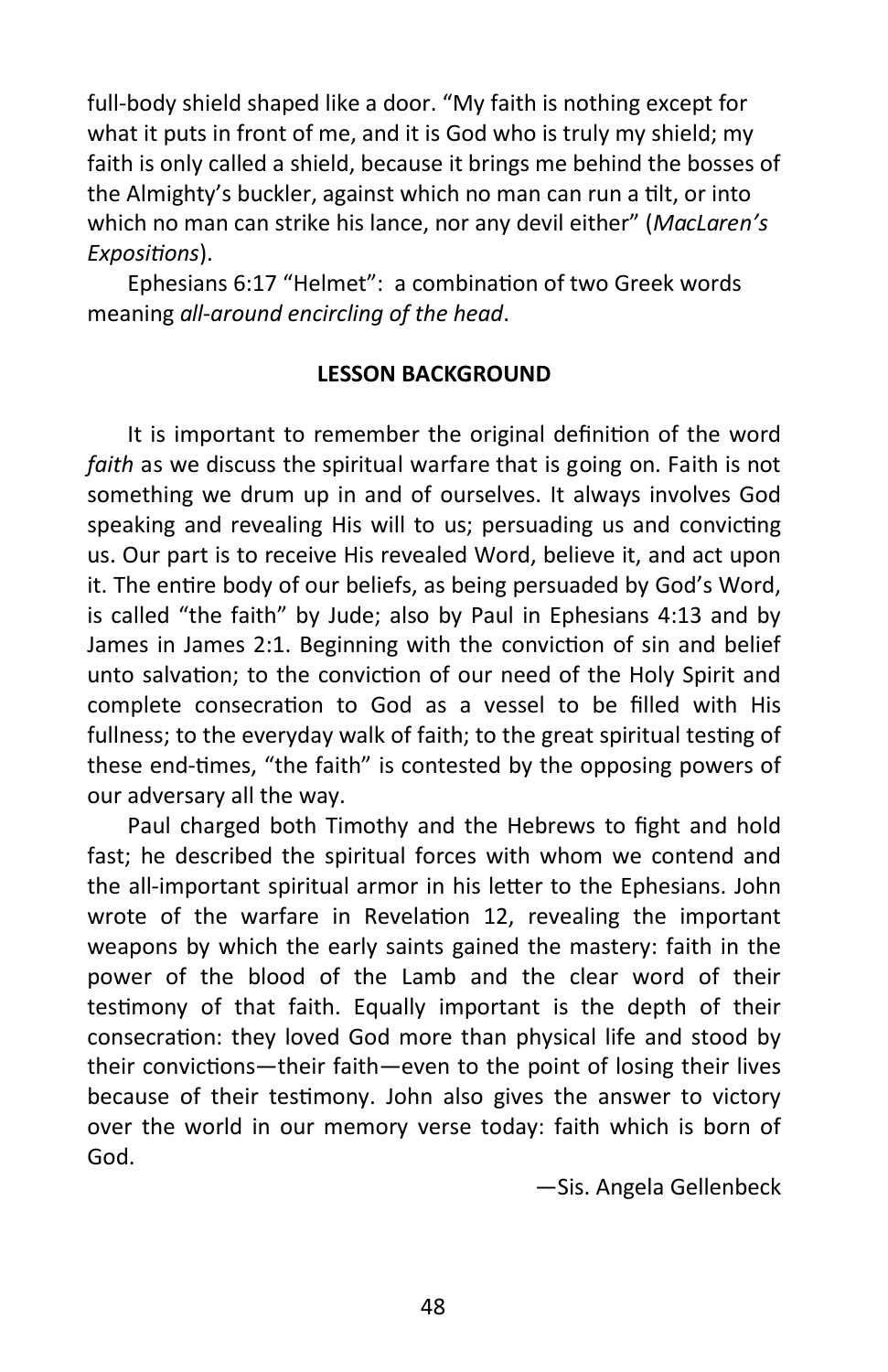#### **DISCUSSION:**

- 1. *Battle Plan:* List the instructions for spiritual warfare in our lesson today.
- 2. *The Opposition:* Describe the forces against us.
- 3. *Weaponry:* Discuss the different pieces of defensive and offensive armor.
- 4. *Vital Elements:* What three important ways of overcoming are listed Revelation 12:11?

#### **COMMENTS AND APPLICATION**

The Interpreter in Bunyan's *Pilgrim's Progress* showed Christian a scene where the entrance to a palace was guarded by a group of armed men. Many who would enter were turned away by this formidable sight, until one man came, decisively signed up at the applicant's booth, put on his helmet, drew his sword, and hacked his way through, giving and receiving many wounds, until he secured entrance to the palace.

In the last two lessons, we have discussed the different hindrances and challenges to our faith. Besides those, we face the spiritual force of Satan, who seeks to sift us, tempt us and devour us. As in the palace scene, let us have courage to resist him steadfast in the faith, put on our holy weapons and fight for the mastery! Child of God, fight for your heavenly prize! Fight for your marriage, your children, and for lost souls!

I love the thought of the shield of faith being as big as a door and the helmet of God's salvation and deliverance completely encircling our minds. Truly, as long as we believe and obey the revealed heavenly vision from God's Word, are persuaded and convinced by it to the point we would rather die than deny it, firmly hold to our profession and testify boldly in the face of every foe, all "Heaven will crown" our fight of faith!

—Sis. Angela Gellenbeck

#### **REFLECTIONS**

In a recent visit, I asked a friend how he was doing, referring to his business. He remarked that a lot was coming in and a lot was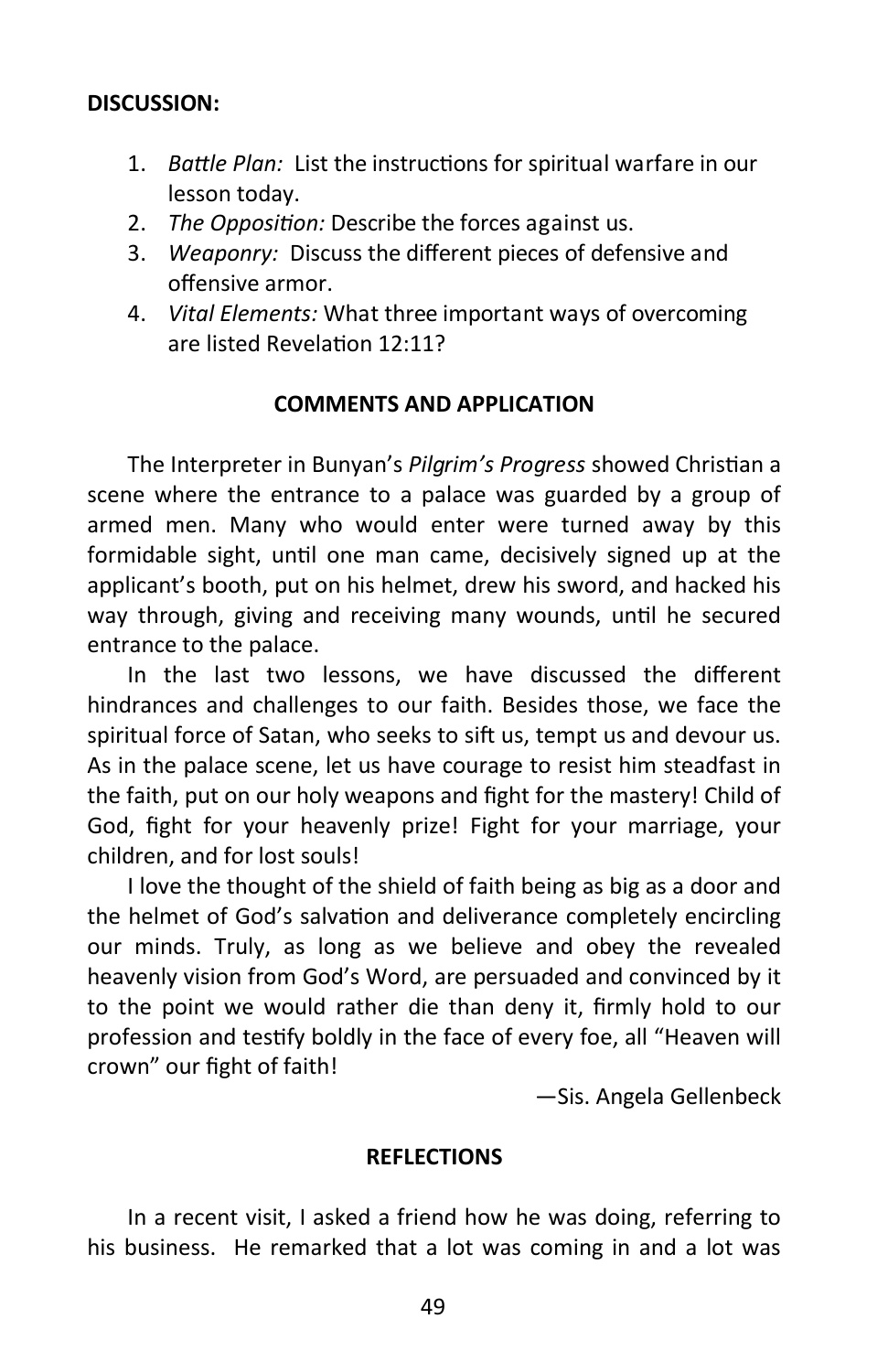going out, and he hoped that when the dust settled they would be on top. I got to thinking of that phrase—"when the dust settles."

Our spiritual journey is described in the scriptures as a warfare. "Every battle of the warrior is with confused noise, and garments rolled in blood." We are not engaged in a physical warfare but a spiritual one and the same elements exist. Confusion, noise, opposition, weaponry, blood, and death are all found in the spiritual warfare.

It is very difficult to assess when the dust is flying, the enemy is advancing, and the struggle is on. However, if I will hold on to faith and continue to trust in the Lord when I don't understand what is happening, when I feel that God is not answering, or when I have been misunderstood or mistreated, I believe I will be on top when the dust settles. We may lose some battles and suffer some losses, but that doesn't mean we have lost the war.

David on one occasion suffered great losses while he was fighting the Lord's battles and his soldiers felt like stoning him; but it is written that David "**encouraged himself in the Lord**." He sought the Lord's direction, pursued the enemy and recovered his loss.

Our songs have been a great encouragement to me:

"Forward, forward is the battle cry..."

"Onward, upward, Christian soldier, bravely push the battle on; There's a great reward before us, Soon the conflict will be won."

"Press on my brother, sister, and face the deadly foe; Thro' Jesus Christ we'll conquer, while trav'ling here below." These songs ignite a flowing energy!

—Bro. Bob Wilson

# **JUNE 10, 2018**

# **THE REST OF FAITH**

Hebrews 4:1 Let us therefore fear, lest, a promise being left us of entering into his rest, any of you should seem to come short of it.

2 For unto us was the gospel preached, as well as unto them: but the word preached did not profit them, not being mixed with faith in them that heard it.

3 For we which have believed do enter into rest, as he said, As I

50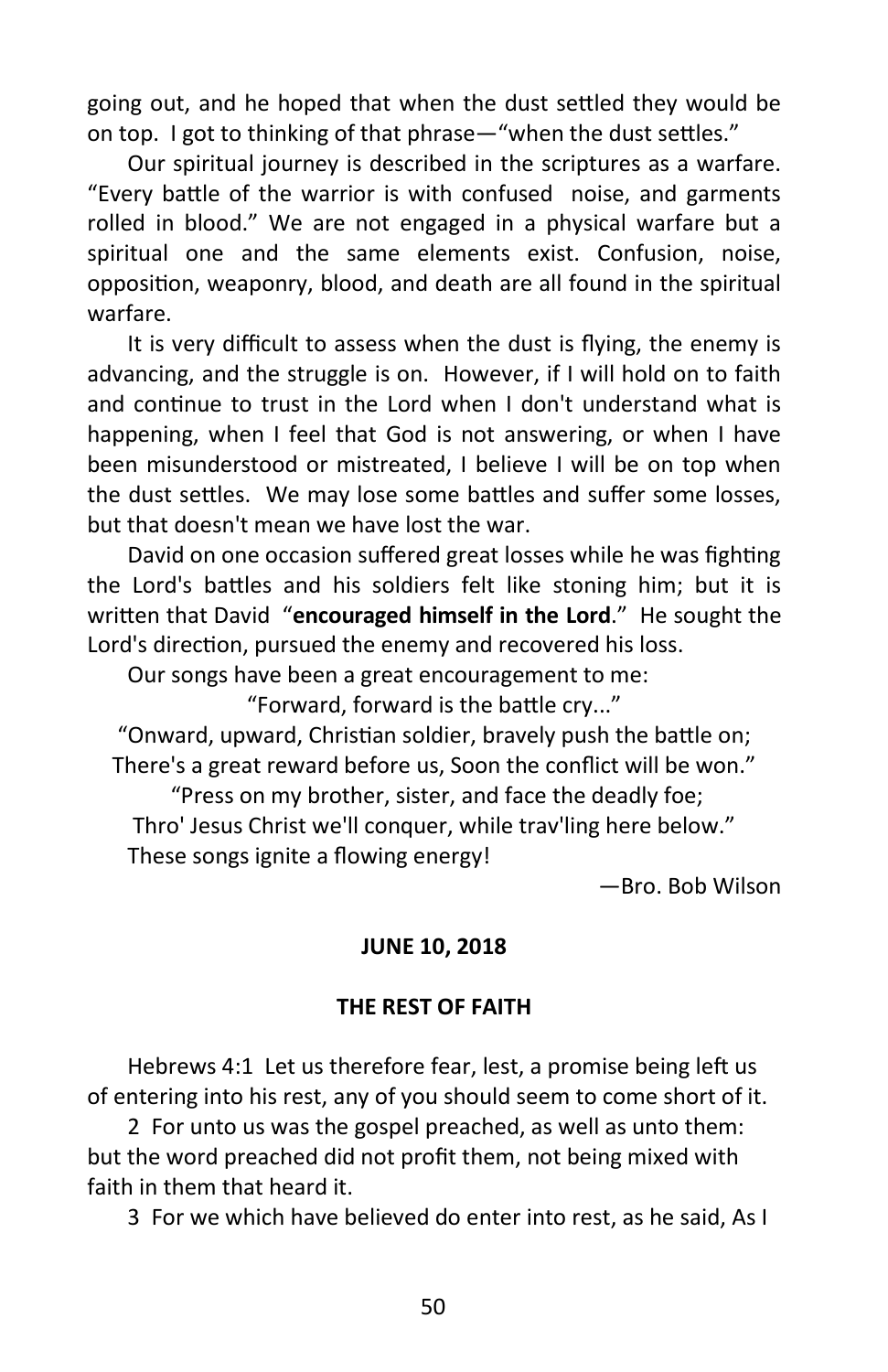have sworn in my wrath, if they shall enter into my rest: although the works were finished from the foundation of the world.

4 For he spake in a certain place of the seventh day on this wise, And God did rest the seventh day from all his works.

5 And in this place again, If they shall enter into my rest.

6 Seeing therefore it remaineth that some must enter therein, and they to whom it was first preached entered not in because of unbelief:

7 Again, he limiteth a certain day, saying in David, To day, after so long a time; as it is said, To day if ye will hear his voice, harden not your hearts.

8 For if Jesus had given them rest, then would he not afterward have spoken of another day.

9 There remaineth therefore a rest to the people of God.

10 For he that is entered into his rest, he also hath ceased from his own works, as God did from his.

11 Let us labour therefore to enter into that rest, lest any man fall after the same example of unbelief.

**MEMORY VERSE:** Come unto me, all ye that labour and are heavy laden, and I will give you rest. Take my yoke upon you, and learn of me; for I am meek and lowly in heart: and ye shall find rest unto your souls. For my yoke is easy, and my burden is light.

—Matthew 11:28-30

**CENTRAL THOUGHT:** Just as the Israelites could not enter Canaan because of their unbelief, we are warned that through unbelief we too might not enter into the spiritual rest that remains to God's people.

#### **WORD DEFINITIONS**

Hebrews 4:1 "Let us therefore fear": take all possible precaution; have a solicitude against careless indifference; be watchful and on guard. "Rest": reposing down; abode. "Seem": a milder or softening term designed to express one much stronger; implying a possibility of coming short.

Hebrews 4:2 "Not mixed with faith": "The word mixed is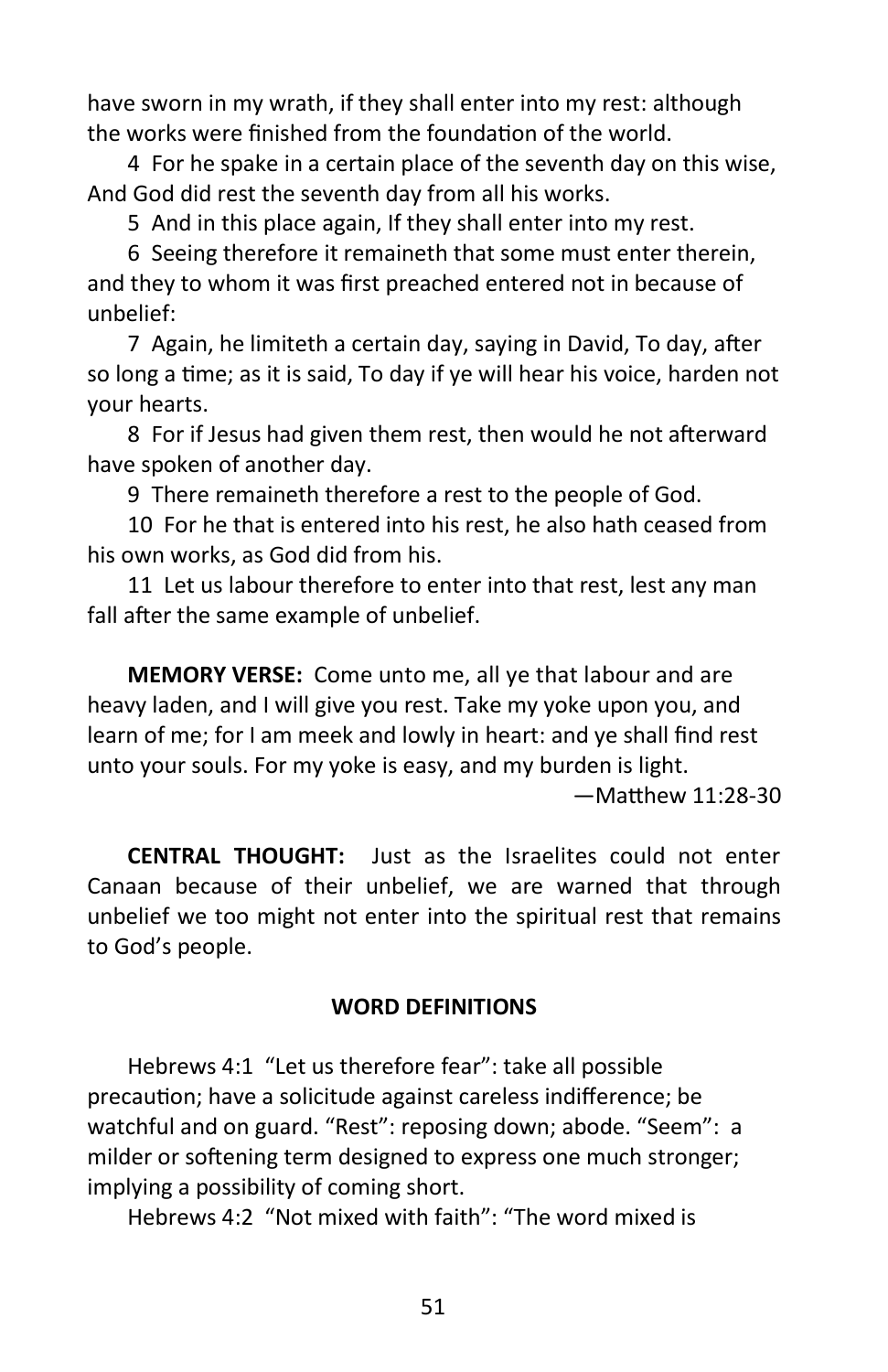peculiarly expressive; it is a metaphor taken from the nutrition of the human body by mixing the aliment taken into the stomach with the saliva and gastric juice…[It] becomes the means of increasing and supporting the body, all the solids and fluids being thus generated; so that on this process, properly performed, depend (under God) strength, health, and life itself. Should the most nutritive aliment be received into the stomach, if not mixed with the above juices, it would be rather the means of death than of life; or, in the words of the apostle, it would not profit, because not thus mixed. Faith in the word preached, in reference to that God who sent it, is the grand means of its becoming the power of God to the salvation of the soul...Faith, therefore, must be mixed with all that we hear, in order to make the word of God effectual to our salvation" (*Clarke's Commentary*).

Hebrews 4:3 "As I have sworn…": a quotation from Psalm 95:11. "If they shall enter into my rest": They shall not enter. (See also verse 5.)

Hebrews 4:4 "For he spake…" a quotation probably from Genesis  $2:2.$ 

Hebrews 4:7 "Saying in David": a quotation from Psalm 95:7. Hebrews 4:8 "Jesus": The *Septuagint* rendering of *Joshua*. This correction is usually inserted into the marginal reading of most Bibles with margins.

Hebrews 4:11 "Labour": to be prompt, earnest and diligent: make every exertion of heart and mind; same word as "study" in I Timothy 2:15.

Matthew 11:29 "Yoke": "properly, a wooden bar placed over the neck of a pair of animals so they can pull together; (figuratively) what unites (joins) two people to move (work) together as one; a burden or obligation" (*HELPS Word Studies*).

# **LESSON BACKGROUND**

We included several of the verses from Hebrews 4 in the April 22 lesson about sanctification by faith, which proved that the rest spoken of here is the sanctifying work of grace in the heart of a believer, fulfilling the types and shadows of the Sabbath day and the Canaan land by the infilling of the Holy Spirit and its conquest and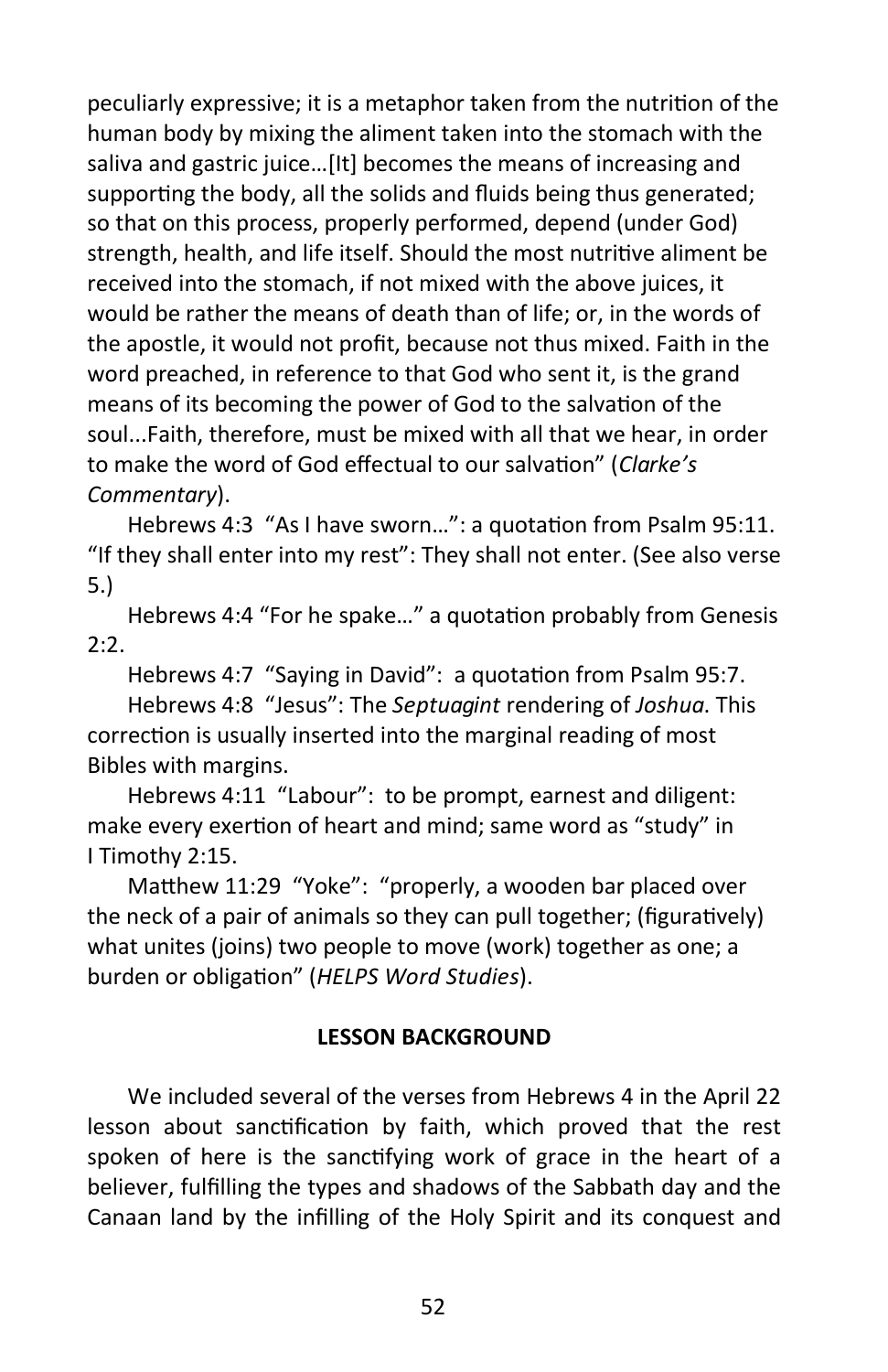victory in the heart.

Today we want to look more closely at the rest for our souls which was offered and promised by Jesus. Our text gives three types or shadows of this rest: God's rest on the seventh day after finishing the work of creation; the Sabbath day covenant that was given to the Jews, and the Canaan land into which Joshua led the Israelites after their wanderings in the wilderness. All were fulfilled in Christ and His promise of rest through the Holy Spirit.

Unbelief, drawing back, disobedience and rebellion were the causes of the Jews not entering into Canaan when God said it was time to go. In righteous anger for their stubbornness, God declared that generation would never go into Canaan. Every person over twenty, except for Caleb and Joshua, who were not faithless, forfeited their entry into the promised land. Their children after them, after forty years of wilderness-wandering, were allowed by God, under the leadership of Joshua, to go in and possess the land.

Jesus gave the precious invitation in our memory verse as He spoke to the multitudes. He had upbraided them for their unbelief and breathed a prayer to His Father concerning His manner of revelation of divine truth to "babes." Only recorded in Matthew's gospel, this personal, tender promise surely brought hope to those languishing under the impossible burden of the law. It brings hope to any today who labor under their own sins, efforts to be righteous, pride, addictions, fears, worries, confusion, grief—anything that brings them unrest.

—Sis. Angela Gellenbeck

# **DISCUSSION:**

- 1. *A Paradox:* Explain how you can reconcile the idea of a vigilant soldier in last week's lesson with a heart at rest and repose as taught in today's lesson.
- 2. *A Clarification:* What word in verse eight needs added correction from the Septuagint rendering?
- 3. *A Requirement:* What is necessary on our part for the Word of God to accomplish its rest-giving life in our hearts?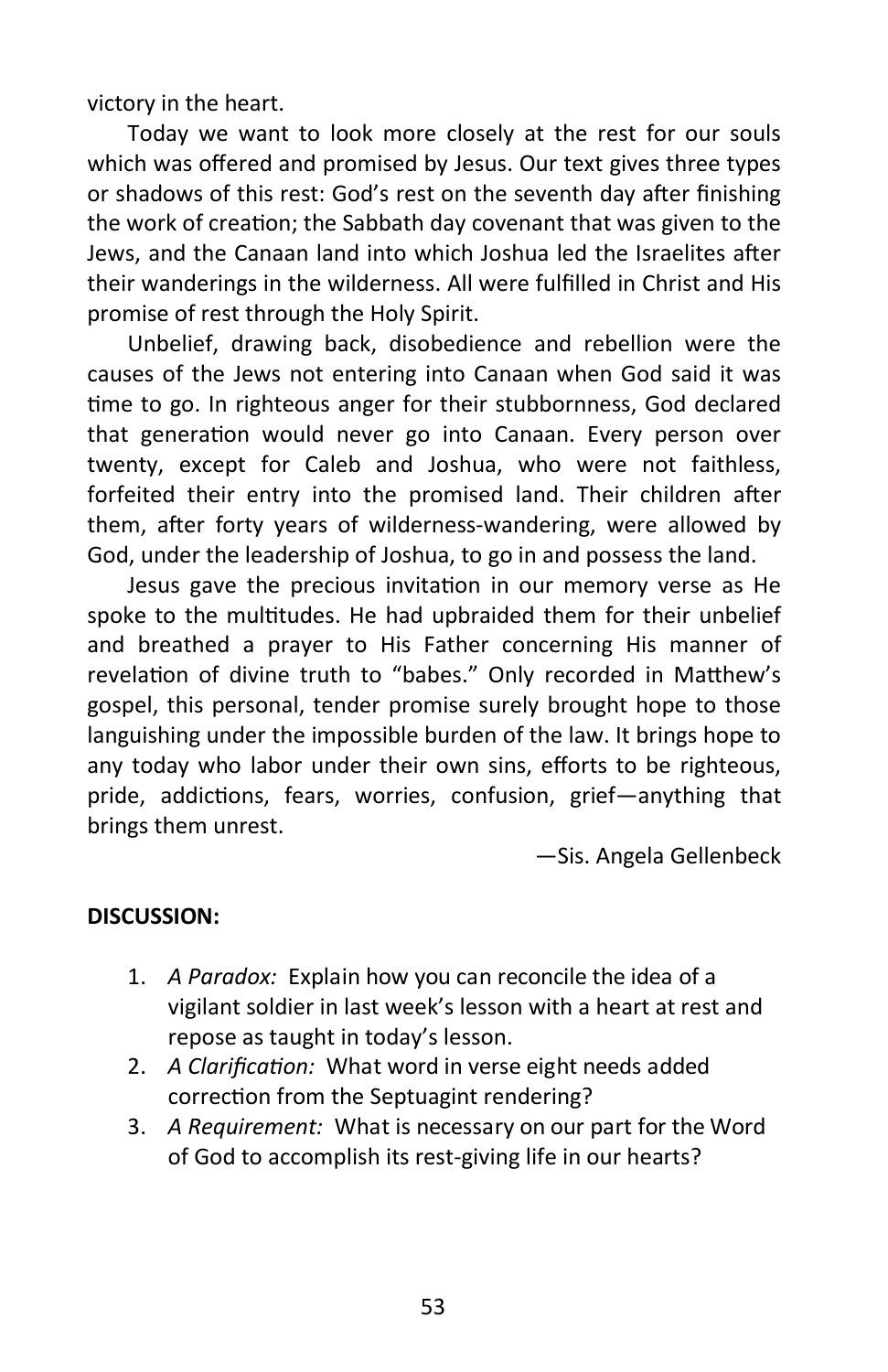How can we describe the rest from our "own works"?

First, it is truly a rest from the works of the flesh, as listed in Galatians 5:19-21. We cease from sin. We are delivered of its bondage and servitude by coming to Christ for salvation.

Secondly, we "cease" from our own efforts for salvation—our righteousness, our good deeds, our self-imposed strict standards. Not that we quit doing right and begin to do wrong; rather, we cease *depending* upon our righteousness and put our trust in Christ, Who is "made unto us wisdom, and righteousness, and sanctification [holiness], and redemption: That, according as it is written, He that glorieth, let him glory in the Lord" (I Corinthians 1:30-31, emphasis added). Trying to "be right" can be a bondage so oppressive it brings discouragement and rebellion. Many a young Christian has been turned away from Christ because of this misunderstanding. Additionally, it can also cause a person to glory in his own righteousness and do many righteous acts from the secret motive of seeking the praise of others. Being free from this bondage brings such quietness and relief! A Sabbath to the soul!

Third. We cease from our own selfish strivings. God created man in His own image, that is, a God-centered one; but, after Adam sinned the image was marred into a self-centered one. In entire consecration, we in faith surrender our will and desires for our own way completely to God, offering ourselves upon the altar of His will as a free-will offering and receiving the power of His Holy Spirit to direct and control our lives. He changes our nature from being a selfcentered drive to being Christ-centered. That brings great inner calm and rest.

Finally, as we grow in understanding and experience of God's love, care, wisdom, and power, we find ever-increasing rest and repose in the will of God. We learn to trust Him more and more; we learn to depend upon Him for every little or great thing; we come to greater assurance, confidence and security. We experience inner peace in the midst of great trials, afflictions, impending disaster or death, persecutions, conflicts and storms. We daily cast our worries, doubts, confusion, cares, personal preferences, desires, dreams, ambitions and plans upon Him. We look to Him, our Source, to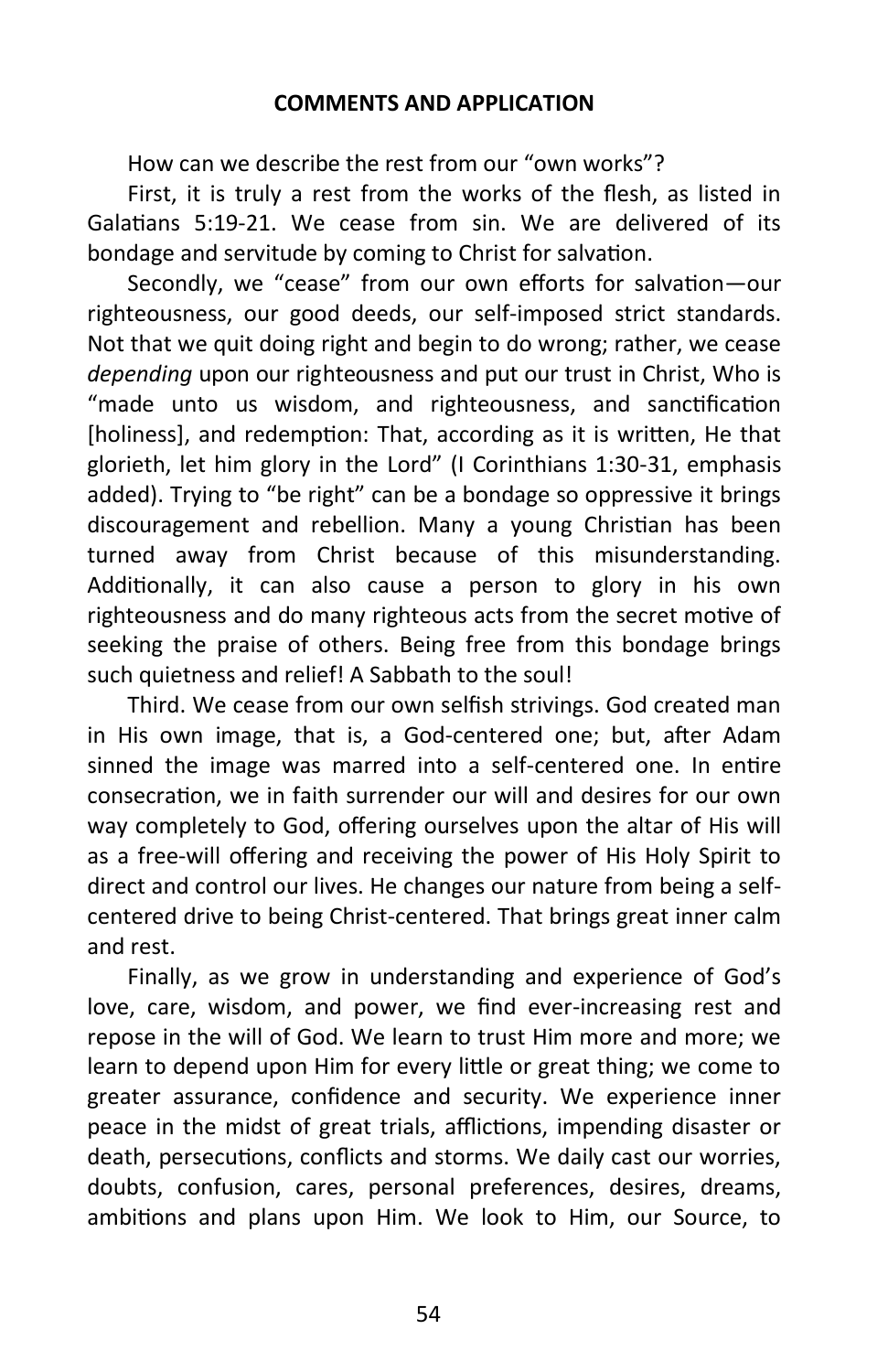supply our needs and wants while patiently, quietly, but industriously and diligently attending to our daily work and duties.

*Rest* doesn't mean we don't care. It doesn't mean laziness or apathy. It doesn't mean we don't have preferences or plans. But they no longer rule our lives nor cause us to be hurtful or controlling to others. We find rest in the meekness and gentleness of Christ. In essence, we *abide in Christ*. We confide in His Word, and we find a refuge, a hiding place in His wise and tender care.

—Sis. Angela Gellenbeck

#### **REFLECTIONS**

"And Jesus called a little child unto him, and set him in the midst of them, And said, Verily I say unto you, Except ye be converted, and become as little children, ye shall not enter into the kingdom of heaven" (Matthew 18:2-3). Jesus desired that this childlike faith would be exhibited in our lives. Children do not fret over day-to-day worries because they know that their parents are taking good care of them. All of their basic needs are met by the prudence and nurturing of their mother and father.

We have a heavenly Father who is even more capable of taking care of us. Needless amounts of time and energy are expended over worries, stresses and frets of the future when the Lord is already aware of what we need. His ability to care for us extends into eternity. He knows how to love, nourish and comfort us.

> "My Jesus knows just what I need, O yes, He knows just what I need, He satisfies and every need supplies, Yes He knows just what I need."

> > —Sis. LaDawna Adams

#### **JUNE 17, 2018**

#### **THE PRAYER OF FAITH**

Matthew 17:20b If ye have faith as a grain of mustard seed, ye shall say unto this mountain, Remove hence to yonder place; and it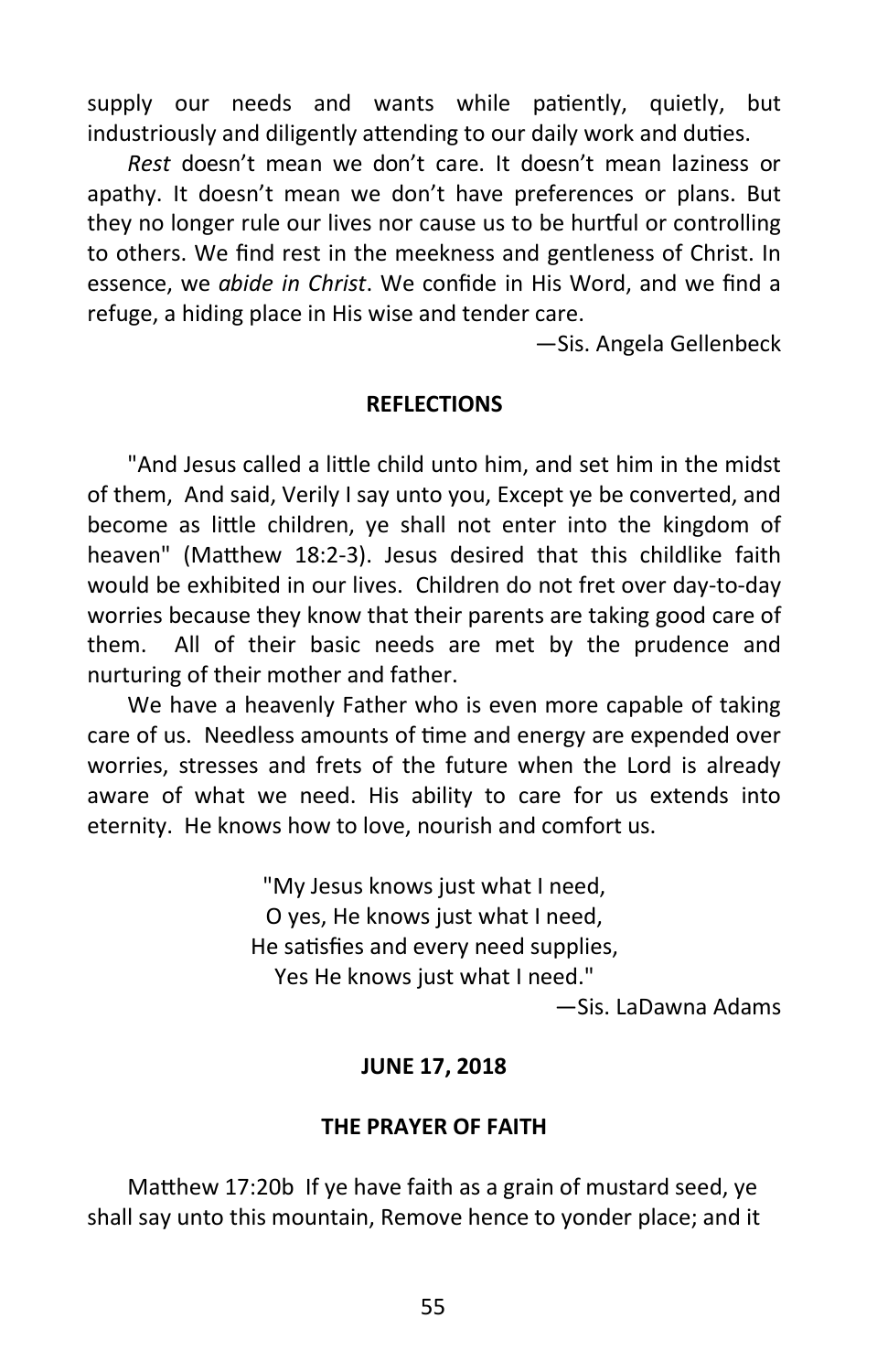shall remove; and nothing shall be impossible unto you.

21 Howbeit this kind goeth not out but by prayer and fasting.

Matthew 21:22 And all things, whatsoever ye shall ask in prayer, believing, ye shall receive.

Luke 11:9 And I say unto you, Ask, and it shall be given you; seek, and ye shall find; knock, and it shall be opened unto you.

10 For every one that asketh receiveth; and he that seeketh findeth; and to him that knocketh it shall be opened.

John 15:7 If ye abide in me, and my words abide in you, ye shall ask what ye will, and it shall be done unto you.

James 1:5 If any of you lack wisdom, let him ask of God, that giveth to all men liberally, and upbraideth not; and it shall be given him.

6a But let him ask in faith, nothing wavering.

James 5:14 Is any sick among you? let him call for the elders of the church; and let them pray over him, anointing him with oil in the name of the Lord:

15 And the prayer of faith shall save the sick, and the Lord shall raise him up; and if he have committed sins, they shall be forgiven him.

16 Confess your faults one to another, and pray one for another, that ye may be healed. The effectual fervent prayer of a righteous man availeth much.

I John 3:22 And whatsoever we ask, we receive of him, because we keep his commandments, and do those things that are pleasing in his sight.

I John 5:14 And this is the confidence that we have in him, that, if we ask any thing according to his will, he heareth us:

15 And if we know that he hear us, whatsoever we ask, we know that we have the petitions that we desired of him.

**MEMORY VERSE:** Again I say unto you, That if two of you shall agree on earth as touching any thing that they shall ask, it shall be done for them of my Father which is in heaven. —Matthew 18:19

**CENTRAL THOUGHT:** The effectual, fervent prayer of unwavering faith is promised in God's Word to be answered when it is accompanied by fasting, seeking, knocking, abiding in Christ,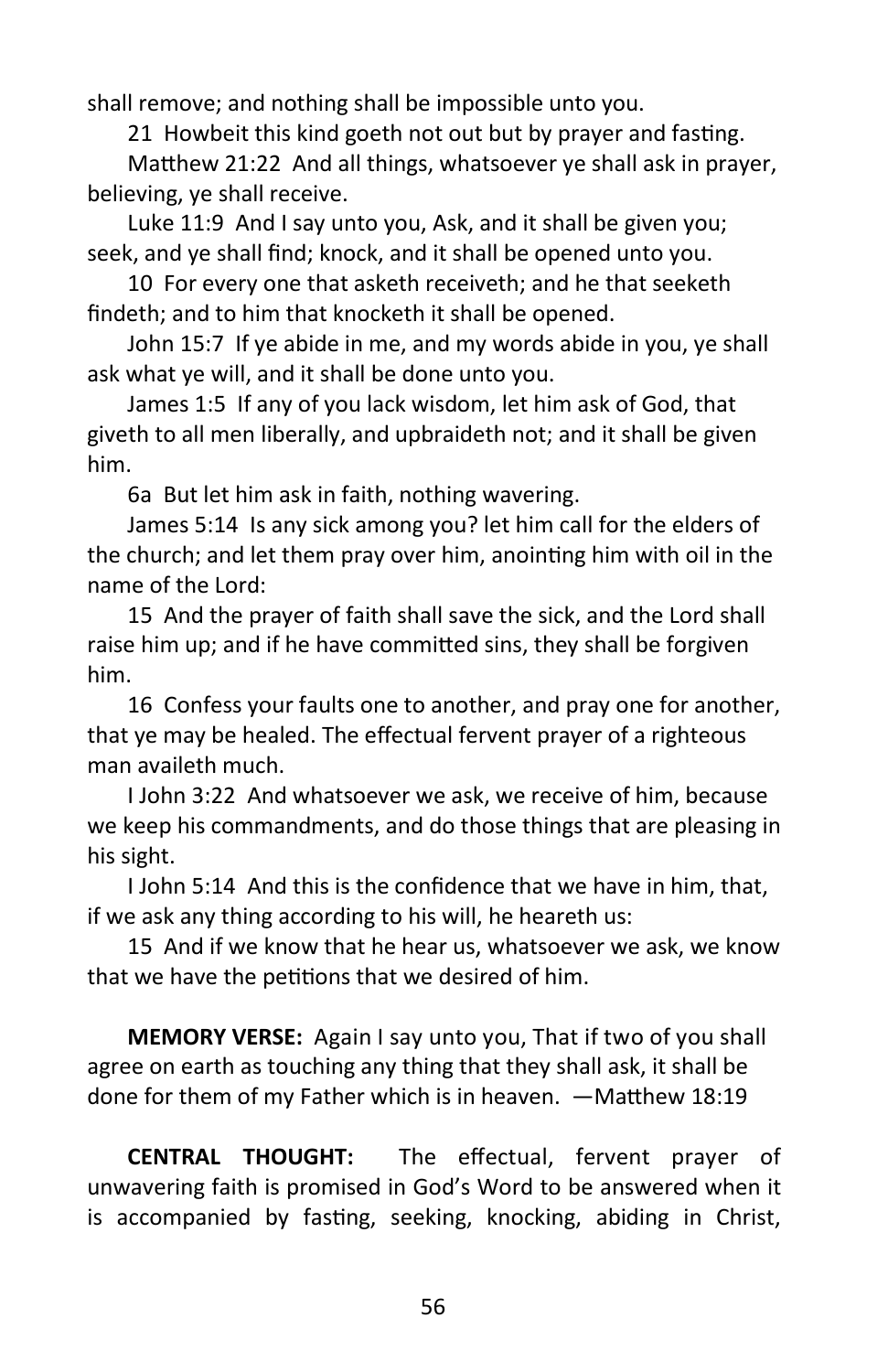knowledge and obedience of His will, confession of faults, and spiritual agreement. Complete consecration to God's will and trust in his divine wisdom is also essential to the prayer of faith.

# **WORD DEFINITIONS**

Matthew 17:20b "Mustard seed": "the name of a plant which in oriental countries grows from a very small seed and attains to the height of 'a tree'—ten feet and more" (*Thayer's Greek Lexicon*).

21 "This kind": "There are certain evil propensities, in some persons, which pampering the flesh tends to nourish and strengthen; and that self-denial and fasting, accompanied by prayer to God, are the most likely means, not only to mortify such propensities, but also to destroy them" (*Clarke's Commentary*).

James 1:5 "Upbraideth": disgrace; insult; revile; reproach; create shame; cast blame.

6 "Wavering": to go back and forth trying to decide or distinguish; to be at variance with one's self; doubt or hesitate.

James 5:16 "Effectual, fervent": accomplish; engage in work; energize.

Matthew 18:19 "Agree": to be in harmony with. From a Greek root from which we get the English word *symphony*.

### **LESSON BACKGROUND**

The first verses in our lesson are from the incident where Jesus' disciples were unable (because of their "littleness of faith," Jesus told them), to cast out the devil which tormented a young child. Jesus compared facing problems like this to commanding a mountain to move. Insurmountable difficulties. Impossible situations—they all must change at a command from the Deliverer. Jesus reproved some people for "little" faith and commended some for great faith.

Examples of great faith included the centurion who grasped the concept of Who Jesus was. He was convinced that Jesus was like himself, under authority and having authority to command sickness or disease to go or come. Others, like the woman who was convinced that if she could just touch the hem of Jesus' robe, she would be healed, were also commended by the Savior. Their faith for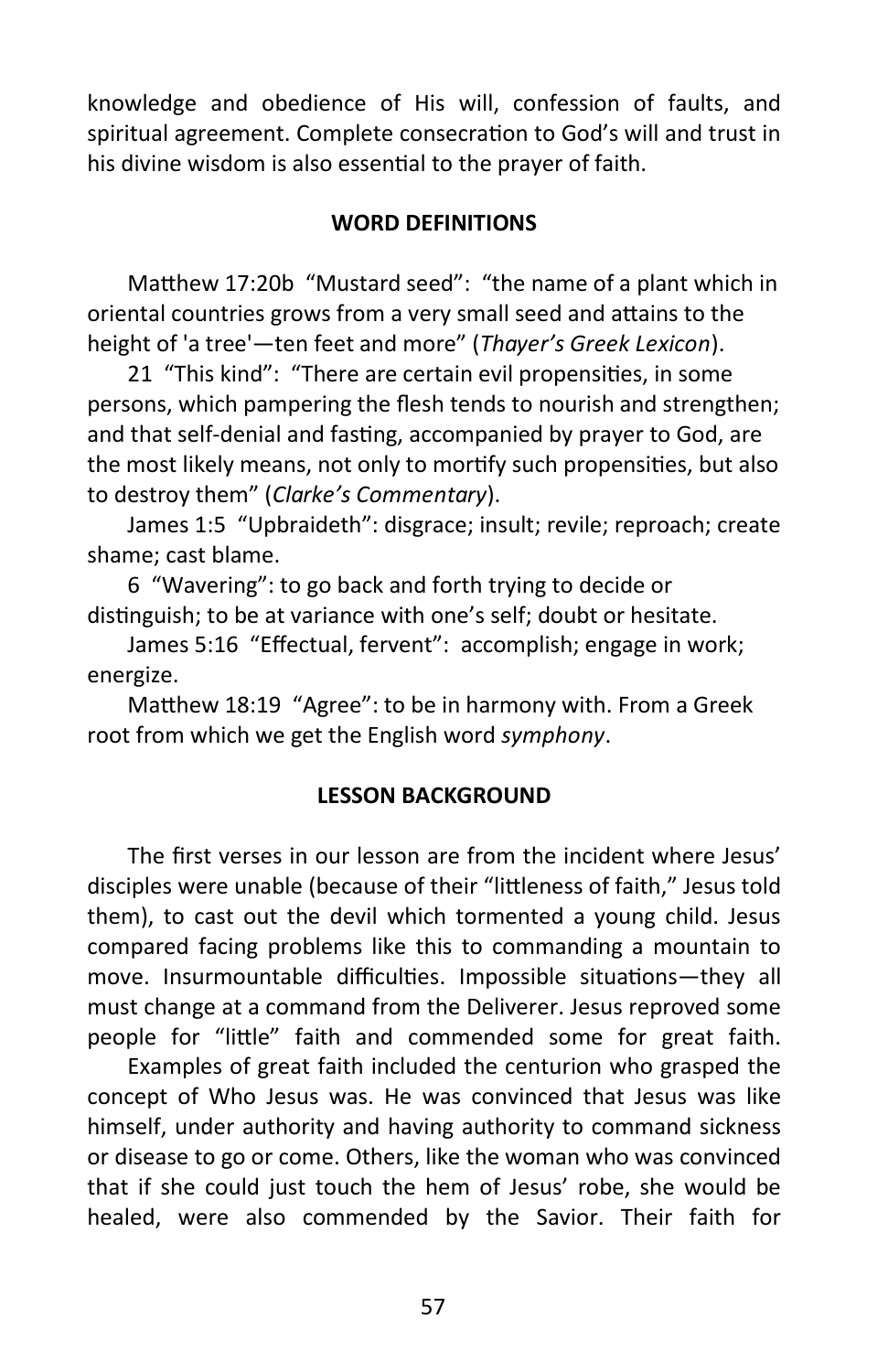deliverance and healing came from the same revelation and conviction essential for salvation and sanctification.

Jesus also commended people like the four friends who removed a roof to bring their crippled friend to Jesus, as well as the Gentile woman who persevered despite apparent put-offs by Jesus and his disciples. In Luke 11 he tells of a man who, being refused help from his friend in the middle of the night, kept right on asking until the friend, moved by his unwavering importunity, gave him whatever he needed. He tells a very similar story of the importuning widow in chapter 18. Jesus' purpose was to illustrate the necessary element of unceasing prayer to God when we are in need and demonstrate an important characteristic of faith: perseverance. Asking God for our needs may involve further earnest seeking of God, with the added emphasis of knocking. This is repeated by James as he describes how the prayer for wisdom must include perseverance, not the hesitation caused by going back and forth on an issue or trying to "split hairs" over what is lawful or not. He encourages the seeker that God is not standing in judgment or condemning us for having a need or lack.

John emphasizes the important element of a life that abides in Christ; also, one must have God's Word (faith comes by hearing!) permanently fixed in mind and heart. This kind of persuasion generated by God's revealed Word is what gives the assurance that the request will not only be heard, but answered. He adds in his later epistle that the assurance comes from our knowledge and obedience of God's will. Certainly a person asking for forgiveness and deliverance from sin can be assured that he is asking according to God's will; asking for the infilling of the Holy Spirit is definitely God's will as well. So you can ask in complete faith for these things. Are you sick? Ask God for a witness, or persuasion from His Word, that it is His will to make you well. When He inspires a promise, or gives you the conviction that His atoning blood that saves you is sufficient to heal you as well, you can draw near with full assurance of faith that it will be accomplished.

These verses give a clear picture of what it means to pray the prayer of faith. The early church followed these commands. Anointing with oil in the name of the Lord, prayer, fasting, and confession of faults was the method the believers followed for the healing of the sick. God witnessed to their faith by many miracles. In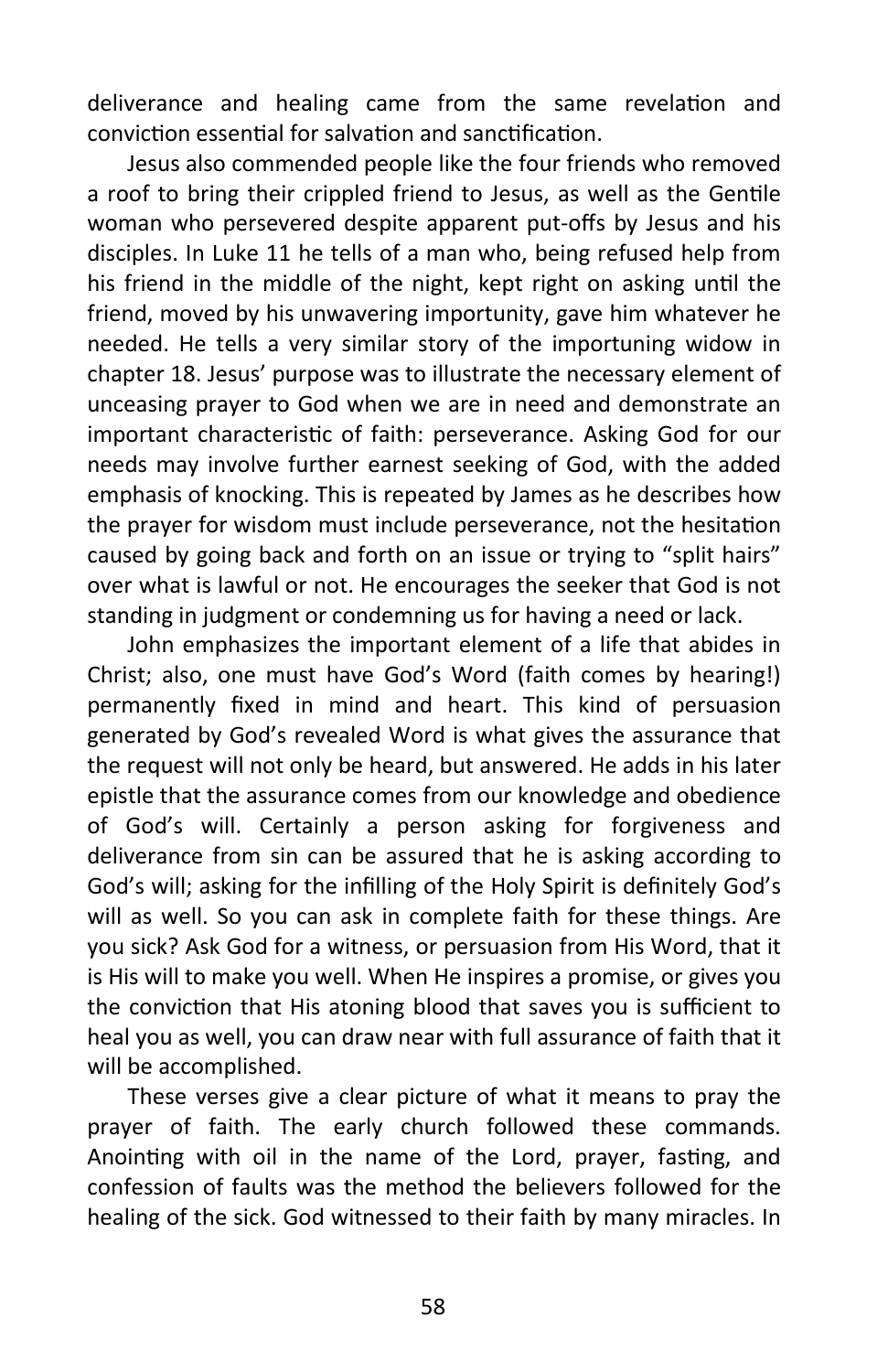later times of reformation after apostasy, God would once again send miracles of healings for those who would live their lives by the revelation and conviction of His Word and follow the example laid down by the apostles of faith and fervent prayer.

—Sis. Angela Gellenbeck

# **DISCUSSION:**

- 1. *This Kind:* Having the kind of faith and spiritual power required by particular circumstances of illness or oppression will take what kind of action?
- 2. *Ask, Seek, Knock:* What might be the meaning of the progression of these actions?
- 3. *Great Faith/Little Faith:* Describe what these terms mean to you.
- 4. *Any Sick:* What conditions must be met for the prayer of faith to be prayed?
- 5. *Any Two of You:* Express what is meant by the word *agree*.

# **COMMENTS AND APPLICATION**

We began this series of studies with an emphasis on the power of God's Word when it is heard and received by the heart, to convince and persuade the soul. This generates faith to believe and apply the promises, either for justification from sin for the sinner or for sanctification by the Holy Spirit in the heart of the justified believer. We explored the concepts of complete trust in God for all of life and described the hindrances and challenges to that trust. We discovered the importance of complete consecration of soul and body and the resulting inner peace and soul rest. We studied what it means to fight the good fight of faith.

Having thus laid a solid scriptural foundation and argument for faith and trust in God for all things, how can we separate what God has promised to do for the soul who believes and trusts Him, from the wonderful provision of divine healing for the body? Has His Word not proven His power and promises, His way and wisdom that is best, His conditions and requirements for those who come to Him?

As we have been seekers of His saving, sanctifying and keeping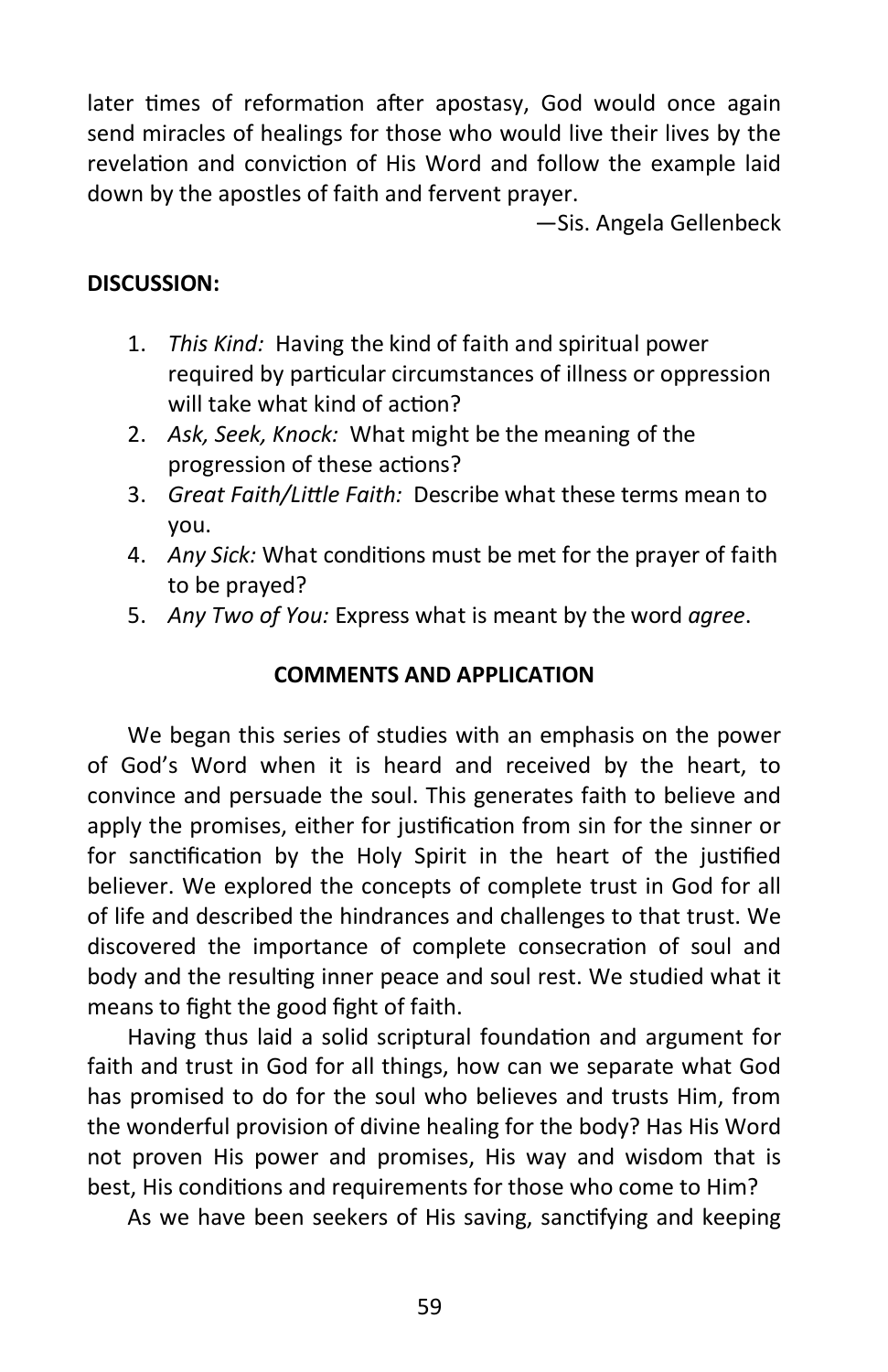grace; as we have learned to trust Him for His provision and care over all of life; let us now be convicted and inspired to seek Him as Healer of the body! Let us ask Him what it means for us to trust in horses and chariots; to go to Egypt for help, to lean upon the arm of flesh.

As we near the time of His coming, how shall we give an answer to His searching question: When the Son of man cometh, will He find FAITH on the earth?

—Sis. Angela Gellenbeck

# **REFLECTIONS**

We are inundated with many options in nearly every aspect of our lives. At the grocery store we can choose from a multitude of brands and variations. This is also true of the cars we drive, the clothes we wear and the homes in which we live. The list of options is virtually endless.

As a society we have come to expect variety as our God-given right. We demand it! The financial market is driven by it and as a result we've come to expect it even in the spiritual realm. This, I believe, is one of the greatest challenges to faith in our generation. We have too many options.

So when we come to places in our experience where there is nothing to stand on but God, we are tempted to waver. We search for an alternative, thinking perhaps there's another way. But we must relinquish our search and set our focus on God alone.

This is the place where prayer, on the wings of faith, can soar through the clouds and above the storm. The prayer of faith is not reserved for the spiritual elite nor is it beyond the reach of the average Christian. It is for us all. We attain it when we learn to pray with a single eye, a single mind and a single purpose—trusting in God only.

Thus, prayer can be defined as us coming to and communing with God in faith—seeing God as the only option. True prayer, no matter how elementary, must be accompanied by faith. Therefore, the prayer of faith is simply praying in faith—it is believing in God and standing on His word alone.

—Bro. Darrell Johnson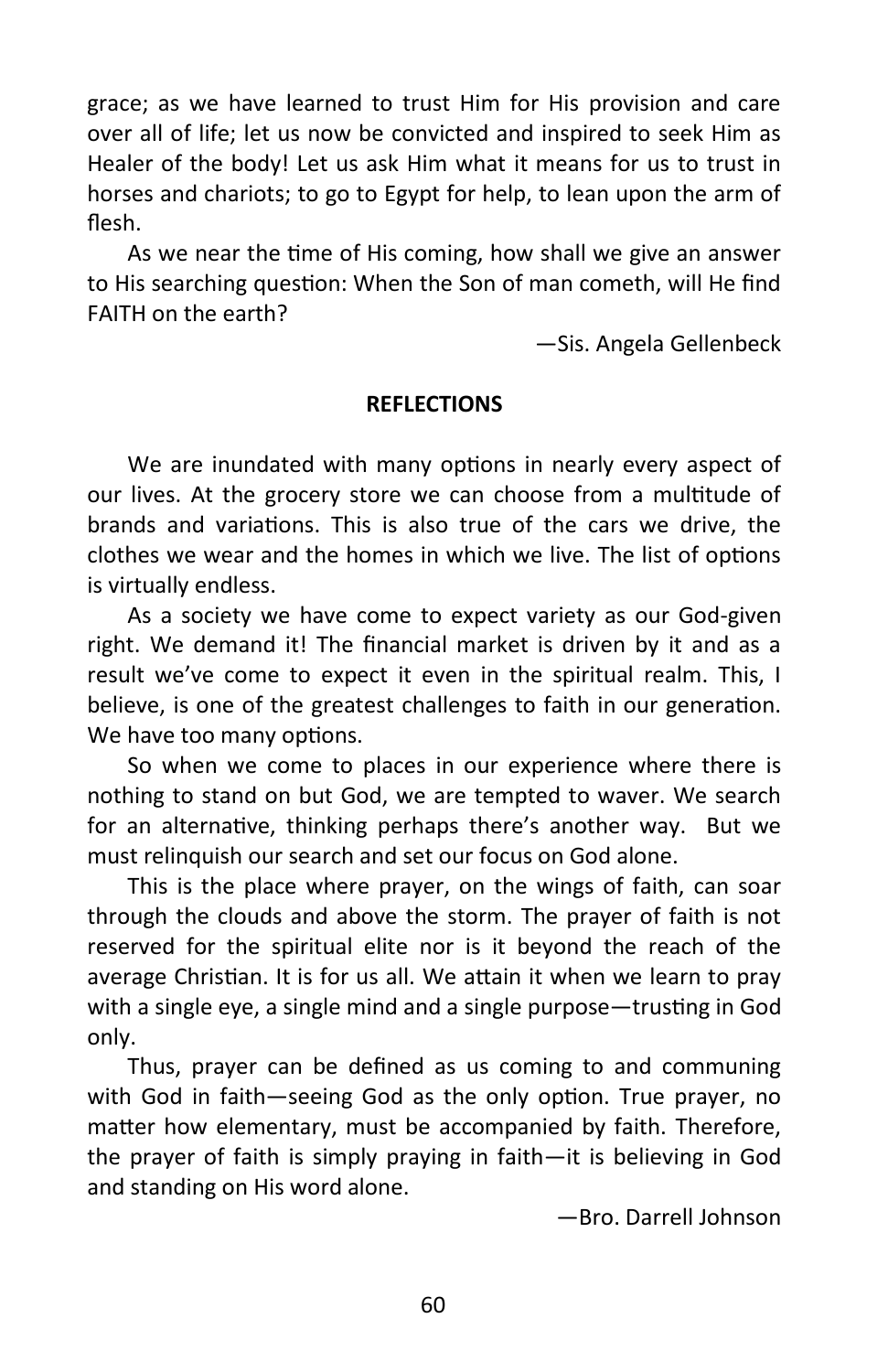# **JUNE 24, 2018**

# **THE REWARD OF FAITH**

II Corinthians 4:13 We having the same spirit of faith, according as it is written, I believed, and therefore have I spoken; we also believe, and therefore speak;

14 Knowing that he which raised up the Lord Jesus shall raise up us also by Jesus, and shall present us with you.

16 For which cause we faint not; but though our outward man perish, yet the inward man is renewed day by day.

17 For our light affliction, which is but for a moment, worketh for us a far more exceeding and eternal weight of glory;

18 While we look not at the things which are seen, but at the things which are not seen: for the things which are seen are temporal; but the things which are not seen are eternal.

II Timothy 4:7 I have fought a good fight, I have finished my course, I have kept the faith:

8 Henceforth there is laid up for me a crown of righteousness, which the Lord, the righteous judge, shall give me at that day: and not to me only, but unto all them also that love his appearing.

Hebrews 6:11 And we desire that every one of you do shew the same diligence to the full assurance of hope unto the end:

12 That ye be not slothful, but followers of them who through faith and patience inherit the promises.

Hebrews 10:35 Cast not away therefore your confidence, which hath great recompense of reward.

36 For ye have need of patience, that, after ye have done the will of God, ye might receive the promise.

37 For yet a little while, and he that shall come will come, and will not tarry.

38 Now the just shall live by faith: but if any man draw back, my soul shall have no pleasure in him.

39 But we are not of them who draw back unto perdition; but of them that believe to the saving of the soul.

**MEMORY VERSE:** Be thou faithful unto death, and I will give thee a crown of life. —Revelation 2:10b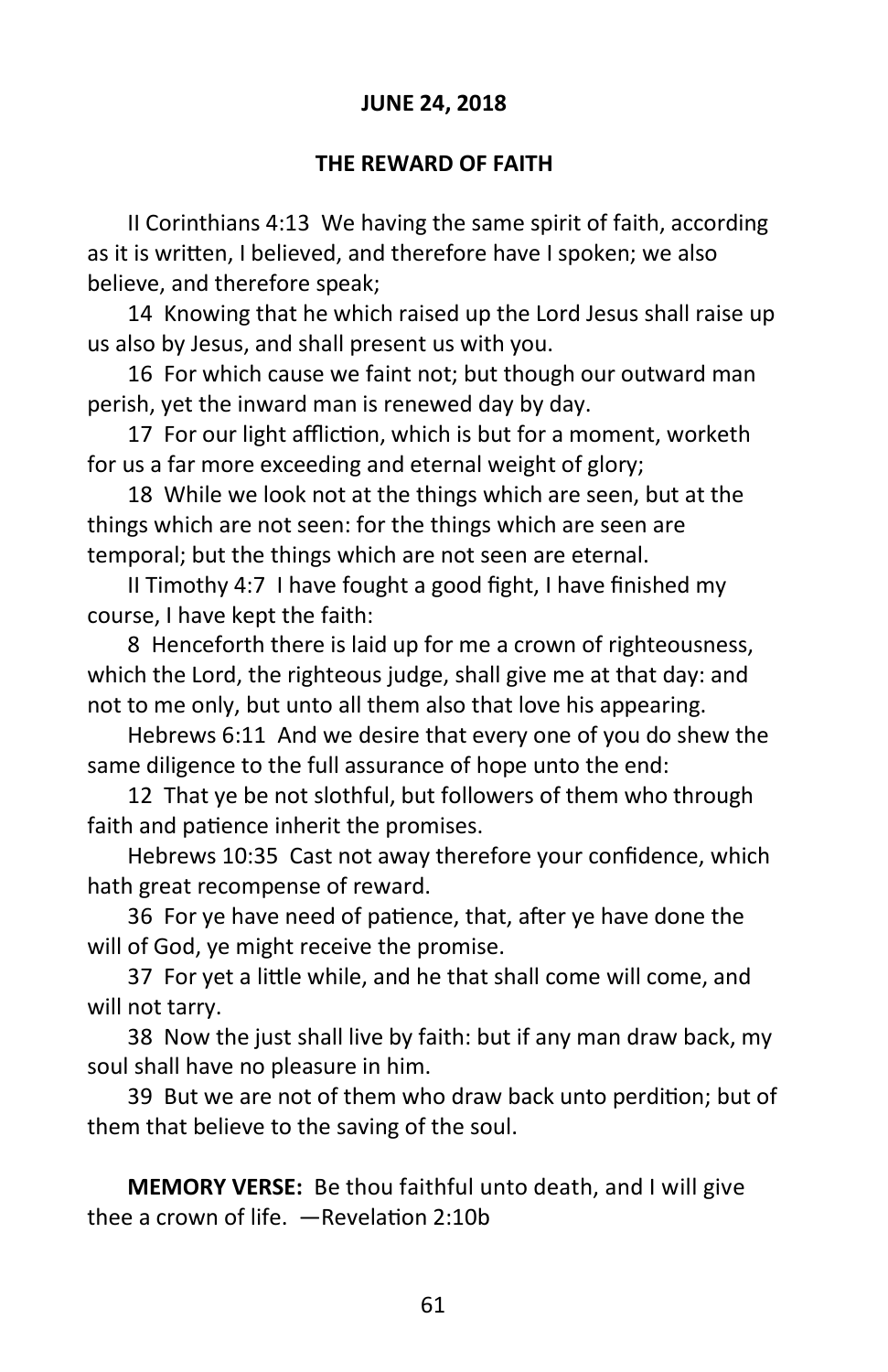**CENTRAL THOUGHT:** The life of faith and trust in God for salvation, holiness, daily needs and spiritual victory, through tribulations, afflictions, adversaries, and temptations, will most assuredly be rewarded at life's end by *sight* of all the unseen things for which faith was the evidence, and the glorious crown of eternal life.

#### **WORD DEFINITIONS**

II Corinthians 4:13 "As it is written, I believed…": a quotation from Psalm 116:10.

II Corinthians 4:17 "Light": little or light, as compared to great and weighty; easy to bear; easily managed; not burdensome. The same word Jesus used when He said His yoke would be easy and His burden *light*. "Affliction": pressure; tribulation; a narrow place that "hems you in" and makes you feel there is no way of escape.

Hebrews 10:36 "Patience": cheerful endurance. "Undisturbed by obstacles, delay, and failures."

Hebrews 10:37-38 "For yet a little while…": a quotation from Habakkuk 2:3-4.

Hebrews 10:39 "Perdition": destruction; loss; cut off from wellbeing.

#### **LESSON BACKGROUND**

In Paul's second epistle to the Corinthians, he spoke of the many tribulations, sufferings and labors of his ministry. He emphasized in the third and fourth chapters that the glorious gospel for which he suffered was an awesome and powerful LIGHT that transformed lives. The blessing of identifying with the sufferings, afflictions and death of Christ was that through these, eternal, unseen glories were being accomplished in the lives of the saints. He then quoted from Psalm 116, identifying with the Old Testament saints who looked forward in spirit to the glory of the Messiah's kingdom. Their faith caused them to speak of things they couldn't see yet. Paul's faith caused him to testify and speak of the glory that was ahead for him.

To Timothy, Paul's last written testimony was that he was already in the process of being sacrificed, or offered up as a witness,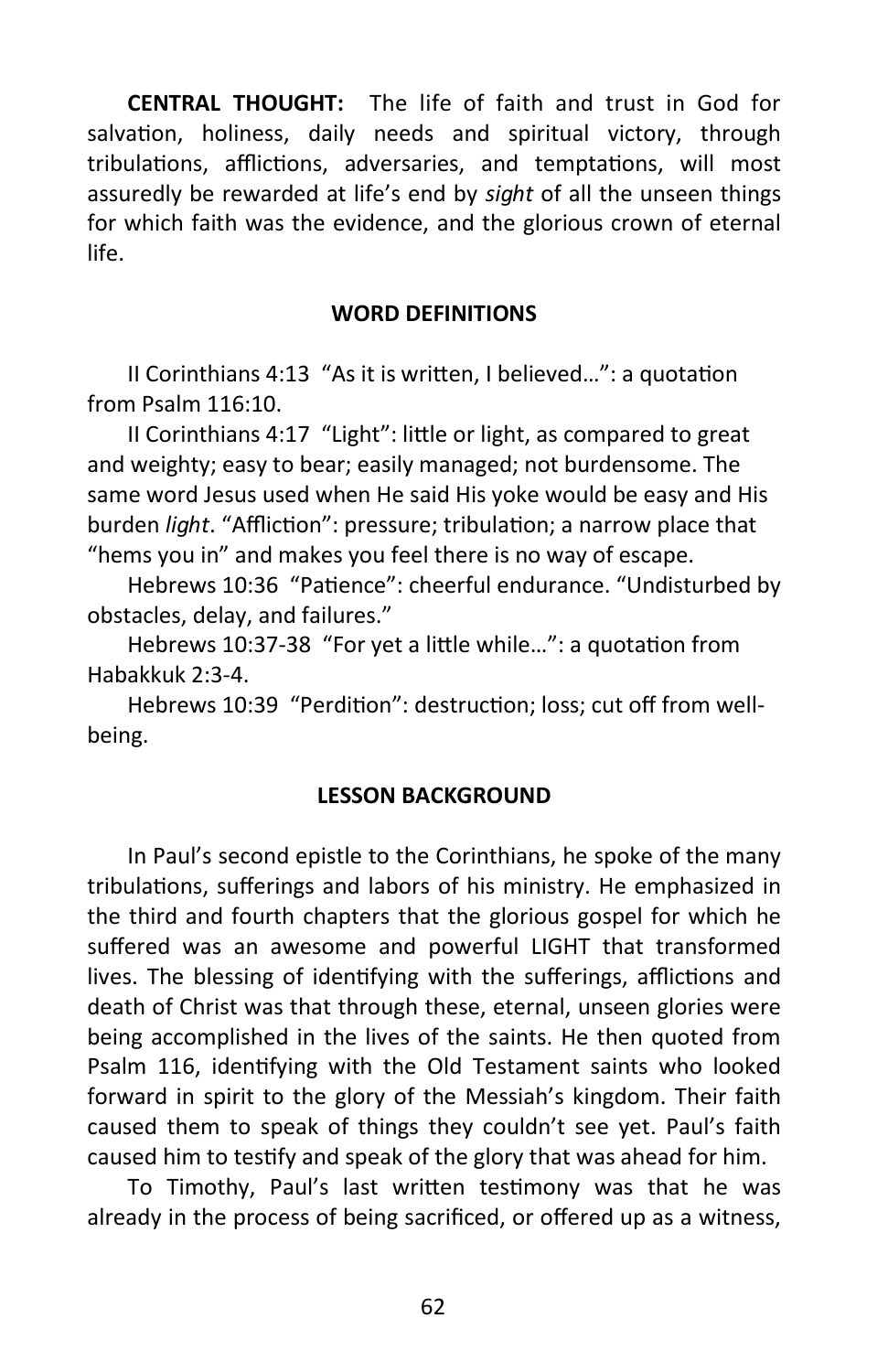a martyr, for Christ. He was in prison, awaiting Nero's death sentence. He had been true to the vision and revelation of Christ. Earlier in the letter he had stated, "I know whom I have believed, and am persuaded that he is able to keep that which I have committed unto him against that day" (II Timothy 1:12).

The writer to the Hebrews exhorted them to be diligent, not slothful; citing the examples of those who inherited the promises through faith and patience. He then went on to mention Abraham, who when receiving God's promise and oath, patiently endured until he received the promise. Twenty-five years he waited for Isaac, his son of promise!

The exhortation was repeated in the tenth chapter, where he quotes from Habakkuk, "The just shall live by faith," adding, "But if any man draw back, my soul shall have no pleasure in him." He encourages patience, assuring us that He Who has promised to come will surely come. I like the way one translation phrases the last verse: "We are not of them who slink away and hide through fear; we are not the cowards, but the courageous."

The memory verse is from the vision John saw while exiled on Patmos, where Jesus appeared with messages for the seven churches. To the church at Smyrna, He spoke of coming persecution and suffering, which came from both Jews and Romans. Smyrna was home to the temple of the wine deity, Dionysius. A myth about his death and resurrection may be alluded to in the Lord's greeting to this church, "These things saith the first and the last, which was dead and is alive," meaning that Christ's death and resurrection was indeed a truth and not a myth. In the heathen celebration of this myth, the priests were presented with a crown. Possibly the mention of the crown Jesus promised—an eternal one, not one of earthly festivity—was given because the Smyrnan people were so very familiar with the event.

Whether or not the famous martyr, Polycarp, first pastor at Smyrna and ordained by the Apostles, was there at the time of this writing has been debated by commentators. He was martyred in Smyrna in A. D. 168, and although the city was destroyed by an earthquake soon afterward, the stadium where he suffered may still be seen.

—Sis. Angela Gellenbeck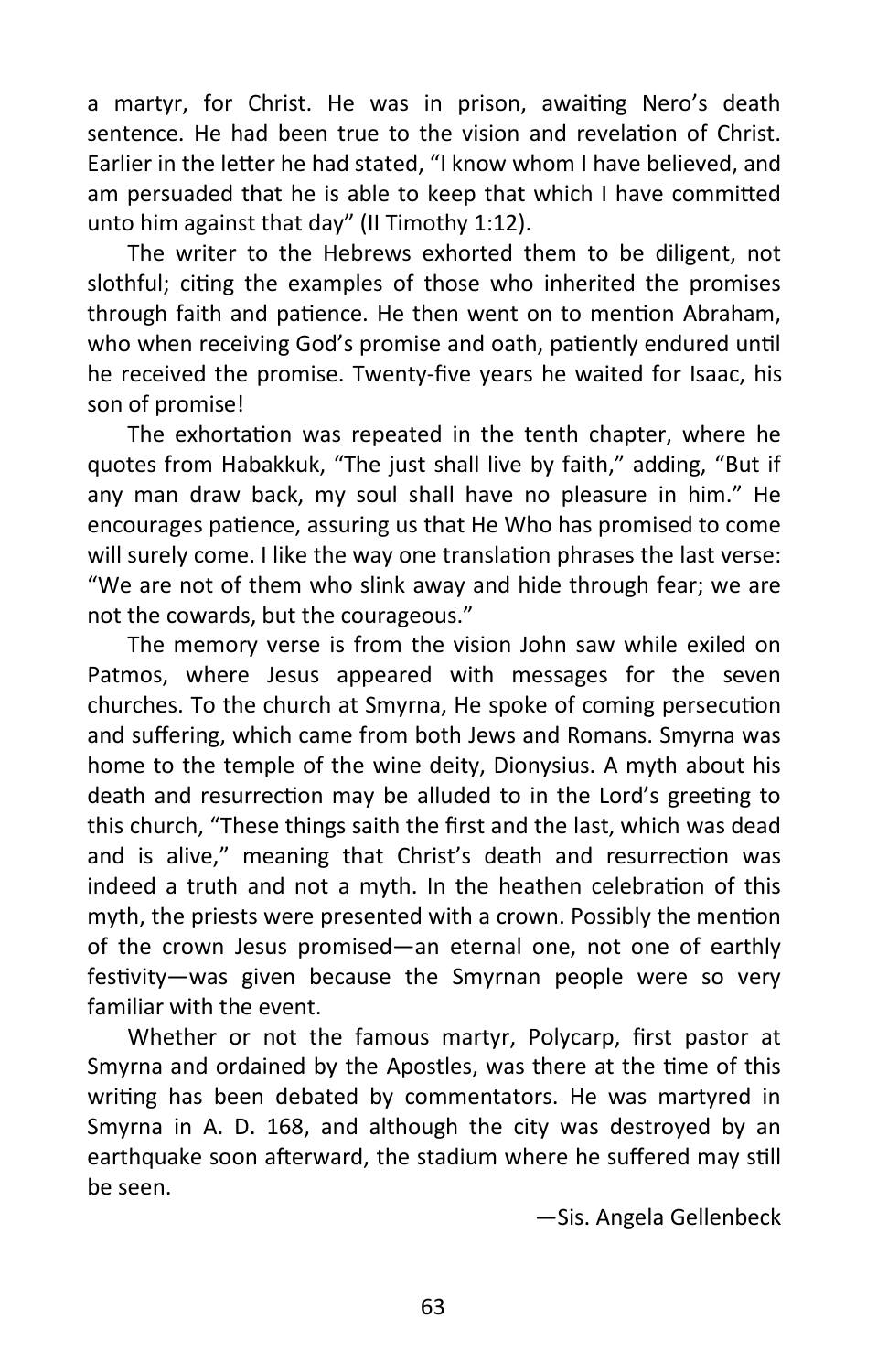# **DISCUSSION:**

- 1. *The Same Spirit of Faith:* Peter mentions having "like precious faith." What kind of faith is meant by these terms?
- 2. *Reward:* Name several aspects of this brought out by these scriptures.
- 3. *Light Affliction:* Who else spoke of a "light" burden?
- 4. *I Have Kept the Faith:* Where was Paul when he wrote this?

#### **COMMENTS AND APPLICATION**

We have traced the life of faith from its beginnings to the final climax. The "faith chapter," Hebrews 11, also describes this journey, chronicling the earliest stories of faithful men all the way through the Old Testament and pointing forward to future faith stories of New Testament saints as making "perfect" or fulfilling what the ancient saints began. Our stories should be in there somewhere!

The Old Testament pilgrims looked forward by faith to the Messiah. They believed in Him and His coming kingdom although they never saw it or experienced it. We look backward by faith to both their prophecies and Christ's advent here on earth. We have heard the word of His gospel preached by eyewitnesses down through the ages, and we stand very near the END of all things. We too have not seen Him, yet we believe in Him, love Him, and rejoice in Him with joy unspeakable.

Someday, the love we have for Him because He first loved us, that hopes all things, believes all things, bears all things, and endures all things for His dear sake; and the faith by which we have lived and walked, for which we have fought, and through which we conquer; shall be brought into fruition and into sight. We will see Him as He is. Sufferings will be glory, and sorrow will be joy. We will see the "end" of the Lord. Our faith will be LOST in sight!

—Sis. Angela Gellenbeck

#### **REFLECTIONS**

In the first chapter of the first epistle of Peter, he speaks of the glorious reward and inheritance reserved in Heaven "for you, who